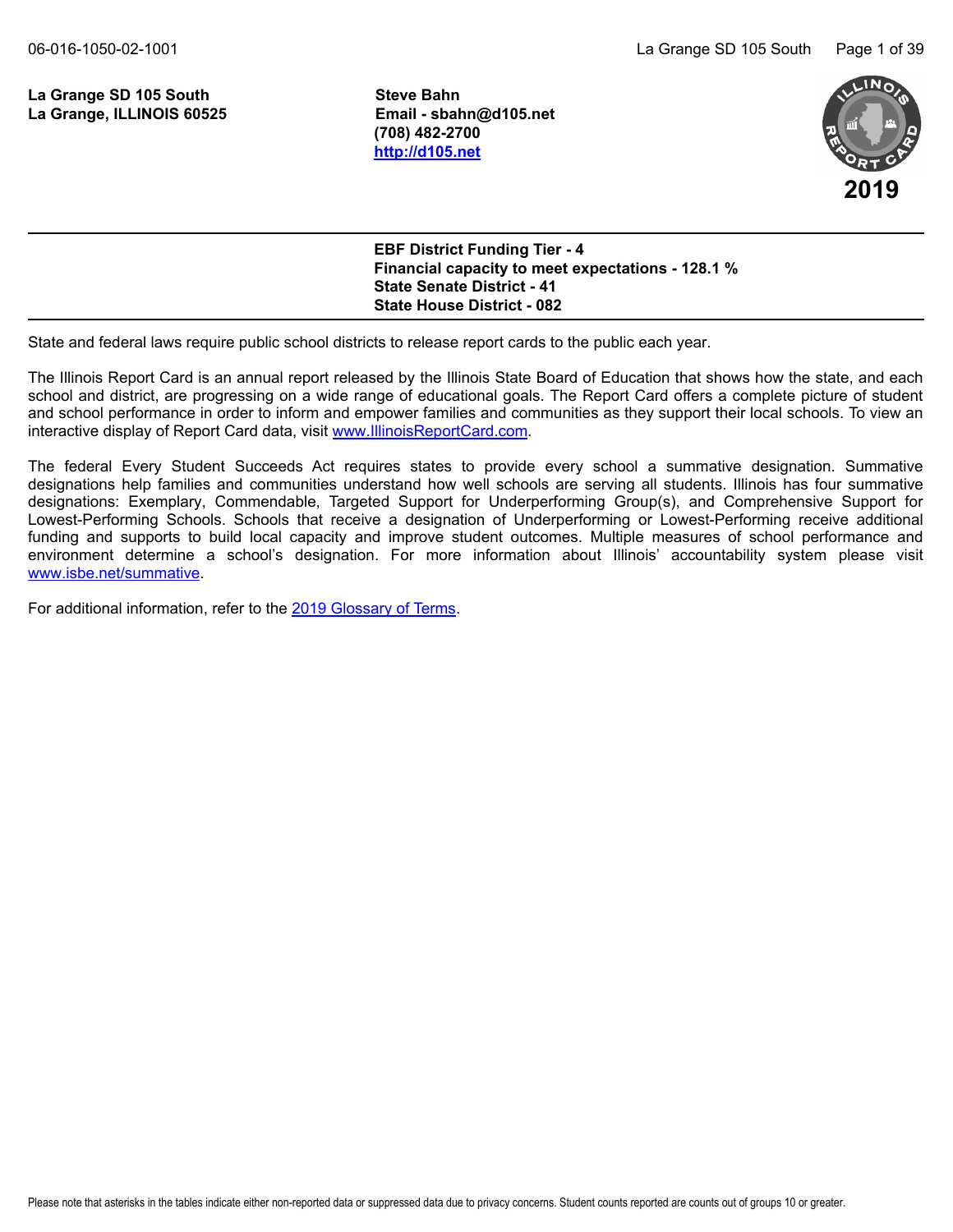## **STUDENTS**

|                 | <b>ISTUDENT ENROLLMENT</b> |         |              |                 |         |                           |                   |                |                              |         |         |                 |
|-----------------|----------------------------|---------|--------------|-----------------|---------|---------------------------|-------------------|----------------|------------------------------|---------|---------|-----------------|
|                 |                            |         |              |                 |         | <b>Native</b><br>Hawaiian | /Pacific American | Two or<br>More | <b>Children</b><br>with      | English | Low     |                 |
|                 | All                        | White   | <b>Black</b> | <b>Hispanic</b> | Asian   | <b>Islander</b>           | Indian            | Races          | <b>Disabilities Learners</b> |         | Income  | <b>Homeless</b> |
| <b>District</b> | 1,349                      | 698     | 42           | 526             | 19      | $\star$                   |                   | 63             | 319                          | 215     | 542     | 11              |
|                 |                            | 51.7%   | 3.1%         | 39.0%           | 1.4%    | *                         | 0.1%              | 4.7%           | 23.6%                        | 15.9%   | 40.2%   | 0.8%            |
| <b>State</b>    | 1,984,519                  | 944,451 | 331,838      | 523,306         | 102,113 | 2,061                     | 5.067             | 75,683         | 364,698                      | 241,093 | 968,570 | 39,579          |
|                 |                            | 47.6%   | 16.7%        | 26.4%           | 5.1%    | 0.1%                      | 0.3%              | 3.8%           | 18.4%                        | 12.1%   | 48.8%   | 2.0%            |
|                 |                            |         |              |                 |         |                           |                   |                |                              |         |         |                 |

**Student Enrollment** is based on Serving School.

**Children with Disabilities** are those students eligible to receive special education services through an IEP or support through a 504 plan. **English Learners** are students eligible for transitional bilingual programs. **Low Income** are students who receive or live in households that receive SNAP or TANF; are classified as homeless, migrant, runaway, Head Start, or foster children; or live in a household where the household income meets the USDA income guidelines to receive free or reduced-price meals.

**Homeless** students are those who do not have permanent and adequate homes.

|          | <b>CHRONIC ABSENTEEISM RATE</b> |       |              |                 |       |                           |                   |                |                         |                         |          |        |
|----------|---------------------------------|-------|--------------|-----------------|-------|---------------------------|-------------------|----------------|-------------------------|-------------------------|----------|--------|
|          |                                 |       |              |                 |       | <b>Native</b><br>Hawaiian | /Pacific American | Two or<br>More | <b>Children</b><br>with | <b>Students</b><br>with | English  | Low    |
|          | All                             | White | <b>Black</b> | <b>Hispanic</b> | Asian | <b>Islander</b>           | Indian            | Races          | <b>Disabilities</b>     | <b>IEPs</b>             | Learners | Income |
| District | 8.0%                            | 6.9%  | 9.3%         | 9.1%            | 16.8% | $\star$                   | $\star$           | 9.0%           | 12.8%                   | 14.5%                   | 5.3%     | 14.2%  |
| State    | 17.5%                           | 12.8% | 30.9%        | 19.5%           | 8.7%  | 17.6%                     | 23.6%             | 19.7%          | 25.4%                   | 26.3%                   | 17.2%    | 25.4%  |

|              | <b>ISTUDENT MOBILITY RATE</b> |      |         |         |              |                 |       |                                  |                             |               |                             |                     |                     |                      |
|--------------|-------------------------------|------|---------|---------|--------------|-----------------|-------|----------------------------------|-----------------------------|---------------|-----------------------------|---------------------|---------------------|----------------------|
|              |                               |      |         |         |              |                 |       | <b>Native</b><br><b>Hawaiian</b> |                             | Two or        | <b>Children</b>             | <b>Students</b>     |                     |                      |
|              | All                           | Male | Female  | White   | <b>Black</b> | <b>Hispanic</b> | Asian | <b>Islander</b>                  | /Pacific American<br>Indian | More<br>Races | with<br><b>Disabilities</b> | with<br><b>IEPs</b> | English<br>Learners | Low<br><b>Income</b> |
| District     | 4.3%                          | 3.1% | $5.6\%$ | $3.2\%$ | 11.6%        | 4.9%            | 5.0%  |                                  |                             | 6.3%          | 4.7%                        | 5.1%                | 5.9%                | 7.2%                 |
| <b>State</b> | 7.1%                          | 7.5% | 6.7%    | 4.7%    | 14.0%        | 6.7%            | 6.6%  | 8.8%                             | 10.3%                       | 8.3%          | 8.7%                        | 9.6%                | 8.4%                | $9.7\%$              |

**Students with IEPs** are those eligible to receive special education services.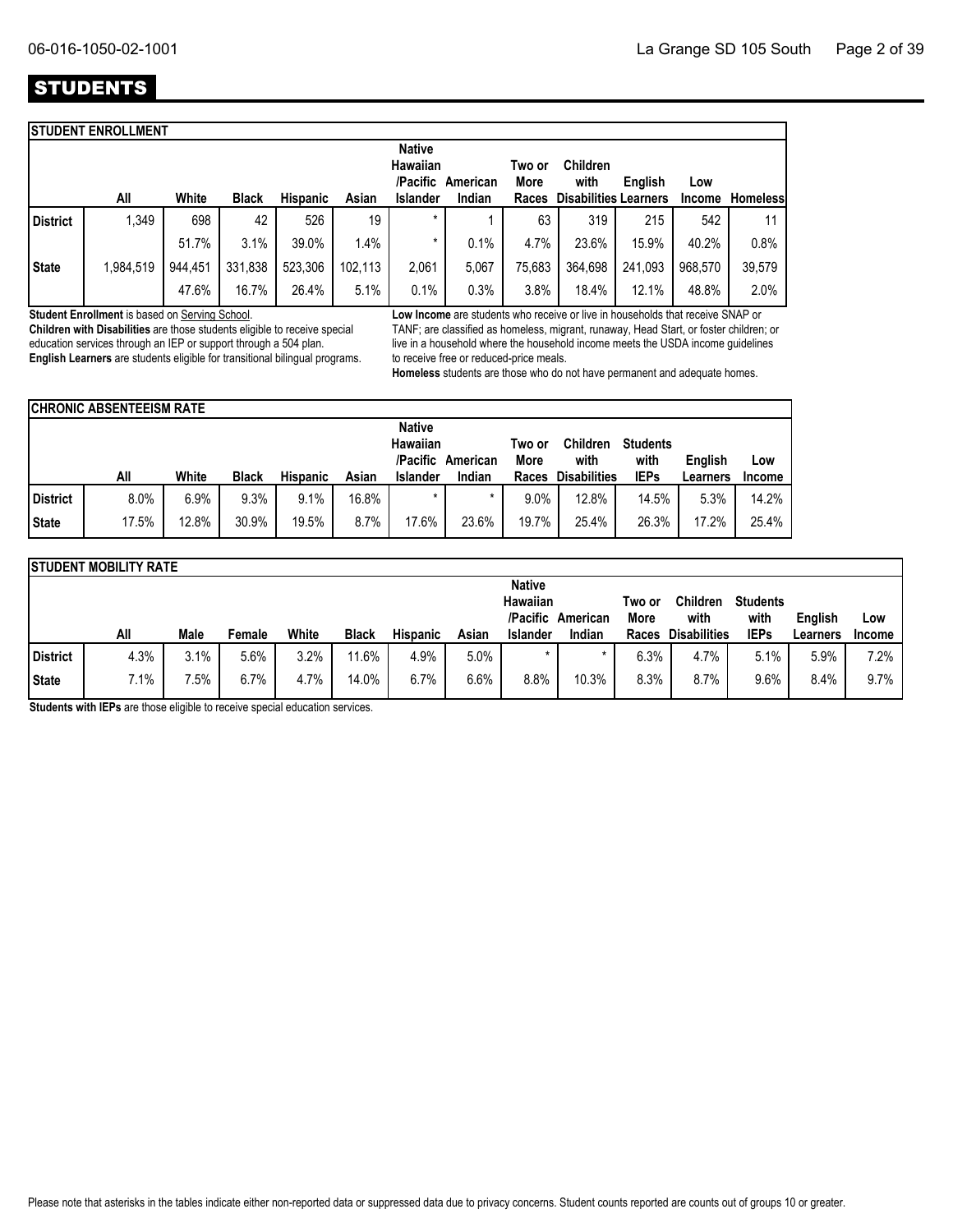## INSTRUCTIONAL SETTING

|                 | <b>ITOTAL SCHOOL DAYS</b><br><b>Number of Days</b> |              | % of 8TH GRADERS<br><b>PASSING ALGEBRA I</b> |
|-----------------|----------------------------------------------------|--------------|----------------------------------------------|
| <b>District</b> | 175                                                | l District   | 20.7%                                        |
| <b>State</b>    | 175                                                | <b>State</b> | 30.6%                                        |

|              | <b>STUDENT-TO-STAFF RATIOS</b>  |                                |                                            |                         |                 | <b>HEALTH</b>                             |     |
|--------------|---------------------------------|--------------------------------|--------------------------------------------|-------------------------|-----------------|-------------------------------------------|-----|
|              | Pupil-<br>Teacher<br>Elementary | Pupil-<br>Teacher<br>Secondary | Pupil-<br><b>Certified</b><br><b>Staff</b> | Pupil-<br>Administrator |                 | AND<br><b>WELLNESS</b><br>(days per week) |     |
| l District   | 13.1                            | $\star$                        | 7.3                                        | 113.8                   | <b>District</b> |                                           | 5.0 |
| <b>State</b> | 18.4                            | 19.0                           | 10.4                                       | 172.5                   | <b>State</b>    |                                           | 3.7 |

| <b>AVERAGE CLASS SIZE</b> (as of the first school day in May) |      |      |      |      |      |      |      |      |      |          |         |
|---------------------------------------------------------------|------|------|------|------|------|------|------|------|------|----------|---------|
| Grades                                                        |      |      |      |      |      |      |      |      |      | $9 - 12$ | Overall |
| District                                                      | 22.2 |      | 17.6 | 17.6 | 17.6 | 20.4 | 19.8 | 19.6 | 18.3 |          | 18.9    |
| <b>State</b>                                                  | 21.5 | 21.3 | 21.6 | 22.0 | 22.4 | 23.0 | 23.2 | 22.8 | 22.6 | 21.7     | 21.9    |

| TIME DEVOTED TO TEACHING CORE SUBJECTS (Minutes Per Day)                                      |    |    |    |    |    |    |     |     |     |    |    |    |
|-----------------------------------------------------------------------------------------------|----|----|----|----|----|----|-----|-----|-----|----|----|----|
| <b>Social Science</b><br><b>Mathematics</b><br><b>Science</b><br><b>English/Language Arts</b> |    |    |    |    |    |    |     |     |     |    |    |    |
| Grades                                                                                        |    |    |    |    |    |    |     |     |     |    |    |    |
| <b>District</b>                                                                               | 62 | 62 | 82 | 26 | 31 | 82 | 122 | 117 | 162 | 26 | 31 | 82 |
| <b>State</b>                                                                                  | 90 | 48 | 46 | 30 | 48 | 46 | 150 | 96  | 92  | 30 | 48 | 46 |

|                 | <b>TEACHER INFORMATION</b> (Full-Time Equivalents) |       |        |       |              |                 |       |                                       |          |                |          |
|-----------------|----------------------------------------------------|-------|--------|-------|--------------|-----------------|-------|---------------------------------------|----------|----------------|----------|
|                 | Total                                              |       |        |       |              |                 |       | <b>Native</b><br>Hawaiian<br>/Pacific | American | Two or<br>More |          |
|                 | Number                                             | Male  | Female | White | <b>Black</b> | <b>Hispanic</b> | Asian | <b>Islander</b>                       | Indian   | Races          | Unknownl |
| <b>District</b> | 128                                                | 16.0% | 84.0%  | 94.5% | $\star$      | 3.0%            | 0.8%  |                                       |          |                | 1.7%     |
| <b>State</b>    | 130.754                                            | 23.2% | 76.8%  | 82.6% | 5.9%         | 6.7%            | 1.6%  | 0.1%                                  | 0.2%     | 0.8%           | 2.2%     |

|                 | <b>TEACHER INFORMATION (Experience)</b> |                                                     |                                                                   |                                                    |                                            |                                                                           |
|-----------------|-----------------------------------------|-----------------------------------------------------|-------------------------------------------------------------------|----------------------------------------------------|--------------------------------------------|---------------------------------------------------------------------------|
|                 |                                         | Average<br>Teaching<br><b>Experience</b><br>(Years) | $%$ of<br>Teachers<br>with<br><b>Bachelor's</b><br><b>Degrees</b> | $%$ of<br>Teachers<br>with<br>Masters's<br>& Above | $%$ of<br><b>Novice</b><br><b>Teachers</b> | $%$ of<br><b>Teachers With</b><br>Short-Term or<br>Provisional<br>License |
| <b>District</b> | <b>All Schools</b>                      | 13.0                                                | 20.1%                                                             | 79.9%                                              | $\star$                                    | $\star$                                                                   |
|                 | <b>High Poverty Schools</b>             | $\star$                                             | $\star$                                                           | $\star$                                            | $\star$                                    | $\star$                                                                   |
|                 | <b>Low Poverty Schools</b>              | 5.5                                                 | 8.0%                                                              | 33.2%                                              | 2.1%                                       | 0.0%                                                                      |
| <b>State</b>    | <b>All Schools</b>                      | 13.2                                                | 38.9%                                                             | 60.6%                                              | $\star$                                    | $\star$                                                                   |
|                 | <b>High Poverty Schools</b>             | 2.7                                                 | 9.1%                                                              | 12.9%                                              | 2.0%                                       | 0.3%                                                                      |
|                 | <b>Low Poverty Schools</b>              | 4.4                                                 | 10.1%                                                             | 21.1%                                              | 1.2%                                       | 0.1%                                                                      |

|              | <b>ITEACHER RETENTION RATE</b> |                 | <b>ITEACHER ATTENDANCE RATE</b> |                 | <b>IPRINCIPAL TURNOVER (Count)</b><br><b>ITEACHER EVALUATION RATE</b> |                 |     |
|--------------|--------------------------------|-----------------|---------------------------------|-----------------|-----------------------------------------------------------------------|-----------------|-----|
| l District   | 89.7%                          | <b>District</b> | 72.9%                           | <b>District</b> | 98.7%                                                                 | <b>District</b> | 2.0 |
| <b>State</b> | 85.7%                          | <b>State</b>    | 73.5%                           | <b>State</b>    | 97.2%                                                                 | <b>State</b>    | 2.0 |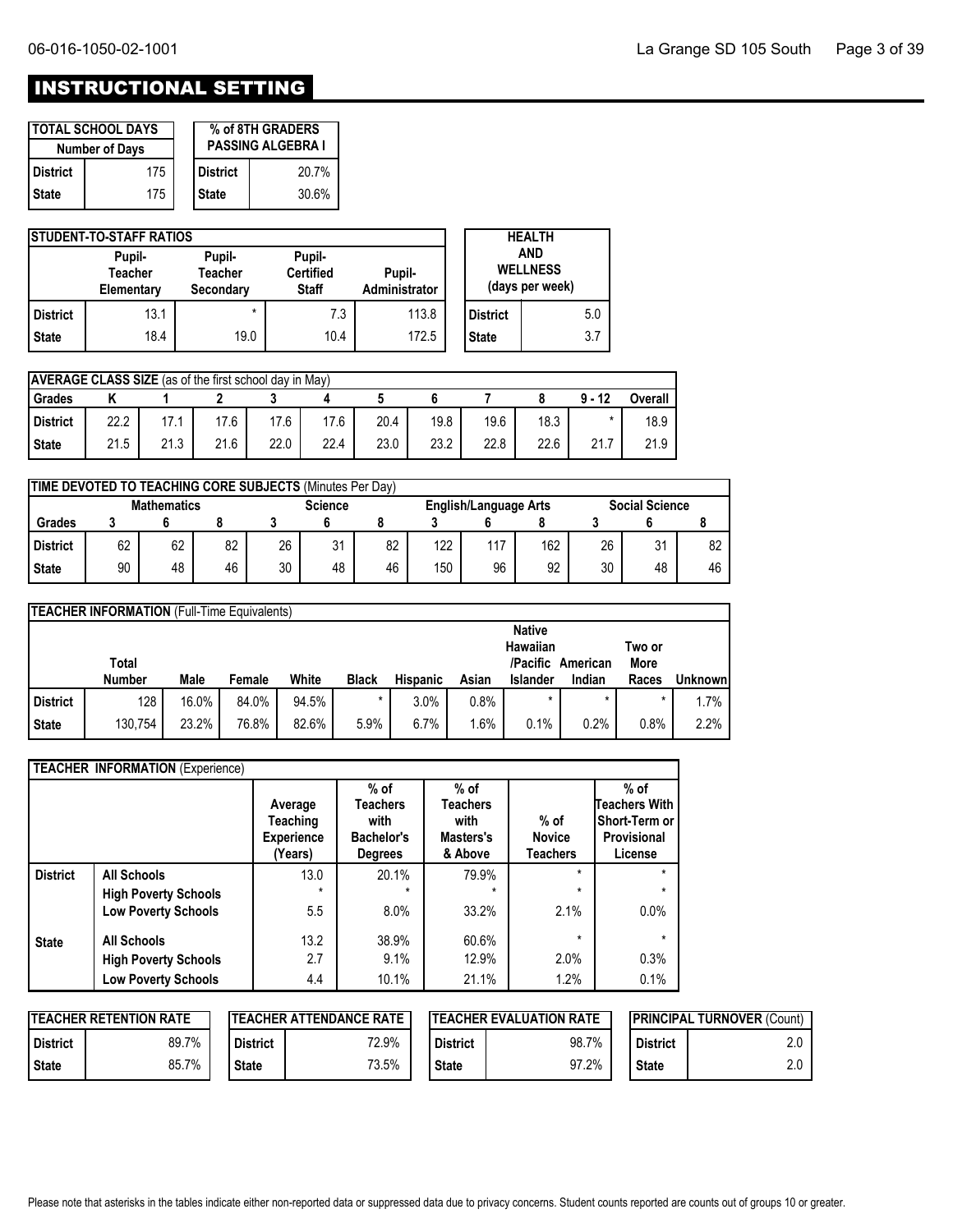## SCHOOL DISTRICT FINANCES

#### **AVERAGE TEACHER/ADMINISTRATOR SALARIES**





| <b>REVENUE BY SOURCE 2017-18</b> |                 |            |         | <b>EXPENDITURE BY FUND 2017-18</b>  |                 |            |         |  |
|----------------------------------|-----------------|------------|---------|-------------------------------------|-----------------|------------|---------|--|
|                                  | <b>District</b> | District % | State % |                                     | <b>District</b> | District % | State % |  |
| <b>Local Property Taxes</b>      | \$21,209,437    | 84.9%      | 60.6%   | <b>Education</b>                    | \$19,624,020    | 75.3%      | 70.5%   |  |
|                                  |                 |            |         | <b>Operations &amp; Maintenance</b> | \$1,807,129     | 6.9%       | 7.1%    |  |
| l Other Local Funding            | \$694,462       | 2.8%       | 5.4%    | Transportation                      | \$951,057       | 3.6%       | 3.9%    |  |
|                                  |                 |            |         | Debt Service                        | \$2,816,126     | 10.8%      | 9.8%    |  |
| <b>Evidence-Based Funding</b>    | \$1,551,607     | 6.2%       | 20.9%   | <b>Tort</b>                         | \$170,637       | 0.7%       | 1.2%    |  |
|                                  |                 |            |         | Municipal Retirement/               |                 |            |         |  |
| <b>Other State Funding</b>       | \$563,630       | 2.3%       | $6.0\%$ | <b>Social Security</b>              | \$691,986       | 2.7%       | 2.0%    |  |
|                                  |                 |            |         | Fire Prevention & Safety            | \$2,094         | $0.0\%$    | 0.5%    |  |
| Federal Funding                  | \$968,905       | 3.9%       | 7.1%    | <b>Capital Projects</b>             | \$0             | $0.0\%$    | 4.9%    |  |
| <b>I TOTAL</b>                   | \$24,988,041    |            |         | <b>TOTAL</b>                        | \$26,063,049    |            |         |  |

#### **OTHER FINANCIAL INDICATORS**

|            | 2016 Equalized<br><b>Assessed Valuation</b><br>per Pupil | 2016 Total School<br>Tax Rate<br>per \$100 | 2017-18 Instructional<br><b>Expenditure</b><br>per Pupil | 2017-18 Operating<br><b>Expenditure</b><br>per Pupil |
|------------|----------------------------------------------------------|--------------------------------------------|----------------------------------------------------------|------------------------------------------------------|
| l District | \$437.379                                                | 3.75                                       | \$9,913                                                  | \$17,231                                             |
| State      | $***$                                                    | $***$                                      | \$8,172                                                  | \$13,764                                             |

\*\* Due to the way Illinois school districts are configured, state averages for equalized assessed valuation per pupil and total school tax rate per \$100 are not provided.

**Equalized assessed valuation** includes all computed property values upon which a district's local tax rate is calculated.

**Total school tax rate** is a district's total tax rate as it appears on local property tax bills.

**Instructional expenditure per pupil** includes the direct costs of teaching pupils or the interaction between teachers and pupils.

**Operating expenditure per pupil** includes the gross operating cost of a school district excluding summer school, adult education, bond principal retired, and capital expenditures.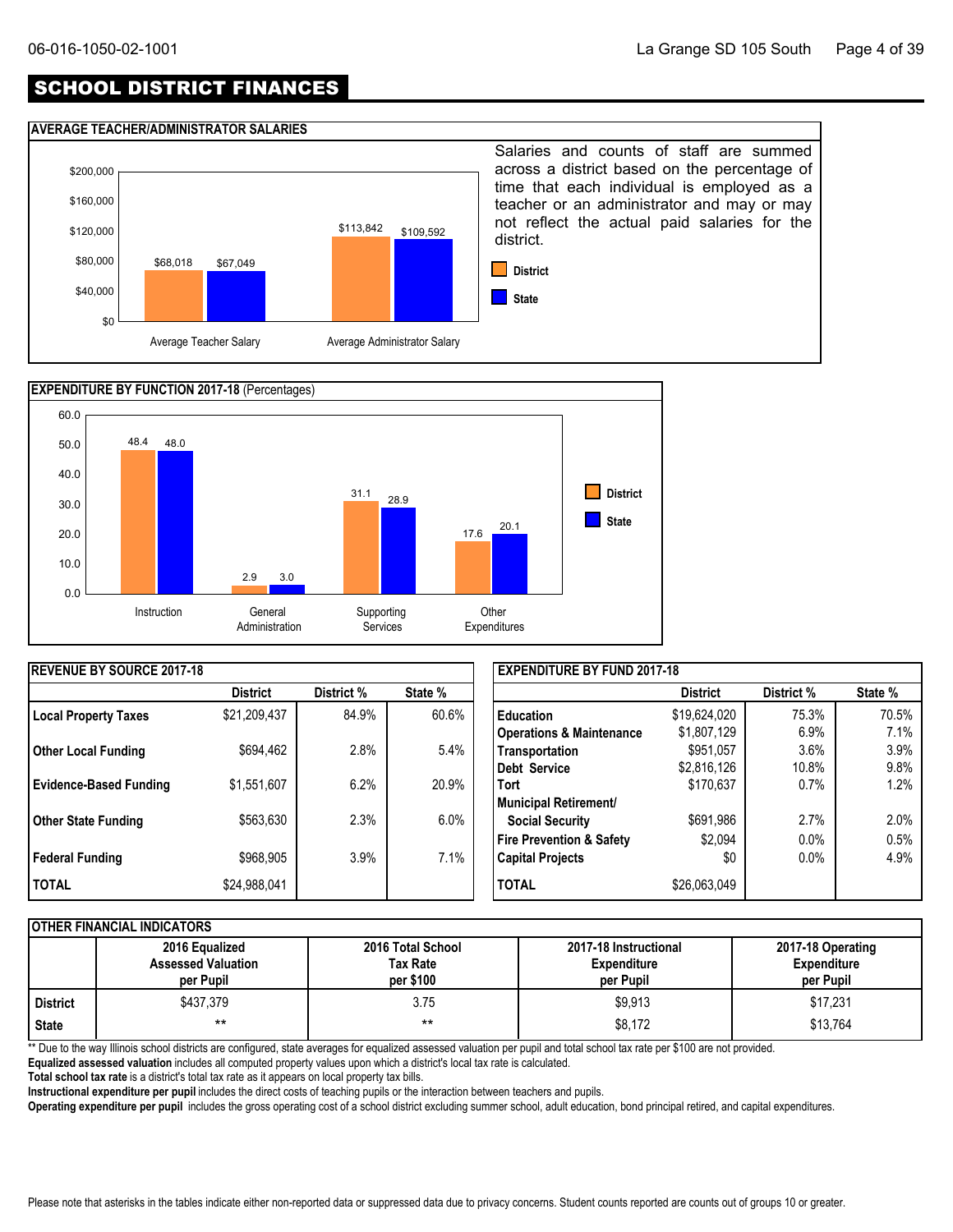## SCHOOL-LEVEL FINANCES

The Every Student Succeeds Act requires LEAs to report school-level expenditure data, beginning with school year 2018-19. LEAs are required to report actual personnel and non-personnel expenditures of both site-specific and district-centralized expenditures. These data are self-reported and may differ from Annual Financial Report data. For more information, visit [www.isbe.net/site-based](https://www.isbe.net/site-based).

For Site-Based Expenditure Reporting, enrollment numbers display the average of the enrolled student count on October 1 and March 1 of the reporting year, including all children aged 3 through 21 in grades prekindergarten through 12 served by the LEA or placed in another educational institution by the LEA. Note that students attending only part of each day are counted as proportional students in the count, which may lead to decimal places in the enrollment number.

|                              |                   |       | <b>Site-Level Per-Pupil</b><br><b>Expenditures</b> |          |     | <b>Expenditures</b>                 |         |       | District Centralized Per-Pupil   Total Per-Pupil Expenditures |          |                   |                                     |
|------------------------------|-------------------|-------|----------------------------------------------------|----------|-----|-------------------------------------|---------|-------|---------------------------------------------------------------|----------|-------------------|-------------------------------------|
| <b>District Sites</b>        | <b>Enrollment</b> |       | Federal State/Local Subtotal                       |          |     | <b>Federal State/Local Subtotal</b> |         |       | Federal State/Local Subtotal                                  |          | <b>Exclusions</b> | <b>Total</b><br><b>Expenditures</b> |
| Hodgkins Elem School         | 188.50            | \$64  | \$11.327                                           | \$11.391 | \$0 | \$5.626                             | \$5.626 | \$64  | \$16.953                                                      | \$17,017 |                   |                                     |
| Ideal Elem School            | 295.25            | \$425 | \$10.117                                           | \$10.542 | \$0 | \$6.017                             | \$6.017 | \$425 | \$16.134                                                      | \$16.559 |                   |                                     |
| Seventh Ave Elem<br>School   | 250.81            | \$434 | \$10,970                                           | \$11.404 | \$0 | \$6,014                             | \$6,014 | \$434 | \$16.984                                                      | \$17,418 |                   |                                     |
| Spring Ave Elem<br>School    | 315.03            | \$64  | \$11.059                                           | \$11.123 | \$0 | \$6.018                             | \$6,018 | \$64  | \$17,077                                                      | \$17,141 |                   |                                     |
| Wm F Gurrie Middle<br>School | 310.50            | \$63  | \$10,510                                           | \$10.573 | \$0 | \$6.016                             | \$6,016 | \$63  | \$16,526                                                      | \$16,589 |                   |                                     |
| <b>District</b>              | 1.360.09          | \$210 | \$10.750                                           | \$10.960 | \$0 | \$5,962                             | \$5,962 | \$210 | \$16.712                                                      | \$16.923 | \$2.921.007       | \$25,937,093                        |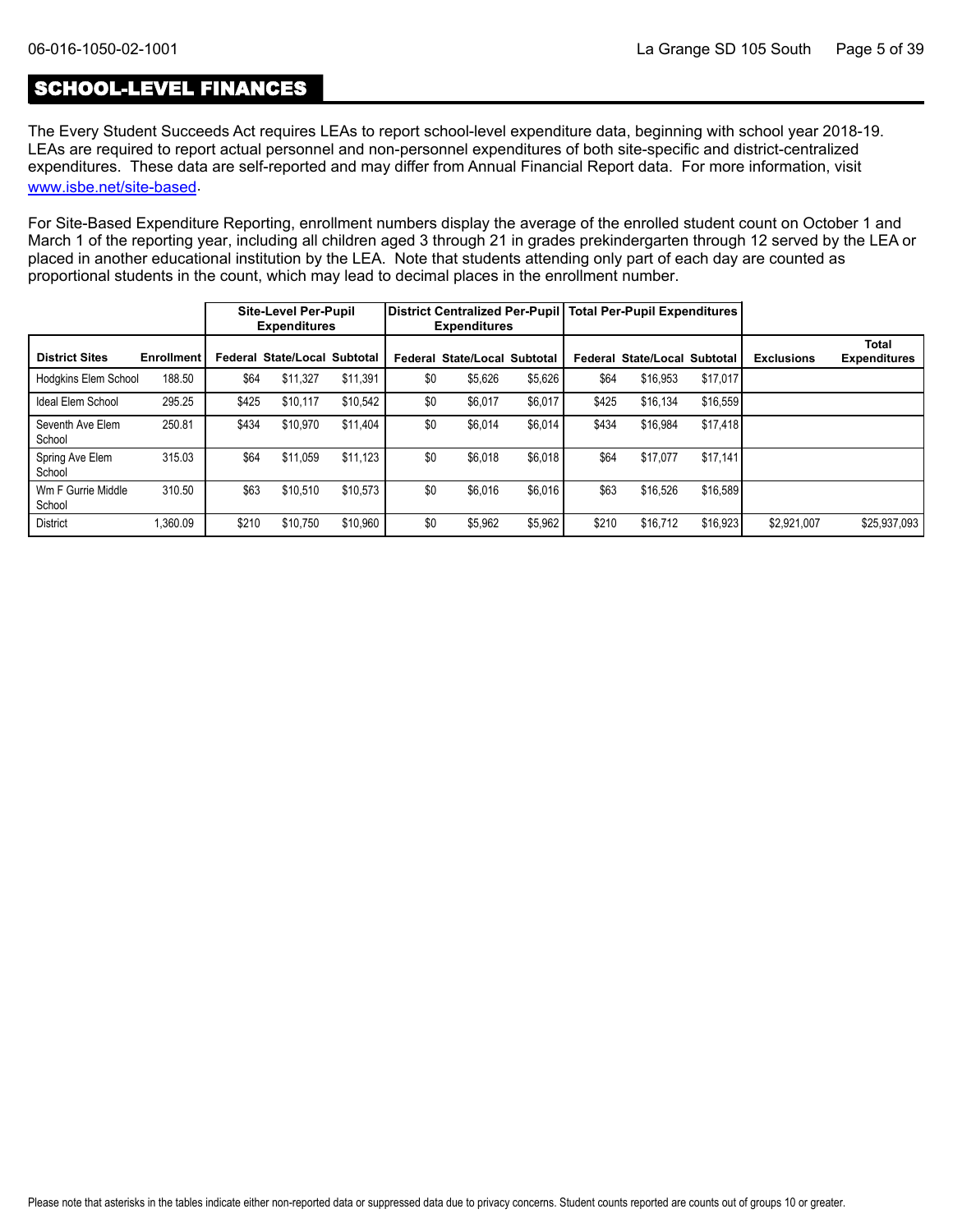## ACADEMIC PERFORMANCE - ASSESSMENTS

The federal Every Student Succeeds Act (ESSA) requires states to assess their learning standards for English language arts (ELA), mathematics, and science. Each state may also have a general assessment for the majority of its students, and an alternate assessment for the one percent of students with the most significant cognitive disabilities. ESSA also requires that English Learners be assessed in four domains (reading, writing, speaking and listening) each year until they reach proficiency. Results are presented both by subject (all tests combined) and then by individual test.

|              | <b>ELA PARTICIPATION - ALL TESTS (Demographics)</b> |         |         |         |              |                 |        |                 |          |        |                     |                 |          |               |
|--------------|-----------------------------------------------------|---------|---------|---------|--------------|-----------------|--------|-----------------|----------|--------|---------------------|-----------------|----------|---------------|
|              |                                                     |         |         |         |              |                 |        | <b>Native</b>   |          |        |                     |                 |          |               |
|              |                                                     |         |         |         |              |                 |        | Hawaiian        |          | Two or | <b>Children</b>     | <b>Students</b> |          |               |
|              |                                                     |         |         |         |              |                 |        | /Pacific        | American | More   | with                | with            | English  | Low           |
|              | All                                                 | Male    | Female  | White   | <b>Black</b> | <b>Hispanic</b> | Asian  | <b>Islander</b> | Indian   | Races  | <b>Disabilities</b> | <b>IEPs</b>     | Learners | <b>Income</b> |
| District     | 880                                                 | 480     | 400     | 464     | 26           | 339             | 12     | $\star$         |          | 38     | 209                 | 139             | 130      | 362           |
|              | 98.0%                                               | 98.8%   | 97.1%   | 97.3%   | 100.0%       | 98.5%           | 100.0% |                 |          | 100.0% | 98.1%               | 98.6%           | 98.5%    | 98.1%         |
| <b>State</b> | 1,010,618                                           | 516.708 | 493,910 | 478,905 | 168,549      | 271.587         | 51.523 | ,052            | 2.507    | 36.495 | 182.538             | 150,559         | 116,294  | 508,337       |
|              | 98.5%                                               | 98.5%   | 98.6%   | 98.7%   | 97.6%        | 98.7%           | 99.2%  | 98.0%           | 97.9%    | 98.3%  | 97.1%               | 97.0%           | 99.0%    | 98.5%         |

|              | <b>MATH PARTICIPATION - ALL TESTS (Demographics)</b> |         |         |         |              |                 |           |                 |          |        |                     |                 |                  |               |
|--------------|------------------------------------------------------|---------|---------|---------|--------------|-----------------|-----------|-----------------|----------|--------|---------------------|-----------------|------------------|---------------|
|              |                                                      |         |         |         |              |                 |           | <b>Native</b>   |          |        |                     |                 |                  |               |
|              |                                                      |         |         |         |              |                 |           | Hawaiian        |          | Two or | <b>Children</b>     | <b>Students</b> |                  |               |
|              |                                                      |         |         |         |              |                 |           | /Pacific        | American | More   | with                | with            | English          | Low           |
|              | All                                                  | Male    | Female  | White   | <b>Black</b> | <b>Hispanic</b> | Asian     | <b>Islander</b> | Indian   | Races  | <b>Disabilities</b> | <b>IEPs</b>     | Learners         | <b>Income</b> |
| District     | 882                                                  | 483     | 399     | 465     | 26           | 340             | 12        |                 |          | 38     | 210                 | 139             | 130 <sub>1</sub> | 363           |
|              | 98.3%                                                | 99.4%   | 97.1%   | 97.7%   | 100.0%       | 98.8%           | $100.0\%$ |                 |          | 100.0% | 98.6%               | 98.6%           | 98.5%            | 98.6%         |
| <b>State</b> | ,008,807                                             | 515,735 | 493,072 | 478,184 | 168,075      | 271,084         | 51.471    | 1,049           | 2,507    | 36,437 | 181,886             | 150,031         | 16,086           | 507,352       |
|              | 98.4%                                                | 98.3%   | 98.5%   | 98.7%   | 97.4%        | 98.5%           | 99.2%     | 97.9%           | 97.9%    | 98.2%  | 96.8%               | 96.7%           | 98.8%            | 98.3%         |

|              | <b>SCIENCE PARTICIPATION - ALL TESTS (Demographics)</b> |         |         |         |              |          |        |                 |          |        |                     |                 |          |               |
|--------------|---------------------------------------------------------|---------|---------|---------|--------------|----------|--------|-----------------|----------|--------|---------------------|-----------------|----------|---------------|
|              |                                                         |         |         |         |              |          |        | <b>Native</b>   |          |        |                     |                 |          |               |
|              |                                                         |         |         |         |              |          |        | Hawaiian        |          | Two or | Children            | <b>Students</b> |          |               |
|              |                                                         |         |         |         |              |          |        | /Pacific        | American | More   | with                | with            | English  | Low           |
|              | All                                                     | Male    | Female  | White   | <b>Black</b> | Hispanic | Asian  | <b>Islander</b> | Indian   | Races  | <b>Disabilities</b> | <b>IEPs</b>     | Learners | <b>Income</b> |
| District     | 287                                                     | 151     | 136     | 147     |              | 117      |        | $\star$         | $\star$  |        | 76                  | 47              | 41       | 124           |
|              | 97.3%                                                   | 98.1%   | 96.5%   | 96.7%   |              | 98.3%    |        |                 |          |        | 95.0%               | 92.2%           | 97.6%    | 97.6%         |
| <b>State</b> | 430,766                                                 | 219,803 | 210,963 | 205,348 | 68,167       | 117,463  | 22.314 | 453             | 1,133    | 15,888 | 74.904              | 60,163          | 40,285   | 208,470       |
|              | 96.1%                                                   | 95.9%   | 96.4%   | 97.1%   | 93.1%        | 96.2%    | 97.2%  | 95.2%           | 95.5%    | 95.9%  | 93.6%               | 93.0%           | 96.1%    | 95.2%         |
|              |                                                         |         |         |         |              |          |        |                 |          |        |                     |                 |          |               |

#### **NUMBER AND PERCENTAGE OF ENGLISH LEARNERS EXEMPTED FROM ASSESSMENT**

No English Learners are exempted from assessment, including those who are newly arrived in the U.S. Previously, states could exempt newly arrived English Learners from ELA testing only. Under ESSA, states have flexibility in how they test and use scores from newly arrived English Learners. Per the approved Illinois ESSA State Plan, "Illinois will assess newly arrived ELs, enrolled in their first year in U.S. schools, in grades 3-12 in academic content areas: English language arts, mathematics, and science. Data from the first-year assessments will not be included in accountability determinations, but serve solely for baseline purposes."

|            | <b>IAR ELA PARTICIPATION (Demographics)</b> |         |         |         |              |                 |                 |                 |          |        |                     |                 |          |               |
|------------|---------------------------------------------|---------|---------|---------|--------------|-----------------|-----------------|-----------------|----------|--------|---------------------|-----------------|----------|---------------|
|            |                                             |         |         |         |              |                 |                 | <b>Native</b>   |          |        |                     |                 |          |               |
|            |                                             |         |         |         |              |                 |                 | <b>Hawaiian</b> |          | Two or | <b>Children</b>     | <b>Students</b> |          |               |
|            |                                             |         |         |         |              |                 |                 | /Pacific        | American | More   | with                | with            | English  | Low           |
|            | All                                         | Male    | Female  | White   | <b>Black</b> | <b>Hispanic</b> | Asian           | <b>Islander</b> | Indian   | Races  | <b>Disabilities</b> | <b>IEPs</b>     | Learners | <b>Income</b> |
| l District | 872                                         | 474     | 398     | 459     | 26           | 336             | 12 <sup>°</sup> | $\star$         | *        | 38     | 201                 | 131             | 130      | 357           |
|            | 98.0%                                       | 98.8%   | 97.1%   | 97.2%   | 100.0%       | 98.5%           | 100.0%          |                 |          | 100.0% | 98.0%               | 98.5%           | 98.5%    | 98.1%         |
| State      | 858,263                                     | 438,255 | 420,008 | 403,342 | 143,785      | 232,553         | 43.766          | 888             | 2,117    | 31,812 | 148,984             | 122.671         | 106,434  | 441,034       |
|            | 98.8%                                       | 98.8%   | 98.8%   | 98.9%   | 98.5%        | 99.0%           | 99.3%           | 98.2%           | 98.6%    | 98.5%  | 97.8%               | 98.0%           | 99.3%    | 99.0%         |

Please note that asterisks in the tables indicate either non-reported data or suppressed data due to privacy concerns. Student counts reported are counts out of groups 10 or greater.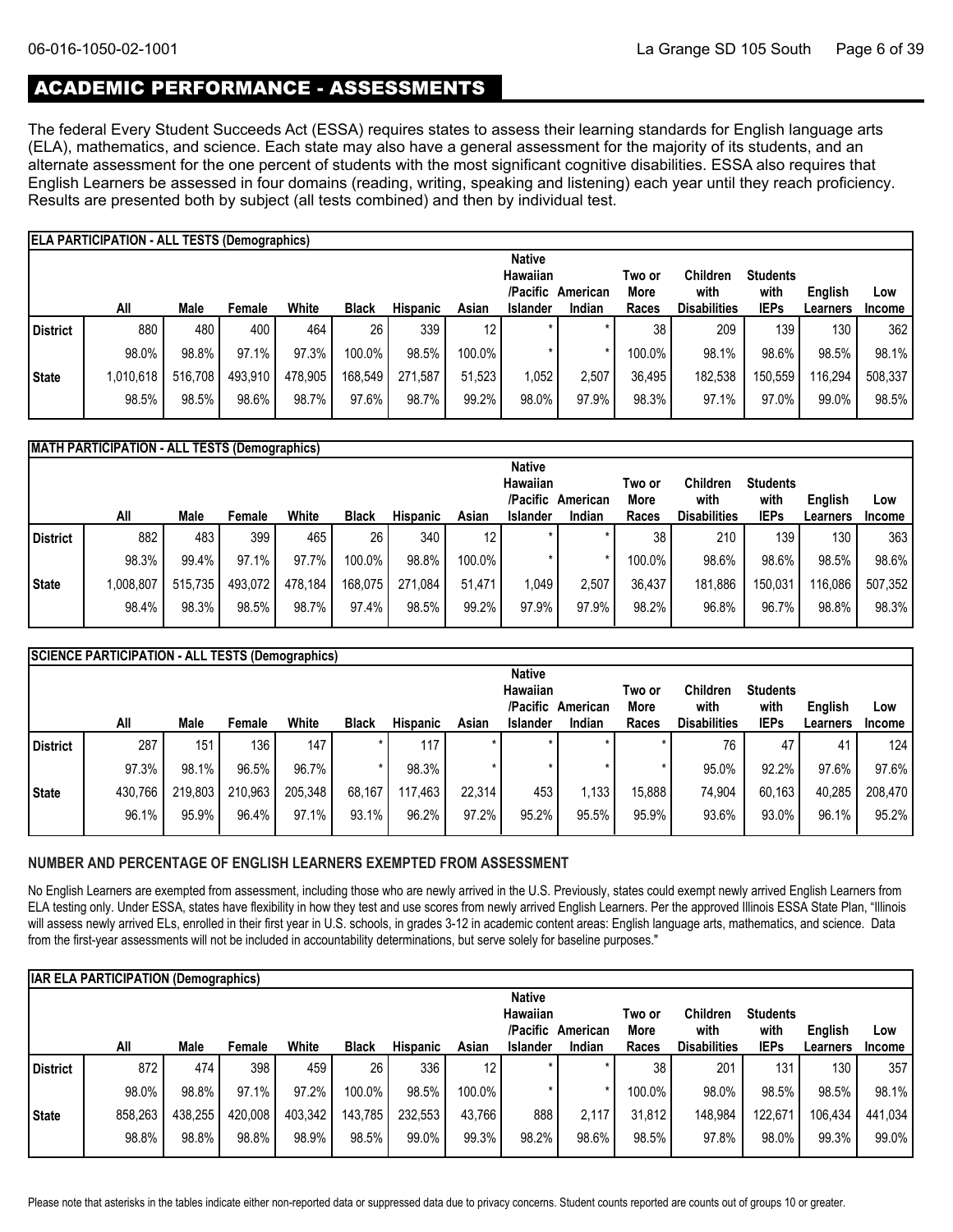#### **IAR MATH PARTICIPATION (Demographics)**

|          |         |         |         |         |              |                 |                 | <b>Native</b>   |          |        |                     |                 |          |               |
|----------|---------|---------|---------|---------|--------------|-----------------|-----------------|-----------------|----------|--------|---------------------|-----------------|----------|---------------|
|          |         |         |         |         |              |                 |                 | Hawaiian        |          | Two or | <b>Children</b>     | <b>Students</b> |          |               |
|          |         |         |         |         |              |                 |                 | /Pacific        | American | More   | with                | with            | English  | Low           |
|          | All     | Male    | Female  | White   | <b>Black</b> | <b>Hispanic</b> | Asian           | <b>Islander</b> | Indian   | Races  | <b>Disabilities</b> | <b>IEPs</b>     | ∟earners | <b>Income</b> |
| District | 874     | 477     | 397     | 460     | 26           | 337             | 12 <sup>°</sup> |                 |          | 38     | 202                 | 131             | 130      | 358           |
|          | 98.3%   | 99.4%   | 97.1%   | 97.7%   | 100.0%       | 98.8%           | 100.0%          |                 |          | 100.0% | 98.5%               | 98.5%           | 98.5%    | 98.6%         |
| State    | 856,463 | 437,288 | 419,175 | 402,630 | 143,311      | 232,053         | 43,715          | 885             | 2,117    | 31,752 | 148,343             | 122,154         | 106,229  | 440,054       |
|          | 98.7%   | 98.7%   | 98.7%   | 98.8%   | 98.2%        | 98.8%           | 99.3%           | 98.1%           | 98.6%    | 98.4%  | 97.5%               | 97.6%           | 99.2%    | 98.8%         |

#### **SAT ELA PARTICIPATION (Demographics)**

|              |         |        |        |        |              |          |         | <b>Native</b>    |          |        |                     |                 |          |               |
|--------------|---------|--------|--------|--------|--------------|----------|---------|------------------|----------|--------|---------------------|-----------------|----------|---------------|
|              |         |        |        |        |              |          |         | Hawaiian         |          | Two or | Children            | <b>Students</b> |          |               |
|              |         |        |        |        |              |          |         | /Pacific         | American | More   | with                | with            | English  | Low           |
|              | All     | Male   | Female | White  | <b>Black</b> | Hispanic | Asian   | <b>Islander</b>  | Indian   | Races  | <b>Disabilities</b> | <b>IEPs</b>     | Learners | <b>Income</b> |
| District     | $\star$ |        |        |        |              | $\star$  | $\star$ |                  |          |        |                     |                 | $\star$  | $\star$       |
|              |         |        |        |        |              |          | $\star$ |                  |          |        |                     |                 |          |               |
| <b>State</b> | 141,124 | 71,035 | 70,089 | 70,819 | 22,225       | 36,048   | 7,212   | 153 <sub>1</sub> | 362      | 4,305  | 22,372              | 16,706          | 7,285    | 60,546        |
|              | 97.4%   | 97.0%  | 97.9%  | 98.7%  | 93.9%        | 96.9%    | 99.1%   | 96.8%            | 94.8%    | 97.4%  | 95.7%               | 94.9%           | 95.6%    | 95.9%         |

| <b>Students</b>     |                                               |
|---------------------|-----------------------------------------------|
|                     |                                               |
|                     |                                               |
| Low                 |                                               |
| <b>Income</b>       |                                               |
|                     | $\star$                                       |
|                     | $\star$                                       |
| 7,285<br>60,546     |                                               |
| 95.6%<br>95.9%      |                                               |
| with<br><b>IEPs</b> | English<br><b>Learners</b><br>16,706<br>94.9% |

|          | DLM-AA ELA PARTICIPATION (Demographics) |       |        |       |              |                 |       |                 |          |        |                     |                 |          |               |
|----------|-----------------------------------------|-------|--------|-------|--------------|-----------------|-------|-----------------|----------|--------|---------------------|-----------------|----------|---------------|
|          |                                         |       |        |       |              |                 |       | <b>Native</b>   |          |        |                     |                 |          |               |
|          |                                         |       |        |       |              |                 |       | Hawaiian        |          | Two or | Children            | <b>Students</b> |          |               |
|          |                                         |       |        |       |              |                 |       | /Pacific        | American | More   | with                | with            | English  | Low           |
|          | All                                     | Male  | Female | White | <b>Black</b> | <b>Hispanic</b> | Asian | <b>Islander</b> | Indian   | Races  | <b>Disabilities</b> | <b>IEPs</b>     | Learners | <b>Income</b> |
| District | $\star$                                 |       | *      |       |              |                 |       | $\star$         |          |        |                     |                 |          | $\star$       |
|          |                                         |       |        |       |              |                 |       |                 |          |        |                     |                 | $\star$  |               |
| State    | 11,237                                  | 7,420 | 3,817  | 4.745 | 2,544        | 2,986           | 545   |                 | 28       | 378    | 11,188              | 11,188          | 2,575    | 6,762         |
|          | 90.4%                                   | 90.2% | 90.6%  | 90.6% | 86.8%        | 92.8%           | 92.1% | 91.7%           | 84.8%    | 92.4%  | 90.6%               | 90.6%           | 95.3%    | 89.8%         |

|                 | DLM-AA MATH PARTICIPATION (Demographics) |         |        |       |              |                 |       |                 |          |        |                     |                 |          |               |
|-----------------|------------------------------------------|---------|--------|-------|--------------|-----------------|-------|-----------------|----------|--------|---------------------|-----------------|----------|---------------|
|                 |                                          |         |        |       |              |                 |       | <b>Native</b>   |          |        |                     |                 |          |               |
|                 |                                          |         |        |       |              |                 |       | Hawaiian        |          | Two or | <b>Children</b>     | <b>Students</b> |          |               |
|                 |                                          |         |        |       |              |                 |       | /Pacific        | American | More   | with                | with            | English  | Low           |
|                 | All                                      | Male    | Female | White | <b>Black</b> | <b>Hispanic</b> | Asian | <b>Islander</b> | Indian   | Races  | <b>Disabilities</b> | <b>IEPs</b>     | Learners | <b>Income</b> |
| <b>District</b> | $\star$                                  | $\star$ |        | ÷     | $\star$      | $\star$         |       | ÷               |          |        |                     | $\star$         |          | $\star$       |
|                 | $\star$                                  | $\star$ |        |       |              | $\star$         |       |                 |          |        |                     | $\star$         |          | $\star$       |
| State           | 11,225                                   | 414.    | 3,811  | 4,736 | 2,543        | 2,983           | 544   | 11              | 28       | 380    | 11,176              | 11,176          | 2,572    | 6,756         |
|                 | 90.3%                                    | 90.2%   | 90.5%  | 90.4% | 86.8%        | 92.7%           | 91.9% | 91.7%           | 84.8%    | 92.9%  | 90.5%               | 90.5%           | 95.2%    | 89.7%         |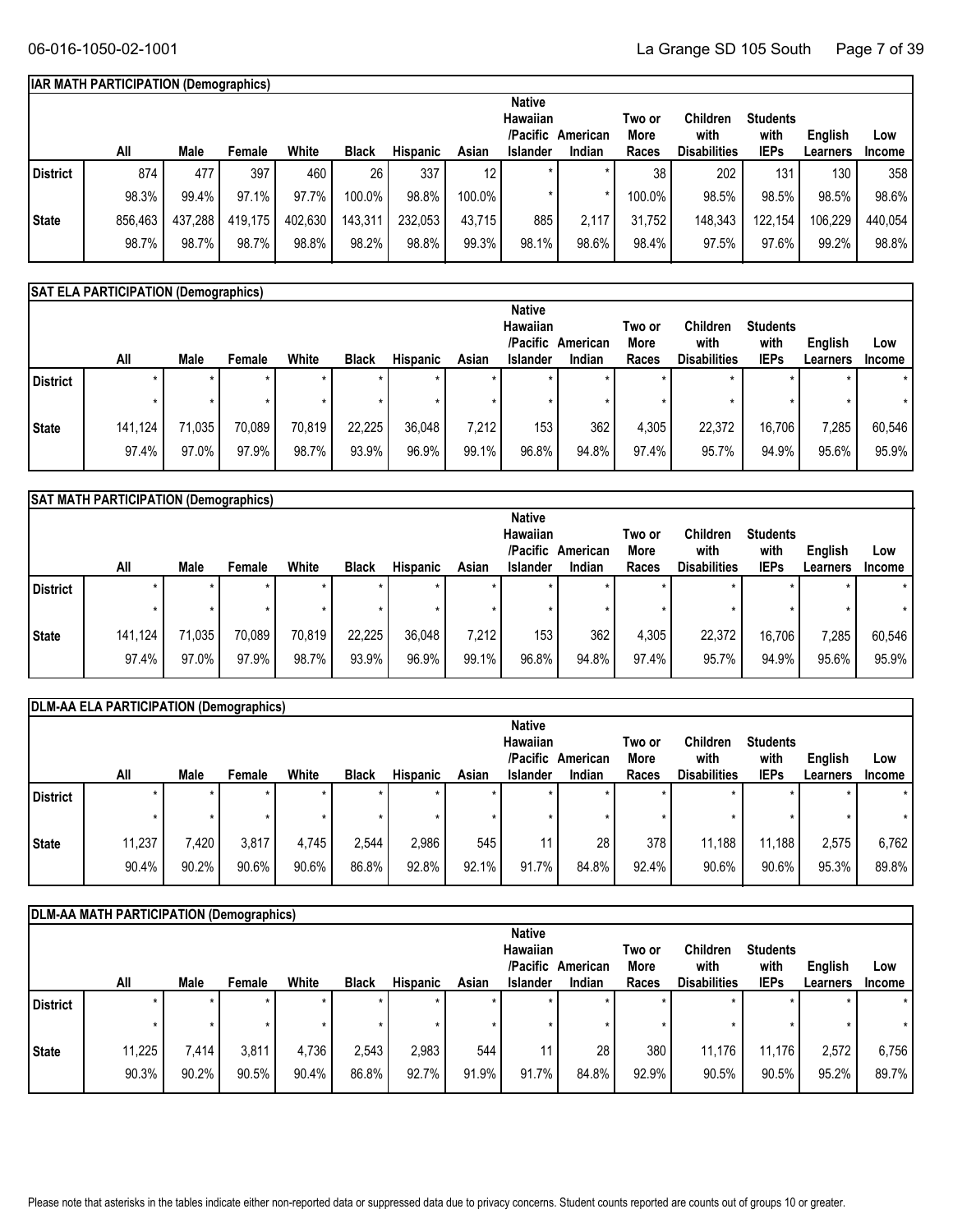#### **DLM-AA SCIENCE PARTICIPATION (Demographics)**

|                 |         |       |         |         |              |                 |       | <b>Native</b>   |          |        |                     |                 |          |               |
|-----------------|---------|-------|---------|---------|--------------|-----------------|-------|-----------------|----------|--------|---------------------|-----------------|----------|---------------|
|                 |         |       |         |         |              |                 |       | Hawaiian        |          | Two or | Children            | <b>Students</b> |          |               |
|                 |         |       |         |         |              |                 |       | /Pacific        | American | More   | with                | with            | English  | Low           |
|                 | All     | Male  | Female  | White   | <b>Black</b> | <b>Hispanic</b> | Asian | <b>Islander</b> | Indian   | Races  | <b>Disabilities</b> | <b>IEPs</b>     | Learners | <b>Income</b> |
| <b>District</b> | $\star$ | ÷     | $\star$ | $\star$ |              |                 |       |                 | $\star$  |        |                     | $\star$         |          | $\star$       |
|                 |         |       |         |         |              |                 |       |                 |          |        |                     | $\star$         |          |               |
| <b>State</b>    | 4,731   | 3,136 | ,595    | 2,031   | 1.114        | 1,210           | 218   |                 | 12       | 145    | 4,715               | 4,715           | 971      | 2,763         |
|                 | 90.2%   | 90.1% | 90.3%   | 89.1%   | 88.9%        | 93.2%           | 91.2% | 50.0%           | 100.0%   | 88.4%  | 90.3%               | 90.3%           | 93.8%    | 89.7%         |

|          | <b>ISA PARTICIPATION (Demographics)</b> |         |         |         |              |          |        |                 |          |        |                     |                 |          |                  |
|----------|-----------------------------------------|---------|---------|---------|--------------|----------|--------|-----------------|----------|--------|---------------------|-----------------|----------|------------------|
|          |                                         |         |         |         |              |          |        | <b>Native</b>   |          |        |                     |                 |          |                  |
|          |                                         |         |         |         |              |          |        | Hawaiian        |          | Two or | <b>Children</b>     | <b>Students</b> |          |                  |
|          |                                         |         |         |         |              |          |        | /Pacific        | American | More   | with                | with            | English  | Low              |
|          | All                                     | Male    | Female  | White   | <b>Black</b> | Hispanic | Asian  | <b>Islander</b> | Indian   | Races  | <b>Disabilities</b> | <b>IEPs</b>     | Learners | <b>Income</b>    |
| District | 284                                     | 149     | 135     | 145     |              | 116      |        |                 |          |        | 73                  | 44              | 41       | 122 <sub>1</sub> |
|          | 97.3%                                   | 98.0%   | 96.4%   | 96.7%   |              | 98.3%    |        |                 |          |        | 94.8%               | 91.7%           | 97.6%    | 97.6%            |
| State    | 426,055                                 | 216,678 | 209,377 | 203,326 | 67,060       | 116,257  | 22,096 | 452             | 1.121    | 15.743 | 70,208              | 55.467          | 39,317   | 205,716          |
|          | 96.2%                                   | 96.0%   | 96.4%   | 97.2%   | 93.2%        | 96.2%    | 97.3%  | 95.4%           | 95.5%    | 95.9%  | 93.7%               | $93.1\%$        | 96.1%    | 95.2%            |

|                 | <b>ELA PROFICIENCY - ALL TESTS (Demographics)</b> |         |         |         |              |                 |        |               |                   |        |  |  |  |
|-----------------|---------------------------------------------------|---------|---------|---------|--------------|-----------------|--------|---------------|-------------------|--------|--|--|--|
|                 |                                                   |         |         |         |              |                 |        | <b>Native</b> |                   |        |  |  |  |
|                 | Hawaiian<br>Two or                                |         |         |         |              |                 |        |               |                   |        |  |  |  |
|                 | All                                               |         |         |         |              |                 |        |               | /Pacific American | More   |  |  |  |
|                 | <b>Students</b>                                   | Male    | Female  | White   | <b>Black</b> | <b>Hispanic</b> | Asian  | Islander      | Indian            | Races  |  |  |  |
| <b>District</b> | 489                                               | 237     | 252     | 322     | 8            | 125             | 8      | $\star$       | $\star$           | 25     |  |  |  |
|                 | 55.6%                                             | 49.4%   | 63.0%   | 69.4%   | 30.8%        | 36.9%           | 66.7%  | $\star$       | $\star$           | 65.8%  |  |  |  |
| <b>State</b>    | 377,587                                           | 163.770 | 213.817 | 228.572 | 29.904       | 69.545          | 33.646 | 482           | 765               | 14,673 |  |  |  |
|                 | 37.4%                                             | 31.7%   | 43.3%   | 47.7%   | 17.7%        | 25.6%           | 65.3%  | 45.8%         | 30.5%             | 40.2%  |  |  |  |

| <b>ELA PROFICIENCY - ALL TESTS (Demographics Continued)</b> |                                                |                                        |                     |                      |                  |         |                            |          |  |  |  |  |
|-------------------------------------------------------------|------------------------------------------------|----------------------------------------|---------------------|----------------------|------------------|---------|----------------------------|----------|--|--|--|--|
|                                                             | <b>Children</b><br>with<br><b>Disabilities</b> | <b>Students</b><br>with<br><b>IEPs</b> | English<br>Learners | Low<br><b>Income</b> | Homeless Migrant |         | Youth<br><b>In</b><br>Care | Military |  |  |  |  |
| <b>District</b>                                             | 76                                             | 29                                     | 25                  | 122                  | $\star$          | $\star$ | $\star$                    | $\star$  |  |  |  |  |
|                                                             | 36.4%                                          | 20.9%                                  | 19.2%               | 33.7%                | $\star$          | $\star$ | $\star$                    | *        |  |  |  |  |
| <b>State</b>                                                | 26,497                                         | 13,800                                 | 11,554              | 114,925              | 2,872            | 12      | 681                        | 2,664    |  |  |  |  |
|                                                             | 14.5%                                          | 9.2%                                   | 9.9%                | 22.6%                | 13.9%            | 7.2%    | 14.2%                      | 38.3%    |  |  |  |  |

|                 | <b>MATH PROFICIENCY - ALL TESTS (Demographics)</b>    |         |         |         |              |                 |        |          |         |               |  |  |
|-----------------|-------------------------------------------------------|---------|---------|---------|--------------|-----------------|--------|----------|---------|---------------|--|--|
|                 | <b>Native</b><br>Hawaiian<br>All<br>/Pacific American |         |         |         |              |                 |        |          |         |               |  |  |
|                 | <b>Students</b>                                       | Male    | Female  | White   | <b>Black</b> | <b>Hispanic</b> | Asian  | Islander | Indian  | More<br>Races |  |  |
| <b>District</b> | 401                                                   | 223     | 178     | 287     | 4            | 88              | 4      | $\star$  | *       | 18            |  |  |
|                 | 45.5%                                                 | 46.2%   | 44.6%   | 61.7%   | 15.4%        | 25.9%           | 33.3%  | *        | $\star$ | 47.4%         |  |  |
| <b>State</b>    | 322,318                                               | 165,971 | 156.347 | 199.403 | 19.780       | 55.245          | 34.584 | 427      | 622     | 12,257        |  |  |
|                 | 32.0%                                                 | 32.2%   | 31.7%   | 41.7%   | 11.8%        | 20.4%           | 67.2%  | 40.7%    | 24.8%   | 33.6%         |  |  |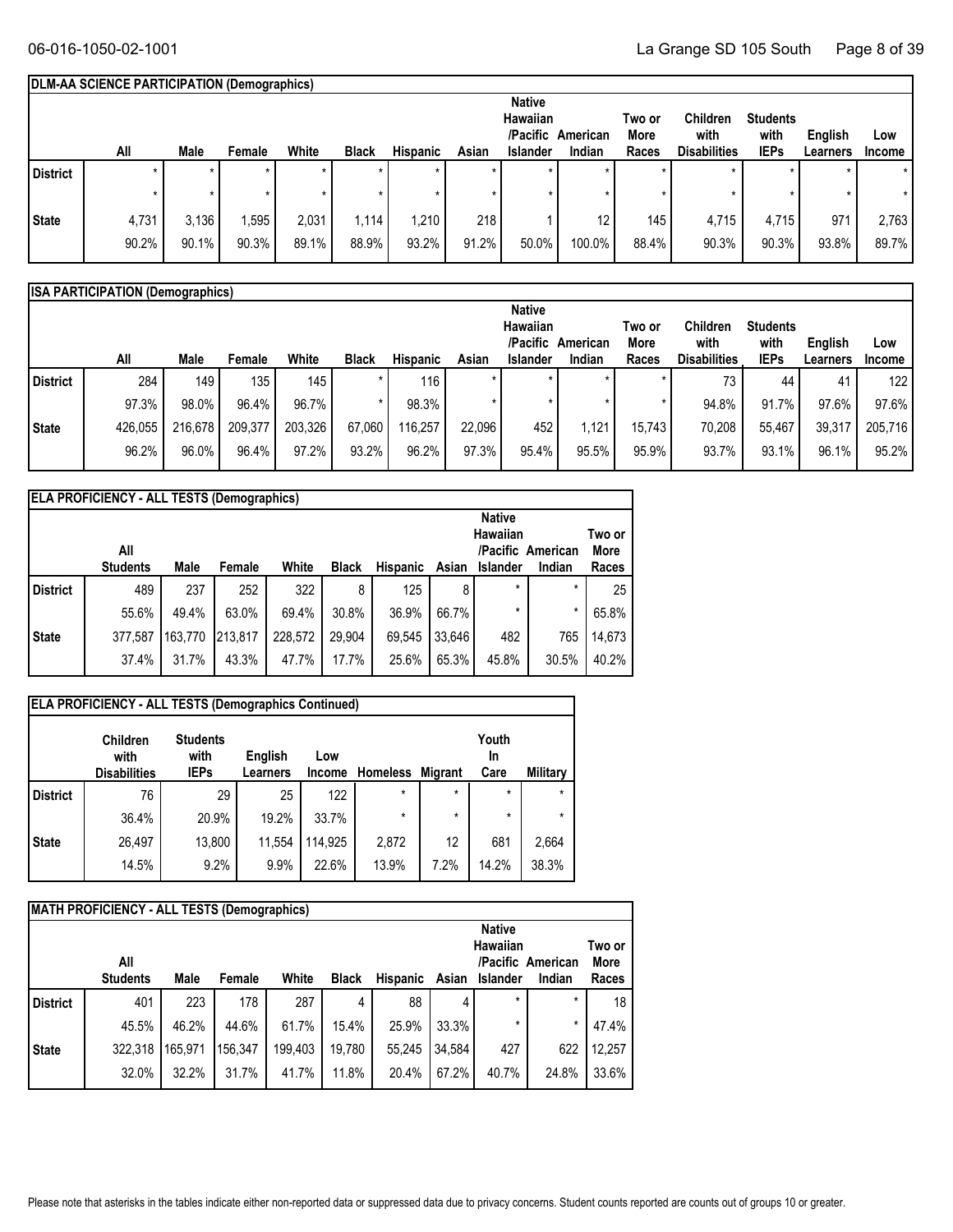| MATH PROFICIENCY - ALL TESTS (Demographics Continued) |
|-------------------------------------------------------|
|                                                       |

| English | Low      |               |                 | Youth<br>In    |                 |
|---------|----------|---------------|-----------------|----------------|-----------------|
|         |          |               |                 |                | <b>Military</b> |
| 18      | 82       | $\star$       | $\star$         | $\star$        | $\star$         |
| 13.8%   | 22.6%    | $\star$       | $\star$         | $\star$        | $\star$         |
| 12,865  | 87.526   | 1,890         | 10              | 484            | 2,220           |
| 11.1%   | 17.3%    | 9.2%          | 6.1%            | 10.2%          | 32.0%           |
|         | Learners | <b>Income</b> | <b>Homeless</b> | <b>Migrant</b> | Care            |

|                 | <b>SCIENCE PROFICIENCY - ALL TESTS (Demographics)</b>      |         |         |         |              |          |         |                 |         |        |  |  |
|-----------------|------------------------------------------------------------|---------|---------|---------|--------------|----------|---------|-----------------|---------|--------|--|--|
|                 |                                                            |         |         |         |              |          |         | <b>Native</b>   |         | Two or |  |  |
|                 | <b>Hawaiian</b><br>All<br><b>More</b><br>/Pacific American |         |         |         |              |          |         |                 |         |        |  |  |
|                 | <b>Students</b>                                            | Male    | Female  | White   | <b>Black</b> | Hispanic | Asian   | <b>Islander</b> | Indian  | Races  |  |  |
| <b>District</b> | 172                                                        | 88      | 84      | 110     | $\star$      | 50       | $\star$ | $\star$         | $\star$ |        |  |  |
|                 | 59.9%                                                      | 58.3%   | 61.8%   | 74.8%   | $\star$      | 42.7%    |         | $\star$         | $\star$ |        |  |  |
| <b>State</b>    | 208,012                                                    | 105,491 | 102,521 | 124,967 | 15,687       | 42,175   | 116.053 | 252             | 466     | 8,412  |  |  |
|                 | 48.3%                                                      | 48.0%   | 48.6%   | 60.9%   | 22.5%        | 35.9%    | 71.9%   | 55.6%           | 41.1%   | 52.9%  |  |  |

|                 | <b>SCIENCE PROFICIENCY - ALL TESTS (Demographics Continued)</b> |                                        |                     |                      |                 |                |                            |          |
|-----------------|-----------------------------------------------------------------|----------------------------------------|---------------------|----------------------|-----------------|----------------|----------------------------|----------|
|                 | Children<br>with<br><b>Disabilities</b>                         | <b>Students</b><br>with<br><b>IEPs</b> | English<br>Learners | Low<br><b>Income</b> | <b>Homeless</b> | <b>Migrant</b> | Youth<br><b>In</b><br>Care | Military |
| <b>District</b> | 38                                                              | 16                                     | 8                   | 52                   | $\star$         | $\star$        | $\star$                    |          |
|                 | 50.0%                                                           | 33.0%                                  | 19.5%               | 41.9%                | $\star$         | $\star$        | $\star$                    | $\star$  |
| <b>State</b>    | 18.427                                                          | 10.359                                 | 6.219               | 68,664               | 1.792           | 10             | 419                        | 1,364    |
|                 | 24.2%                                                           | 16.8%                                  | 15.4%               | 32.9%                | 21.8%           | 14.5%          | 22.2%                      | 50.2%    |

|                 | <b>EL PROFICIENCY ON ACCESS</b> |         |                                            |        |       |                     |              |  |  |  |  |  |  |  |
|-----------------|---------------------------------|---------|--------------------------------------------|--------|-------|---------------------|--------------|--|--|--|--|--|--|--|
|                 |                                 |         |                                            |        |       |                     | %            |  |  |  |  |  |  |  |
|                 | #                               |         | %                                          |        | $\%$  | Long<br><b>Term</b> | Long<br>Term |  |  |  |  |  |  |  |
|                 |                                 |         |                                            |        |       |                     |              |  |  |  |  |  |  |  |
|                 | ELS                             | Tested  | <b>Participation Proficient Proficient</b> |        |       | EL                  | EL           |  |  |  |  |  |  |  |
| <b>District</b> | 211                             | 211     | 100.0%                                     | 27     | 12.8% | 8                   | 3.8%         |  |  |  |  |  |  |  |
| <b>State</b>    | 216,769                         | 213,935 | 98.7%                                      | 18.468 | 8.6%  | 28,216              | 13.0%        |  |  |  |  |  |  |  |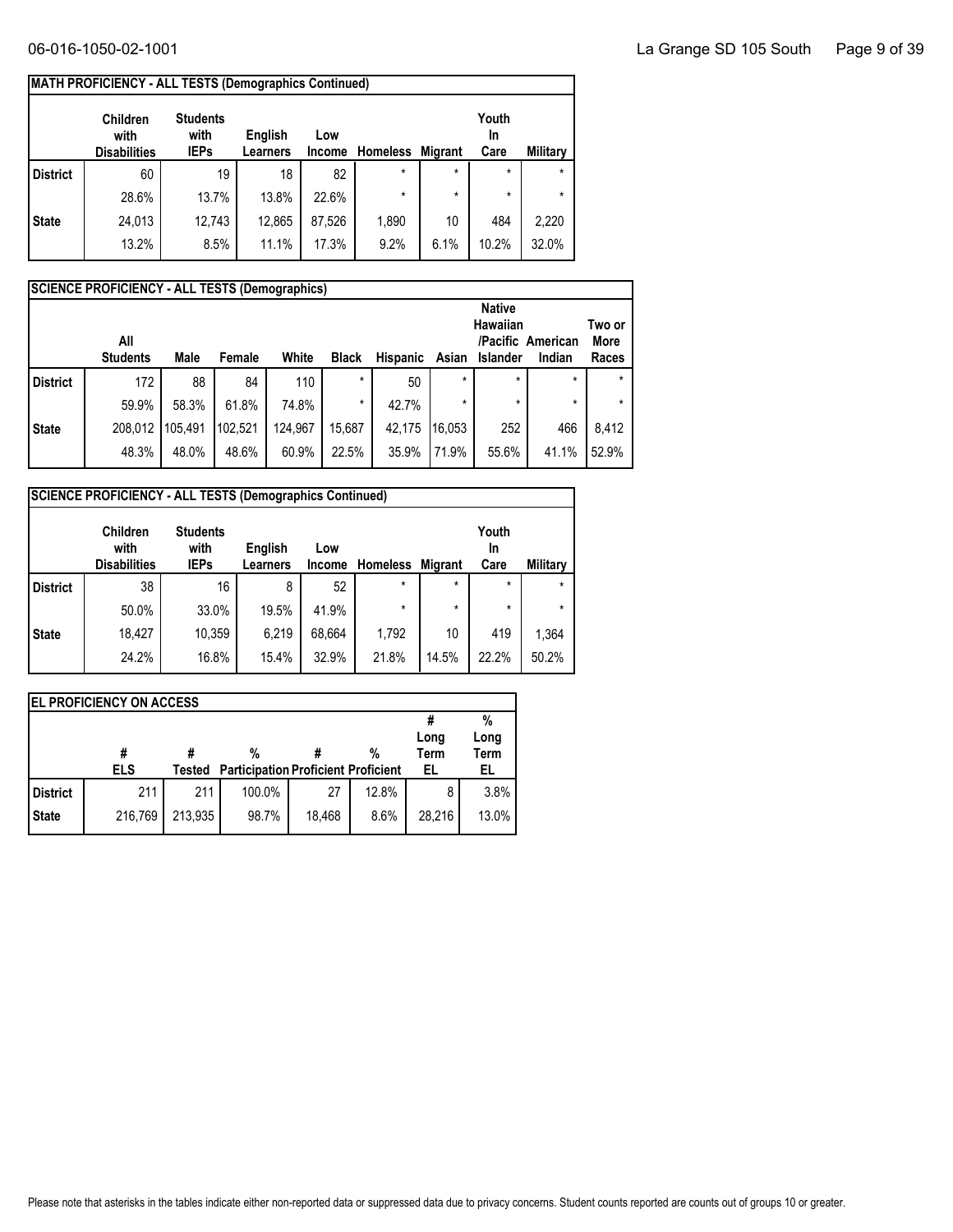#### **Illinois Assessment of Readiness (IAR)**

Each Performance Level is a broad, categorical level defined by a student's overall scale score and used to report overall student performance by describing how well students met the expectations for their grade level/course. Each Performance Level is defined by a range of overall scale scores for the assessment. There are five Performance Levels for IAR assessments:

- Level 1: Did not yet meet expectations
- Level 2: Partially met expectations
- Level 3: Approached expectations
- Level 4: Met expectations
- Level 5: Exceeded expectations

Students performing at levels 4 and 5 met or exceeded expectations, have demonstrated readiness for the next grade level/course and, ultimately, are on track for college and careers. Performance Level Descriptors (PLDs) describe the knowledge, skills, and practices that students should know and be able to demonstrate at each Performance Level in each content area (ELA and mathematics) and at each grade level/course.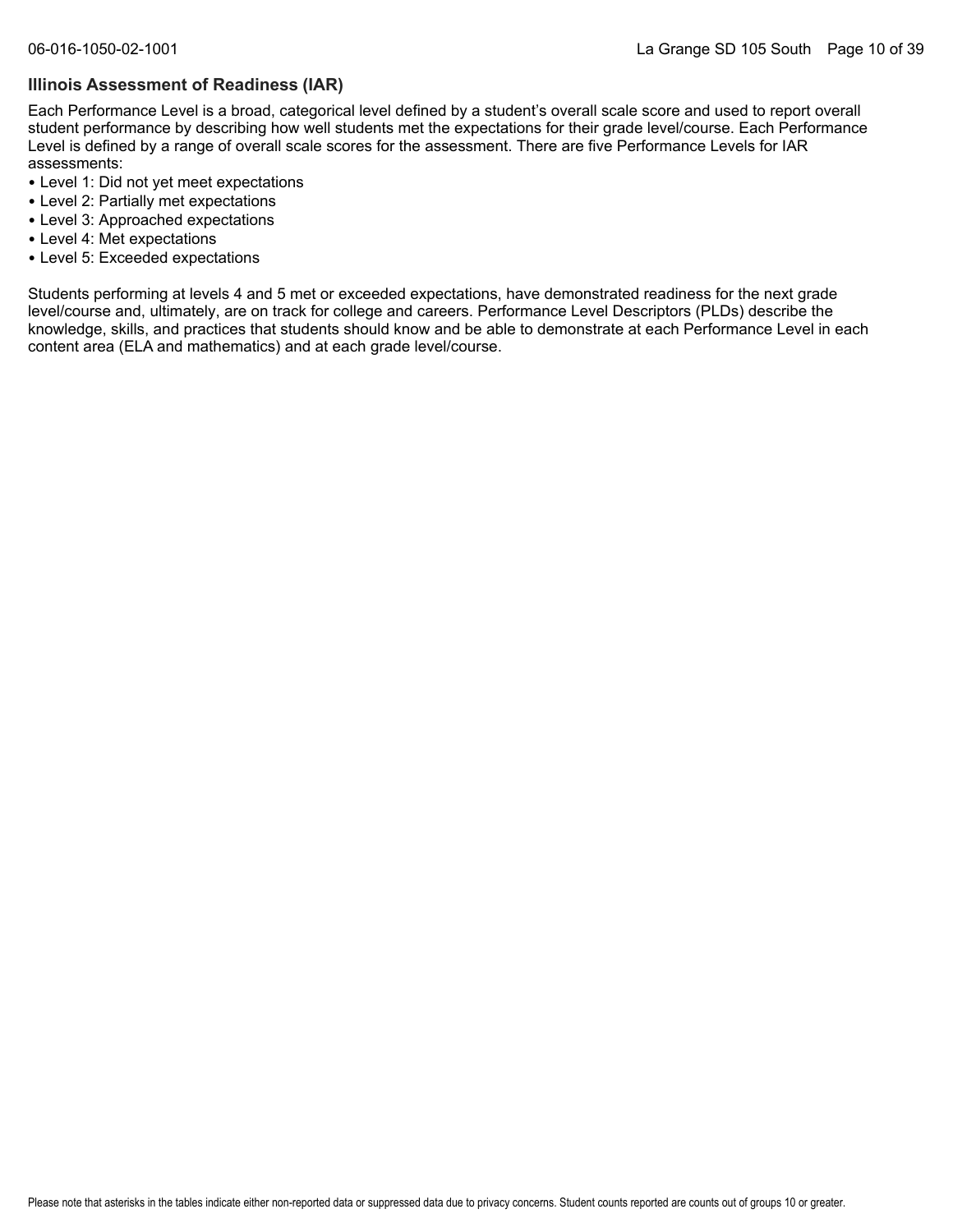## **Grade 3 - All**

|                 |       |       | EL.   |       |       | <b>Mathematics</b> |       |       |       |       |
|-----------------|-------|-------|-------|-------|-------|--------------------|-------|-------|-------|-------|
| Levels          |       |       |       |       |       |                    |       |       |       |       |
| <b>District</b> | 9.4%  | 5.1%  | 21.7% | 50.7% | 13.0% | 9.4%               | 4.3%  | 23.2% | 41.3% | 21.7% |
| <b>State</b>    | 22.5% | 18.5% | 22.7% | 32.8% | 3.6%  | 14.5%              | 20.2% | 24.7% | 33.0% | 7.6%  |

#### **Grade 3 - Gender**

|        |              |       |       | ELA   |       |       | <b>Mathematics</b> |       |       |       |       |
|--------|--------------|-------|-------|-------|-------|-------|--------------------|-------|-------|-------|-------|
|        | ∟evels       |       |       | ◠     |       |       |                    |       |       |       |       |
| Male   | District     | 9.9%  | 3.7%  | 22.2% | 54.3% | 9.9%  | $.4\%$             | 3.7%  | 22.2% | 39.5% | 27.2% |
|        | <b>State</b> | 25.4% | 19.5% | 22.8% | 29.8% | 2.6%  | 15.3%              | 19.2% | 24.1% | 33.2% | 8.1%  |
| Female | District     | 8.8%  | 7.0%  | 21.1% | 45.6% | 17.5% | 12.3%              | 5.3%  | 24.6% | 43.9% | 14.0% |
|        | <b>State</b> | 19.5% | 17.4% | 22.6% | 35.9% | 4.6%  | 13.8%              | 21.2% | 25.3% | 32.8% | 7.0%  |

#### **Grade 3 - Racial/Ethnic Background**

|                          |                                |         |         | <b>ELA</b> |         |         |         |         | <b>Mathematics</b> |         |       |
|--------------------------|--------------------------------|---------|---------|------------|---------|---------|---------|---------|--------------------|---------|-------|
|                          | Levels                         |         | 2       | 3          | 4       | 5       |         |         | 3                  | 4       | 5     |
| White                    | <b>District</b>                | 3.6%    | 7.2%    | 16.9%      | 54.2%   | 18.1%   | 4.8%    | 1.2%    | 18.1%              | 47.0%   | 28.9% |
|                          | <b>State</b>                   | 13.8%   | 16.9%   | 25.2%      | 39.9%   | 4.2%    | 8.4%    | 15.2%   | 25.1%              | 41.4%   | 10.0% |
| <b>Black</b>             | <b>District</b>                | $\star$ | $\star$ | $\star$    | $\star$ | $\star$ | $\star$ | $\star$ | $\star$            | $\star$ | ÷     |
|                          | <b>State</b>                   | 37.0%   | 21.3%   | 19.5%      | 20.6%   | 1.6%    | 28.7%   | 28.3%   | 23.6%              | 17.6%   | 1.8%  |
| Hispanic                 | <b>District</b>                | 20.0%   | 0.0%    | 33.3%      | 40.0%   | 6.7%    | 17.8%   | 11.1%   | 28.9%              | 31.1%   | 11.1% |
|                          | <b>State</b>                   | 31.4%   | 21.1%   | 20.9%      | 24.3%   | 2.2%    | 18.3%   | 26.2%   | 26.9%              | 25.4%   | 3.2%  |
| Asian                    | <b>District</b>                | $\star$ | $\star$ | $\star$    | $\star$ | *       | $\star$ | $\star$ | $\star$            | $\star$ |       |
|                          | <b>State</b>                   | 9.0%    | 10.6%   | 19.3%      | 50.8%   | 10.3%   | 3.7%    | 8.2%    | 14.9%              | 47.4%   | 25.8% |
|                          | <b>Native Hawaiian/Pacific</b> |         |         |            |         |         |         |         |                    |         |       |
| <b>Islander</b>          |                                |         |         |            |         |         |         |         |                    |         |       |
|                          | <b>District</b>                | $\star$ | $\star$ | $\star$    | $\star$ | $\star$ | $\star$ | $\star$ | $\star$            | $\star$ |       |
|                          | <b>State</b>                   | 18.7%   | 16.5%   | 18.7%      | 41.7%   | 4.3%    | 12.9%   | 17.3%   | 23.0%              | 36.0%   | 10.8% |
| American Indian          |                                |         |         |            |         |         |         |         |                    |         |       |
|                          | <b>District</b>                | $\star$ | $\star$ | $\star$    | $\star$ | $\star$ | ÷       | ÷       | ÷                  | ÷       |       |
|                          | <b>State</b>                   | 26.9%   | 21.0%   | 18.2%      | 31.8%   | 2.1%    | 19.9%   | 24.1%   | 25.5%              | 23.4%   | 7.0%  |
| <b>Two or More Races</b> |                                | $\star$ | $\star$ | $\star$    | $\star$ | $\star$ | $\star$ | $\star$ | $\star$            |         |       |
|                          | <b>District</b>                |         |         |            |         |         |         |         |                    |         |       |
|                          | <b>State</b>                   | 21.1%   | 17.1%   | 23.3%      | 33.8%   | 4.7%    | 14.7%   | 19.2%   | 24.1%              | 32.9%   | 9.0%  |

#### **Grade 3 - English Learner**

|                                 |                |                  | ELA            |                |               | <b>Mathematics</b> |                |                |                                   |                |
|---------------------------------|----------------|------------------|----------------|----------------|---------------|--------------------|----------------|----------------|-----------------------------------|----------------|
| Levels                          |                |                  |                |                |               |                    |                |                |                                   |                |
| <b>District</b><br><b>State</b> | 23.1%<br>38.9% | $0.0\%$<br>23.3% | 26.9%<br>20.5% | 50.0%<br>16.6% | $0.0\%$<br>7% | 19.2%<br>21.2%     | 11.5%<br>27.9% | 38.5%<br>27.1% | 26.9%<br>.9%<br>$\mathbf{a}$<br>L | 3.8%<br>$.8\%$ |

#### **Grade 3 - Children with Disabilities**

|                                 |                |               | ELA            |                |                | <b>Mathematics</b> |                 |                |                |               |  |
|---------------------------------|----------------|---------------|----------------|----------------|----------------|--------------------|-----------------|----------------|----------------|---------------|--|
| Levels                          |                |               |                |                |                |                    |                 |                |                |               |  |
| <b>District</b><br><b>State</b> | 29.6%<br>49.2% | 7.4%<br>19.9% | 25.9%<br>15.6% | 33.3%<br>14.3% | 3.7%<br>$.0\%$ | 33.3%<br>33.0%     | $.4\%$<br>26.3% | 25.9%<br>20.4% | 22.2%<br>17.4% | 11.1%<br>2.9% |  |

#### **Grade 3 - Students with IEPs**

|         |                 |       |       | ELA   |       |       |       |       | <b>Mathematics</b> |       |       |
|---------|-----------------|-------|-------|-------|-------|-------|-------|-------|--------------------|-------|-------|
|         | ∟evels          |       |       |       |       |       |       |       |                    |       |       |
| IEP     | <b>District</b> | 36.4% | 4.5%  | 27.3% | 31.8% | 0.0%  | 40.9% | 9.1%  | 27.3%              | 18.2% | 4.5%  |
|         | <b>State</b>    | 54.0% | 20.2% | 14.2% | 11.1% | 0.5%  | 36.4% | 27.0% | 19.6%              | 14.9% | 2.2%  |
| Non-IEP | <b>District</b> | 4.3%  | 5.2%  | 20.7% | 54.3% | 15.5% | 3.4%  | 3.4%  | 22.4%              | 45.7% | 25.0% |
|         | <b>State</b>    | 17.0% | 18.2% | 24.2% | 36.6% | 4.1%  | 10.7% | 19.0% | 25.6%              | 36.2% | 8.5%  |

#### **Grade 3 - Economically Disadvantaged**

|                                        |       |       | ELA   |       |       | <b>Mathematics</b> |         |       |       |       |
|----------------------------------------|-------|-------|-------|-------|-------|--------------------|---------|-------|-------|-------|
| Levels                                 |       |       |       |       |       |                    |         |       |       |       |
| <b>Free/Reduced Price Lunch</b>        |       |       |       |       |       |                    |         |       |       |       |
| <b>District</b>                        | 19.6% | 3.9%  | 35.3% | 31.4% | 9.8%  | 23.5%              | 9.8%    | 27.5% | 29.4% | 9.8%  |
| <b>State</b>                           | 32.8% | 21.9% | 21.5% | 22.1% | 1.6%  | 22.1%              | 26.7%   | 26.0% | 22.6% | 2.6%  |
| <b>Not Eligible</b><br><b>District</b> | 3.4%  | 5.7%  | 13.8% | 62.1% | 14.9% | 1.1%               | $1.1\%$ | 20.7% | 48.3% | 28.7% |
| <b>State</b>                           | 11.3% | 14.8% | 24.0% | 44.3% | 5.6%  | 6.4%               | 13.0%   | 23.4% | 44.3% | 12.9% |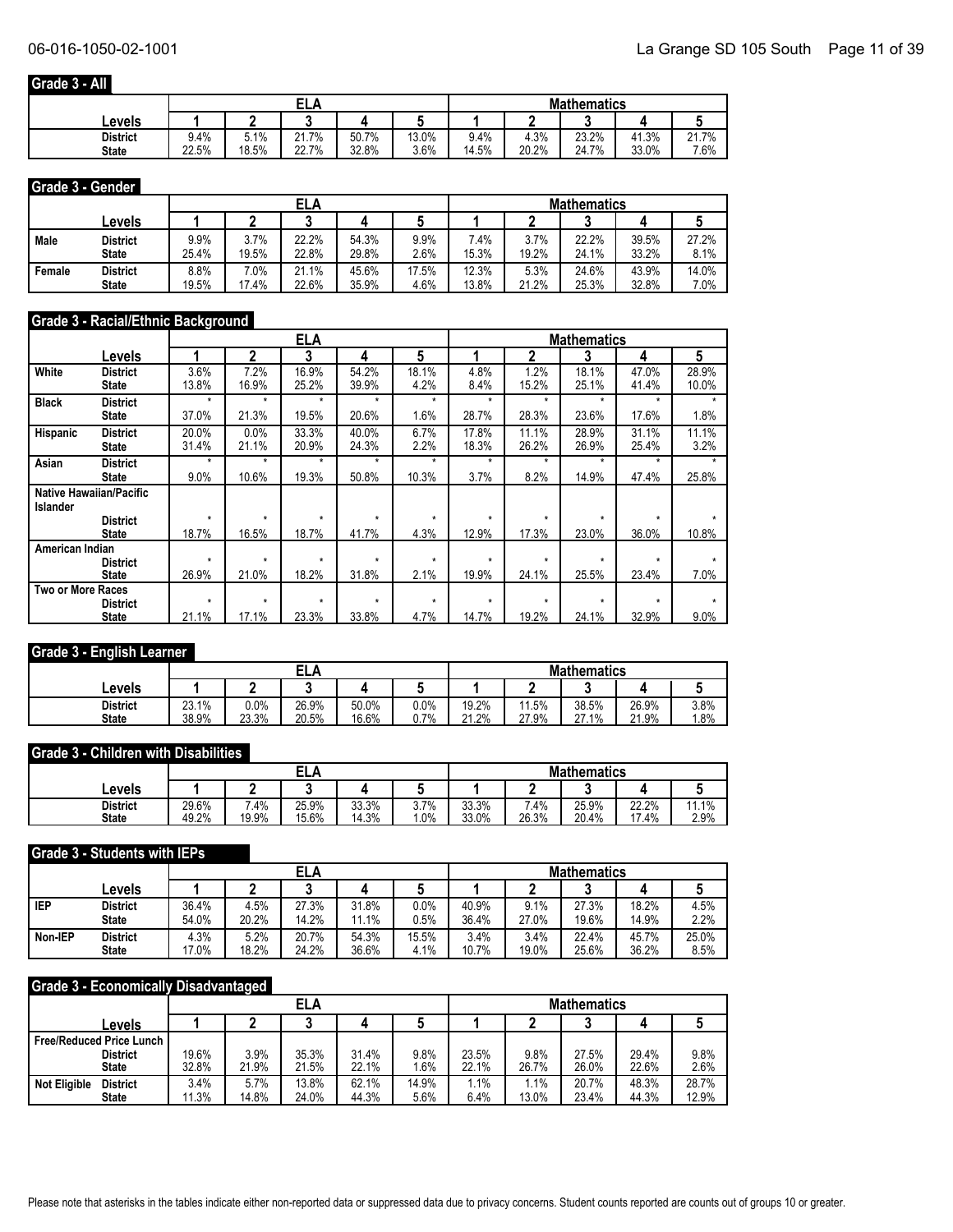## **Grade 4 - All**

|              |       | ELA<br>15.8%<br>18.7%<br>36.7%<br>18.0% |       |       |        |       | <b>Mathematics</b> |       |       |      |  |
|--------------|-------|-----------------------------------------|-------|-------|--------|-------|--------------------|-------|-------|------|--|
| Levels       |       |                                         |       |       |        |       |                    |       |       |      |  |
| District     | 10.8% |                                         |       |       |        | $2\%$ | 14.4%              | 35.3% | 38.8% | 4.3% |  |
| <b>State</b> | 17.3% | 19.9%                                   | 26.0% | 29.3% | $.4\%$ | 16.7% | 21.2%              | 28.7% | 30.5% | 3.0% |  |

#### **Grade 4 - Gender**

|        |              |       |       | ELA   |       |       |        |       | <b>Mathematics</b> |       |      |
|--------|--------------|-------|-------|-------|-------|-------|--------|-------|--------------------|-------|------|
|        | ∟evels       |       |       | ◠     |       |       |        |       |                    |       |      |
| Male   | District     | 11.3% | 21.1% | 18.3% | 36.6% | 12.7% | $.0\%$ | 11.3% | 35.2%              | 42.3% | 4.2% |
|        | <b>State</b> | 20.3% | 21.3% | 25.7% | 27.2% | 5.5%  | 17.2%  | 20.4% | 27.8%              | 31.2% | 3.4% |
| Female | District     | 10.3% | 14.7% | 19.1% | 36.8% | 19.1% | $.4\%$ | 17.6% | 35.3%              | 35.3% | 4.4% |
|        | <b>State</b> | 14.2% | 18.5% | 26.3% | 31.5% | 9.4%  | 16.1%  | 22.0% | 29.5%              | 29.7% | 2.7% |

## **Grade 4 - Racial/Ethnic Background**

|                          |                                |         |         | <b>ELA</b> |         |         |         | <b>Mathematics</b><br>5<br>3<br>4 |         |         |       |
|--------------------------|--------------------------------|---------|---------|------------|---------|---------|---------|-----------------------------------|---------|---------|-------|
|                          | Levels                         |         | 2       | 3          | 4       | 5       |         |                                   |         |         |       |
| White                    | <b>District</b>                | 6.0%    | 10.4%   | 17.9%      | 43.3%   | 22.4%   | 3.0%    | 7.5%                              | 31.3%   | 52.2%   | 6.0%  |
|                          | <b>State</b>                   | 9.9%    | 15.5%   | 26.8%      | 37.4%   | 10.4%   | 9.1%    | 16.5%                             | 30.5%   | 40.0%   | 3.9%  |
| <b>Black</b>             | <b>District</b>                | $\star$ | $\star$ | $\star$    | $\star$ | $\star$ | $\star$ | $\star$                           | $\star$ | $\star$ | ÷     |
|                          | <b>State</b>                   | 31.0%   | 27.7%   | 24.2%      | 15.3%   | 1.9%    | 33.8%   | 28.8%                             | 24.1%   | 12.9%   | 0.5%  |
| Hispanic                 | <b>District</b>                | 19.6%   | 26.8%   | 19.6%      | 25.0%   | 8.9%    | 12.5%   | 25.0%                             | 33.9%   | 26.8%   | 1.8%  |
|                          | <b>State</b>                   | 23.9%   | 24.9%   | 27.0%      | 21.3%   | 2.8%    | 21.4%   | 27.2%                             | 30.2%   | 20.4%   | 0.8%  |
| Asian                    | <b>District</b>                | $\star$ | $\star$ | $\star$    | $\star$ | ÷       | *       | $\star$                           | $\star$ | $\star$ |       |
|                          | <b>State</b>                   | 6.4%    | 9.1%    | 20.7%      | 42.3%   | 21.5%   | 3.7%    | 8.0%                              | 20.3%   | 53.7%   | 14.2% |
|                          | <b>Native Hawaiian/Pacific</b> |         |         |            |         |         |         |                                   |         |         |       |
| <b>Islander</b>          |                                |         |         |            |         |         |         |                                   |         |         |       |
|                          | <b>District</b>                | $\star$ | $\star$ | $\star$    | $\star$ | $\star$ | $\star$ | $\star$                           | $\star$ | $\star$ |       |
|                          | <b>State</b>                   | 11.6%   | 17.0%   | 25.2%      | 38.8%   | 7.5%    | 8.2%    | 19.7%                             | 29.3%   | 38.1%   | 4.8%  |
| American Indian          |                                |         |         |            |         |         |         |                                   |         |         |       |
|                          | <b>District</b>                | $\star$ | $\star$ | $\star$    | ۰       | $\star$ | ÷       | $\star$                           | ÷       | ÷       |       |
|                          | <b>State</b>                   | 19.5%   | 24.0%   | 27.2%      | 25.1%   | 4.2%    | 20.7%   | 23.4%                             | 27.8%   | 25.7%   | 2.4%  |
| <b>Two or More Races</b> |                                |         |         |            |         |         |         |                                   |         |         |       |
|                          | <b>District</b>                | 0.0%    | 10.0%   | 20.0%      | 60.0%   | 10.0%   | 0.0%    | 10.0%                             | 50.0%   | 30.0%   | 10.0% |
|                          | <b>State</b>                   | 15.4%   | 18.8%   | 25.0%      | 31.1%   | 9.6%    | 16.7%   | 21.1%                             | 27.2%   | 31.0%   | 4.2%  |

#### **Grade 4 - English Learner**

|                                 |                |                | ELA            |                |               | <b>Mathematics</b> |                |                |                |              |  |
|---------------------------------|----------------|----------------|----------------|----------------|---------------|--------------------|----------------|----------------|----------------|--------------|--|
| Levels                          |                |                |                |                |               |                    |                |                |                |              |  |
| <b>District</b><br><b>State</b> | 17.9%<br>30.6% | 35.7%<br>28.7% | 25.0%<br>26.4% | 21.4%<br>13.6% | $0.0\%$<br>7% | '7.9%<br>25.6%     | 25.0%<br>30.4% | 39.3%<br>29.1% | 17.9%<br>14.5% | 0.0%<br>0.3% |  |

#### **Grade 4 - Children with Disabilities**

|                                 |                |                | <b>ELA</b>     |                |              | <b>Mathematics</b> |                                         |                |                |              |  |
|---------------------------------|----------------|----------------|----------------|----------------|--------------|--------------------|-----------------------------------------|----------------|----------------|--------------|--|
| Levels                          |                |                |                |                |              |                    |                                         |                |                |              |  |
| <b>District</b><br><b>State</b> | 17.4%<br>43.8% | 26.1%<br>25.2% | 26.1%<br>17.0% | 26.1%<br>11.9% | 4.3%<br>2.2% | 13.0%<br>39.7%     | $.7\%$<br>$\mathsf{A}$<br>21.I<br>25.6% | 43.5%<br>19.9% | 21.7%<br>13.8% | 0.0%<br>1.0% |  |

#### **Grade 4 - Students with IEPs**

|         |                 |       |       | ELA   |       |       | <b>Mathematics</b> |       |       |       |      |
|---------|-----------------|-------|-------|-------|-------|-------|--------------------|-------|-------|-------|------|
|         | ∟evels          |       |       |       |       |       |                    |       |       |       |      |
| IEP     | <b>District</b> | 25.0% | 25.0% | 31.3% | 18.8% | 0.0%  | 18.8%              | 25.0% | 37.5% | 18.8% | 0.0% |
|         | <b>State</b>    | 49.5% | 25.7% | 14.8% | 8.7%  | .3%   | 44.6%              | 26.6% | 17.9% | 10.2% | 0.6% |
| Non-IEP | <b>District</b> | 8.9%  | 17.1% | 17.1% | 39.0% | 17.9% | 5.7%               | 13.0% | 35.0% | 41.5% | 4.9% |
|         | <b>State</b>    | 11.8% | 18.9% | 28.0% | 32.9% | 8.5%  | 11.9%              | 20.3% | 30.5% | 33.9% | 3.4% |

#### **Grade 4 - Economically Disadvantaged**

|                                        |       |       | ELA   |       |       |       |       | <b>Mathematics</b> |       |         |
|----------------------------------------|-------|-------|-------|-------|-------|-------|-------|--------------------|-------|---------|
| Levels                                 |       |       |       |       |       |       |       |                    |       |         |
| <b>Free/Reduced Price Lunch</b>        |       |       |       |       |       |       |       |                    |       |         |
| <b>District</b>                        | 18.2% | 27.3% | 23.6% | 25.5% | 5.5%  | 14.5% | 25.5% | 34.5%              | 25.5% | $0.0\%$ |
| <b>State</b>                           | 26.0% | 25.8% | 26.4% | 19.3% | 2.5%  | 25.4% | 27.5% | 28.4%              | 17.9% | 0.8%    |
| <b>Not Eligible</b><br><b>District</b> | 6.0%  | 11.9% | 15.5% | 44.0% | 22.6% | 2.4%  | 7.1%  | 35.7%              | 47.6% | 7.1%    |
| <b>State</b>                           | 7.8%  | 13.5% | 25.6% | 40.2% | 12.8% | 7.1%  | 14.3% | 28.9%              | 44.2% | 5.5%    |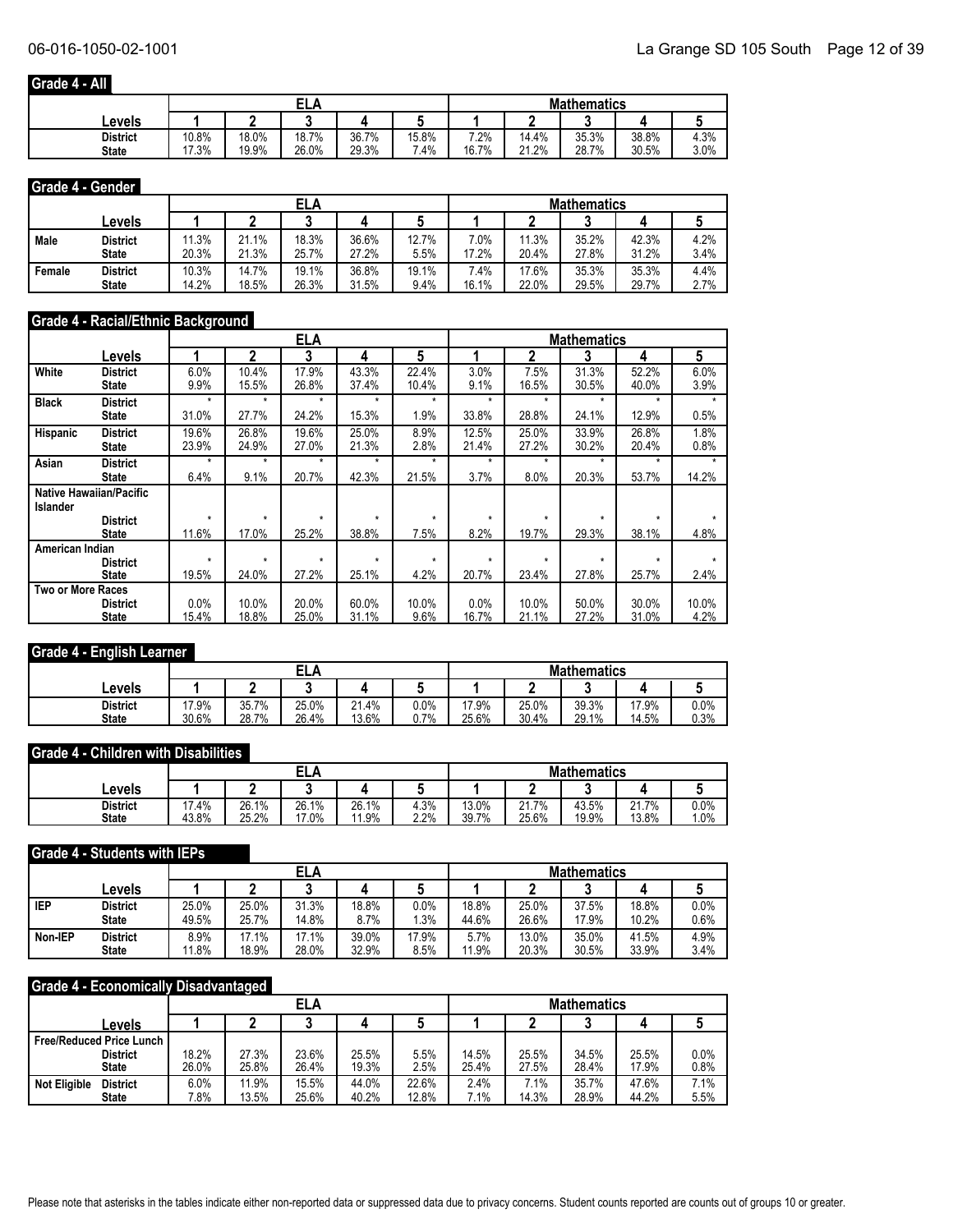#### **Grade 5 - All**

|                 |            | EL,<br>$\overline{A}$ |       |       |      |       | <b>Mathematics</b> |       |       |       |  |
|-----------------|------------|-----------------------|-------|-------|------|-------|--------------------|-------|-------|-------|--|
| Levels          |            |                       |       |       |      |       |                    |       |       |       |  |
| <b>District</b> | 8.8%       | 13.5%                 | 27.0% | 39.2% | 1.5% | 6.8%  | 20.5%              | 32.2% | 28.8% | 11.6% |  |
| <b>State</b>    | 13.5%<br>៱ | 21.4%                 | 27.3% | 34.4% | 3.5% | 13.5% | 29.9%              | 26.8% | 24.9% | 4.9%  |  |

#### **Grade 5 - Gender**

|        |              |       |       | ELA   |       |       |       |       | <b>Mathematics</b> |       |       |
|--------|--------------|-------|-------|-------|-------|-------|-------|-------|--------------------|-------|-------|
|        | ∟evels       |       |       | n     |       |       |       |       |                    |       |       |
| Male   | District     | 13.0% | 15.9% | 34.8% | 29.0% | $2\%$ | $2\%$ | 23.2% | 31.9%              | 29.0% | 8.7%  |
|        | <b>State</b> | 16.2% | 23.6% | 28.1% | 30.0% | 2.2%  | 15.0% | 29.5% | 25.1%              | 25.0% | 5.4%  |
| Female | District     | 5.1%  | 11.4% | 20.3% | 48.1% | 15.2% | 6.5%  | 18.2% | 32.5%              | 28.6% | 14.3% |
|        | <b>State</b> | 10.6% | 19.2% | 26.5% | 38.9% | 4.8%  | 12.0% | 30.3% | 28.5%              | 24.8% | 4.4%  |

#### **Grade 5 - Racial/Ethnic Background**

|                          |                                |         |         | <b>ELA</b> |         |         |         |         | <b>Mathematics</b> |         |       |
|--------------------------|--------------------------------|---------|---------|------------|---------|---------|---------|---------|--------------------|---------|-------|
|                          | Levels                         |         | 2       | 3          | 4       | 5       |         |         | 3                  | 4       | 5     |
| White                    | <b>District</b>                | 2.9%    | 5.7%    | 17.1%      | 54.3%   | 20.0%   | 4.3%    | 11.6%   | 18.8%              | 43.5%   | 21.7% |
|                          | <b>State</b>                   | 7.4%    | 16.0%   | 28.1%      | 43.8%   | 4.7%    | 8.1%    | 23.5%   | 29.0%              | 33.2%   | 6.3%  |
| <b>Black</b>             | <b>District</b>                | $\star$ | $\star$ | $\star$    | $\star$ | $\star$ | $\star$ | $\star$ | $\star$            | $\star$ | ÷     |
|                          | <b>State</b>                   | 25.0%   | 31.4%   | 25.8%      | 17.1%   | 0.7%    | 26.7%   | 41.9%   | 21.3%              | 9.4%    | 0.7%  |
| Hispanic                 | <b>District</b>                | 13.6%   | 19.7%   | 39.4%      | 24.2%   | 3.0%    | 9.2%    | 30.8%   | 43.1%              | 15.4%   | 1.5%  |
|                          | <b>State</b>                   | 18.7%   | 26.9%   | 28.5%      | 24.8%   | 1.2%    | 16.8%   | 36.8%   | 28.0%              | 16.9%   | 1.5%  |
| Asian                    | <b>District</b>                | $\star$ | $\star$ | $\star$    | $\star$ | *       | *       | $\star$ | $\star$            | $\star$ |       |
|                          | <b>State</b>                   | 4.6%    | 8.8%    | 18.9%      | 55.2%   | 12.5%   | 3.1%    | 10.8%   | 19.4%              | 43.9%   | 22.8% |
|                          | <b>Native Hawaiian/Pacific</b> |         |         |            |         |         |         |         |                    |         |       |
| <b>Islander</b>          |                                |         |         |            |         |         |         |         |                    |         |       |
|                          | <b>District</b>                | $\star$ | $\star$ | $\star$    | $\star$ | $\star$ | $\star$ | $\star$ | $\star$            | $\star$ |       |
|                          | <b>State</b>                   | 8.7%    | 20.8%   | 25.5%      | 40.9%   | 4.0%    | 10.7%   | 29.5%   | 24.8%              | 25.5%   | 9.4%  |
| American Indian          |                                |         |         |            |         |         |         |         |                    |         |       |
|                          | <b>District</b>                | $\star$ | $\star$ | $\star$    | $\star$ | ÷       | ÷       | ÷       | ÷                  | ÷       |       |
|                          | <b>State</b>                   | 13.9%   | 26.3%   | 30.1%      | 27.4%   | 2.2%    | 15.3%   | 35.5%   | 27.4%              | 19.6%   | 2.2%  |
| <b>Two or More Races</b> |                                |         |         |            |         |         |         |         |                    |         |       |
|                          | <b>District</b>                | $\star$ | $\star$ | $\star$    | $\star$ | ÷       | $\star$ | $\star$ | $\star$            |         |       |
|                          | <b>State</b>                   | 11.0%   | 20.1%   | 27.3%      | 36.7%   | 4.9%    | 12.6%   | 30.2%   | 25.4%              | 25.4%   | 6.5%  |

#### **Grade 5 - English Learner**

|                                 |                |                | ELA            |                |                    | <b>Mathematics</b> |                |                |              |              |  |
|---------------------------------|----------------|----------------|----------------|----------------|--------------------|--------------------|----------------|----------------|--------------|--------------|--|
| Levels                          |                |                |                |                |                    |                    |                |                |              |              |  |
| <b>District</b><br><b>State</b> | 20.0%<br>31.1% | 28.6%<br>36.3% | 40.0%<br>24.7% | $.4\%$<br>7.9% | $0.0\%$<br>$7.1\%$ | 5.9%<br>24.6%      | 32.4%<br>46.3% | 52.9%<br>22.8% | 8.8%<br>6.1% | 0.0%<br>0.2% |  |

#### **Grade 5 - Children with Disabilities**

|                                 |                |                | <b>ELA</b>     |                |              | <b>Mathematics</b> |                |                |                |              |  |
|---------------------------------|----------------|----------------|----------------|----------------|--------------|--------------------|----------------|----------------|----------------|--------------|--|
| Levels                          |                |                |                |                |              |                    |                |                |                |              |  |
| <b>District</b><br><b>State</b> | 22.2%<br>38.1% | 24.4%<br>28.8% | 24.4%<br>19.1% | 17.8%<br>13.1% | 1.1%<br>0.9% | 18.2%<br>30.7%     | 29.5%<br>39.9% | 29.5%<br>17.0% | 13.6%<br>10.7% | 9.1%<br>1.8% |  |

#### **Grade 5 - Students with IEPs**

|         |                 |       |       | ELA   |       |       |       |       | <b>Mathematics</b> |       |         |
|---------|-----------------|-------|-------|-------|-------|-------|-------|-------|--------------------|-------|---------|
|         | ∟evels          |       |       |       |       |       |       |       |                    |       |         |
| IEP     | <b>District</b> | 29.0% | 25.8% | 25.8% | 16.1% | 3.2%  | 23.0% | 32.9% | 29.6%              | 13.2% | $0.0\%$ |
|         | <b>State</b>    | 44.3% | 30.2% | 16.4% | 8.6%  | 0.5%  | 35.0% | 42.2% | 14.6%              | 7.3%  | 1.0%    |
| Non-IEP | <b>District</b> | 3.4%  | 10.3% | 27.4% | 45.3% | 13.7% | 2.6%  | 17.2% | 32.8%              | 32.8% | 14.7%   |
|         | <b>State</b>    | 8.2%  | 19.9% | 29.2% | 38.8% | 4.0%  | 9.9%  | 27.8% | 28.8%              | 27.9% | 5.5%    |

#### **Grade 5 - Economically Disadvantaged**

|                                        |  |       |       | ELA   |       |       | <b>Mathematics</b> |       |       |       |       |  |
|----------------------------------------|--|-------|-------|-------|-------|-------|--------------------|-------|-------|-------|-------|--|
| Levels                                 |  |       |       |       |       |       |                    |       |       |       |       |  |
| <b>Free/Reduced Price Lunch</b>        |  |       |       |       |       |       |                    |       |       |       |       |  |
| <b>District</b>                        |  | 12.9% | 17.1% | 38.6% | 28.6% | 2.9%  | 5.9%               | 33.8% | 45.6% | 11.8% | 2.9%  |  |
| <b>State</b>                           |  | 20.5% | 28.3% | 28.2% | 22.1% | 1.0%  | 20.3%              | 38.5% | 25.7% | 14.3% | 1.3%  |  |
| <b>Not Eligible</b><br><b>District</b> |  | 5.1%  | 10.3% | 16.7% | 48.7% | 19.2% | 7.7%               | 9.0%  | 20.5% | 43.6% | 19.2% |  |
| <b>State</b>                           |  | 5.7%  | 13.9% | 26.3% | 47.9% | 6.2%  | 6.1%               | 20.5% | 27.9% | 36.6% | 8.9%  |  |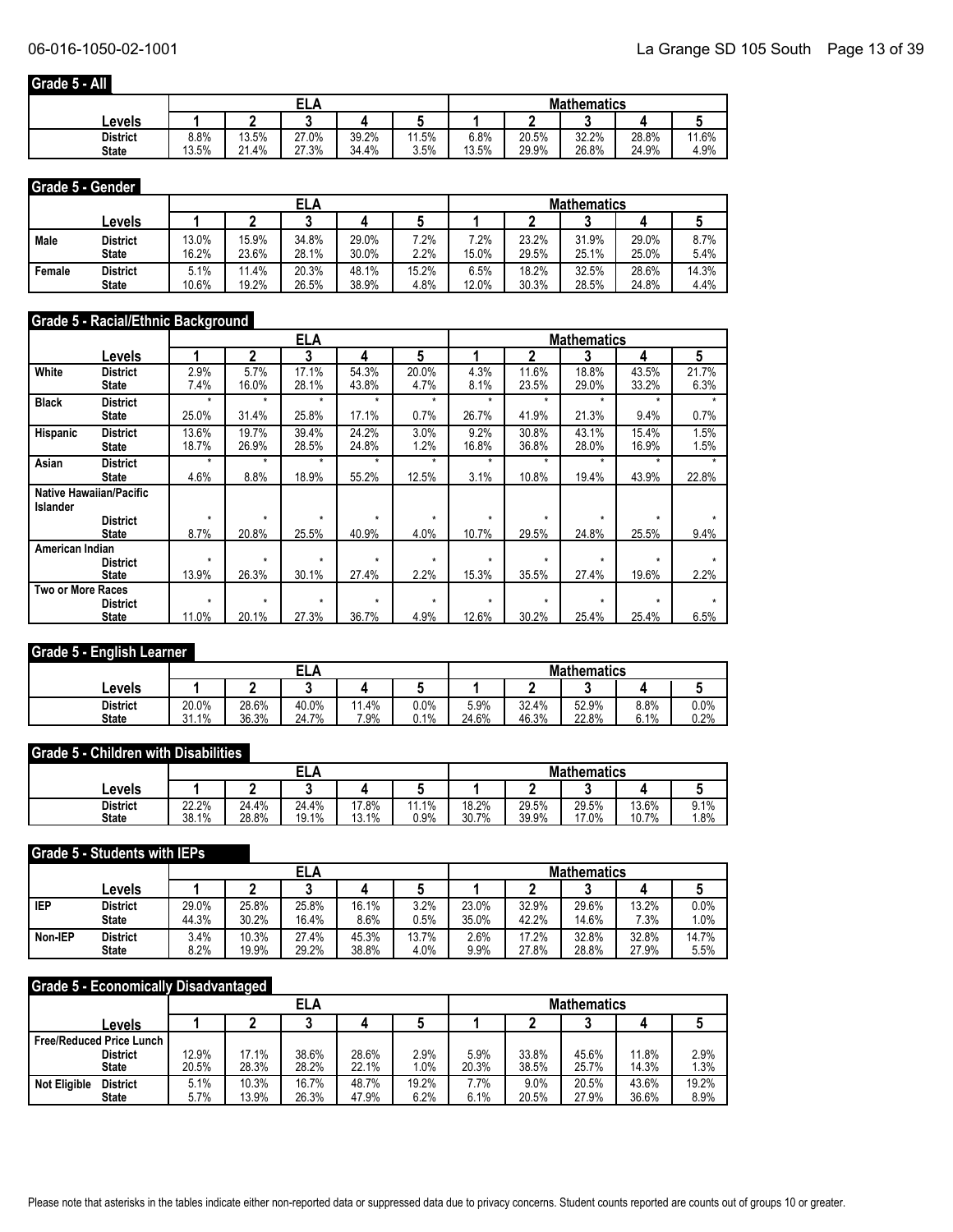#### **Grade 6 - All**

|              |       |       | ELA   |       |      | <b>Mathematics</b> |       |       |       |      |  |
|--------------|-------|-------|-------|-------|------|--------------------|-------|-------|-------|------|--|
| ∟evels       |       |       |       |       |      |                    |       |       |       |      |  |
| District     | 6.0%  | 19.2% | 23.8% | 42.4% | 8.6% | 8.6%               | 26.5% | 27.2% | 33.1% | 4.6% |  |
| <b>State</b> | 13.4% | 20.7% | 31.0% | 30.4% | 4.6% | 16.5%              | 30.5% | 27.7% | 22.0% | 3.3% |  |

#### **Grade 6 - Gender**

|        |              |       |       |       |       |       | <b>Mathematics</b> |       |       |       |      |
|--------|--------------|-------|-------|-------|-------|-------|--------------------|-------|-------|-------|------|
|        | ∟evels       |       | ◠     |       |       |       |                    |       |       |       |      |
| Male   | District     | 8.0%  | 23.0% | 23.0% | 40.2% | 5.7%  | 8.0%               | 25.3% | 25.3% | 36.8% | 4.6% |
|        | <b>State</b> | 17.1% | 23.8% | 31.2% | 25.2% | 2.8%  | 18.1%              | 30.2% | 26.4% | 21.9% | 3.4% |
| Female | District     | 3.0%  | 13.5% | 24.1% | 43.6% | 12.0% | 9.0%               | 27.1% | 28.6% | 27.1% | 4.5% |
|        | <b>State</b> | 9.5%  | 17.4% | 30.8% | 35.7% | 6.5%  | 14.8%              | 30.9% | 29.0% | 22.1% | 3.2% |

#### **Grade 6 - Racial/Ethnic Background**

|                   |                                | <b>ELA</b><br><b>Mathematics</b> |         |         |         |         |         |         |         |         |       |
|-------------------|--------------------------------|----------------------------------|---------|---------|---------|---------|---------|---------|---------|---------|-------|
|                   | Levels                         |                                  | 2       | 3       | 4       | 5       |         |         | 3       | 4       | 5     |
| White             | <b>District</b>                | 6.7%                             | 8.1%    | 16.2%   | 58.0%   | 9.4%    | 9.4%    | 13.5%   | 27.0%   | 40.5%   | 8.1%  |
|                   | <b>State</b>                   | 7.5%                             | 15.3%   | 31.6%   | 39.3%   | 6.4%    | 9.5%    | 24.8%   | 31.8%   | 29.9%   | 4.0%  |
| <b>Black</b>      | <b>District</b>                | $\star$                          | $\star$ | $\star$ | $\star$ | $\star$ | $\star$ | $\star$ | $\star$ | $\star$ | ÷     |
|                   | <b>State</b>                   | 25.5%                            | 30.5%   | 29.0%   | 14.0%   | 1.0%    | 33.3%   | 40.0%   | 19.3%   | 7.0%    | 0.4%  |
| Hispanic          | <b>District</b>                | 4.7%                             | 34.4%   | 29.7%   | 21.9%   | 9.4%    | 6.3%    | 42.2%   | 28.1%   | 23.4%   | 0.0%  |
|                   | <b>State</b>                   | 17.6%                            | 26.0%   | 32.8%   | 21.7%   | 1.9%    | 20.3%   | 37.8%   | 27.1%   | 13.8%   | 1.0%  |
| Asian             | <b>District</b>                | $\star$                          | $\star$ | $\star$ | $\star$ | $\star$ | $\star$ | $\star$ | ÷       | ÷       |       |
|                   | <b>State</b>                   | 4.5%                             | 8.6%    | 21.8%   | 49.4%   | 15.7%   | 4.1%    | 12.1%   | 20.9%   | 43.9%   | 19.1% |
|                   | <b>Native Hawaiian/Pacific</b> |                                  |         |         |         |         |         |         |         |         |       |
| <b>Islander</b>   |                                |                                  |         |         |         |         |         |         |         |         |       |
|                   | <b>District</b>                | $\star$                          | $\star$ | $\star$ | $\star$ | $\star$ | $\star$ | $\star$ | $\star$ | $\star$ |       |
|                   | <b>State</b>                   | 3.3%                             | 17.8%   | 31.6%   | 34.9%   | 12.5%   | 11.3%   | 25.2%   | 22.5%   | 34.4%   | 6.6%  |
| American Indian   |                                |                                  |         |         |         |         |         |         |         |         |       |
|                   | <b>District</b>                | $\star$                          | $\star$ | $\star$ | $\star$ | $\star$ | $\star$ | $\star$ | $\star$ | ÷       |       |
|                   | <b>State</b>                   | 13.8%                            | 25.8%   | 33.0%   | 24.1%   | 3.4%    | 16.0%   | 34.1%   | 30.7%   | 17.5%   | 1.7%  |
| Two or More Races |                                |                                  |         |         |         |         |         |         |         |         |       |
|                   | <b>District</b>                | $\star$                          | $\star$ | $\star$ | $\star$ | ÷       | $\star$ | $\star$ | $\star$ | $\star$ |       |
|                   | <b>State</b>                   | 12.5%                            | 19.8%   | 30.8%   | 31.7%   | 5.2%    | 16.6%   | 29.7%   | 27.3%   | 22.7%   | 3.7%  |

#### **Grade 6 - English Learner**

|                                 |                |                | ELA            |               |              | <b>Mathematics</b> |                |                |              |              |  |
|---------------------------------|----------------|----------------|----------------|---------------|--------------|--------------------|----------------|----------------|--------------|--------------|--|
| Levels                          |                |                |                |               |              |                    |                |                |              |              |  |
| <b>District</b><br><b>State</b> | 13.0%<br>39.0% | 52.2%<br>38.4% | 26.1%<br>19.5% | 4.3%<br>$1\%$ | 4.3%<br>0.0% | 17.4%<br>39.9%     | 47.8%<br>44.8% | 26.1%<br>12.8% | 8.7%<br>2.5% | 0.0%<br>0.1% |  |

#### **Grade 6 - Children with Disabilities**

|                                 |                |                | <b>ELA</b>     |                |                 | <b>Mathematics</b> |                      |                |               |              |  |
|---------------------------------|----------------|----------------|----------------|----------------|-----------------|--------------------|----------------------|----------------|---------------|--------------|--|
| Levels                          |                |                |                |                |                 |                    |                      |                |               | u            |  |
| <b>District</b><br><b>State</b> | 16.7%<br>38.4% | 27.8%<br>29.9% | 27.8%<br>20.2% | 27.8%<br>10.4% | $0.0\%$<br>1.1% | 22.2%<br>40.2%     | .7%<br>41.7<br>35.3% | 16.7%<br>15.3% | 19.4%<br>8.2% | 0.0%<br>1.1% |  |

#### **Grade 6 - Students with IEPs**

|         |                 |       |       | ELA   |       |       |       |       | <b>Mathematics</b> |       |         |
|---------|-----------------|-------|-------|-------|-------|-------|-------|-------|--------------------|-------|---------|
|         | ∟evels          |       |       |       |       |       |       |       |                    |       |         |
| IEP     | <b>District</b> | 24.0% | 36.0% | 24.0% | 16.0% | 0.0%  | 32.0% | 52.0% | 12.0%              | 4.0%  | $0.0\%$ |
|         | <b>State</b>    | 45.3% | 31.8% | 16.8% | 5.6%  | 0.4%  | 46.9% | 36.3% | 11.9%              | 4.5%  | 0.4%    |
| Non-IEP | <b>District</b> | 2.4%  | 15.9% | 23.8% | 47.6% | 10.3% | 4.0%  | 21.4% | 30.2%              | 38.9% | 5.6%    |
|         | <b>State</b>    | 8.1%  | 18.8% | 33.3% | 34.4% | 5.3%  | 11.5% | 29.6% | 30.3%              | 24.9% | 3.8%    |

#### **Grade 6 - Economically Disadvantaged**

|                                        |         |       | ELA   |       |         | <b>Mathematics</b> |       |       |       |      |  |
|----------------------------------------|---------|-------|-------|-------|---------|--------------------|-------|-------|-------|------|--|
| Levels                                 |         |       |       |       |         |                    |       |       |       |      |  |
| <b>Free/Reduced Price Lunch</b>        |         |       |       |       |         |                    |       |       |       |      |  |
| <b>District</b>                        | $9.0\%$ | 32.8% | 29.9% | 22.4% | $6.0\%$ | $1.9\%$            | 40.3% | 26.9% | 19.4% | 1.5% |  |
| <b>State</b>                           | 20.2%   | 27.4% | 31.7% | 19.2% | 1.6%    | 24.7%              | 38.1% | 24.8% | 11.7% | 0.7% |  |
| <b>Not Eligible</b><br><b>District</b> | 3.5%    | 8.3%  | 18.9% | 58.0% | 10.6%   | 5.9%               | 15.4% | 27.2% | 43.8% | 7.1% |  |
| <b>State</b>                           | 5.9%    | 13.4% | 30.2% | 42.5% | 8.0%    | 7.6%               | 22.3% | 30.8% | 33.3% | 6.1% |  |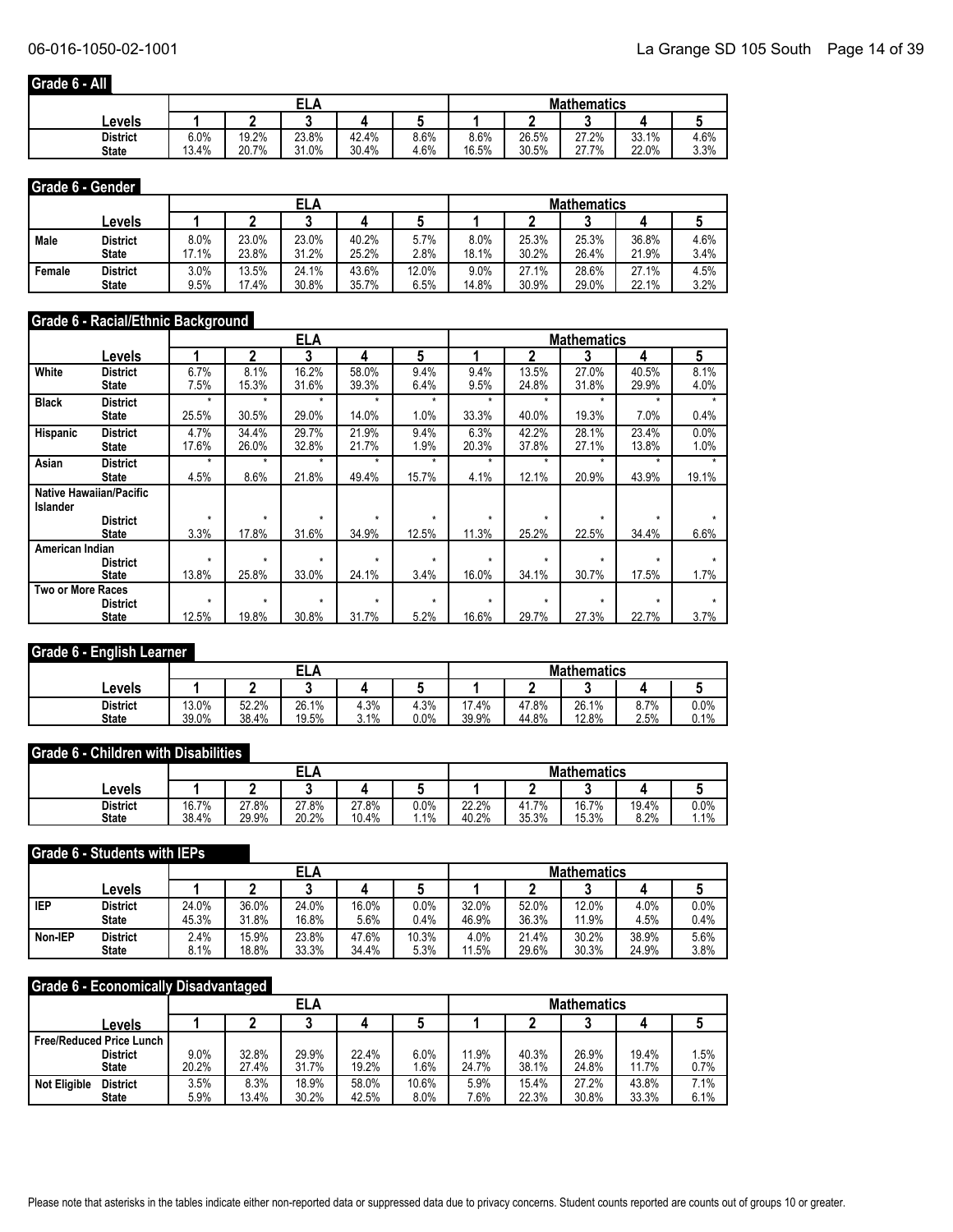#### **Grade 7 - All**

|              |       |       | ELA   |       |            | <b>Mathematics</b> |       |       |       |      |
|--------------|-------|-------|-------|-------|------------|--------------------|-------|-------|-------|------|
| ∟evels       |       |       |       |       |            |                    |       |       |       |      |
| District     | 4.5%  | 14.7% | 18.6% | 33.3% | 28.8%      | 7%<br>J.I          | 19.5% | 22.0% | 43.4% | 9.4% |
| <b>State</b> | 15.5% | 18.0% | 25.3% | 29.7% | . 5%<br>44 | 1.0%               | 27.6% | 31.5% | 25.3% | 4.6% |

#### **Grade 7 - Gender**

|        |              |       | ELA   |       |       |       |       |       | <b>Mathematics</b> |       |       |
|--------|--------------|-------|-------|-------|-------|-------|-------|-------|--------------------|-------|-------|
|        | ∟evels       |       |       | ◠     |       |       |       |       |                    |       |       |
| Male   | District     | 5.9%  | 17.6% | 23.5% | 35.3% | 17.6% | 5.7%  | 13.6% | 33.0%              | 43.2% | 4.5%  |
|        | <b>State</b> | 19.6% | 20.3% | 26.2% | 26.2% | .7%   | 12.1% | 27.3% | 30.1%              | 25.5% | 5.0%  |
| Female | District     | 2.8%  | 11.3% | 12.7% | 31.0% | 42.3% | 5.6%  | 26.8% | 8.5%               | 43.7% | 15.5% |
|        | <b>State</b> | 1.2%  | 15.5% | 24.3% | 33.4% | 15.6% | 9.8%  | 27.8% | 33.0%              | 25.0% | 4.3%  |

#### **Grade 7 - Racial/Ethnic Background**

|                          |                                |         |         | <b>ELA</b> |         |         |         |         | <b>Mathematics</b> |         |       |
|--------------------------|--------------------------------|---------|---------|------------|---------|---------|---------|---------|--------------------|---------|-------|
|                          | Levels                         |         | 2       | 3          | 4       | 5       |         |         | 3                  | 4       | 5     |
| White                    | <b>District</b>                | 0.0%    | 8.9%    | 16.7%      | 34.4%   | 40.0%   | 1.1%    | 11.0%   | 17.6%              | 54.9%   | 15.4% |
|                          | <b>State</b>                   | 8.7%    | 13.7%   | 25.0%      | 36.7%   | 15.9%   | 6.3%    | 20.4%   | 33.8%              | 33.6%   | 5.9%  |
| <b>Black</b>             | <b>District</b>                | $\star$ | $\star$ | $\star$    | $\star$ | $\star$ | $\star$ | $\star$ | $\star$            | $\star$ | ÷     |
|                          | <b>State</b>                   | 29.8%   | 25.7%   | 24.6%      | 16.9%   | 3.1%    | 22.8%   | 42.6%   | 25.1%              | 8.9%    | 0.5%  |
| Hispanic                 | <b>District</b>                | 9.4%    | 20.8%   | 20.8%      | 34.0%   | 15.1%   | 9.1%    | 29.1%   | 29.1%              | 30.9%   | 1.8%  |
|                          | <b>State</b>                   | 20.8%   | 22.7%   | 27.6%      | 23.5%   | 5.5%    | 13.4%   | 34.5%   | 33.4%              | 17.2%   | 1.4%  |
| Asian                    | <b>District</b>                | $\star$ | $\star$ | $\star$    | $\star$ | *       | *       | $\star$ | $\star$            | $\star$ |       |
|                          | <b>State</b>                   | 4.9%    | 7.6%    | 17.5%      | 39.7%   | 30.3%   | 2.6%    | 8.9%    | 22.7%              | 43.9%   | 22.0% |
|                          | <b>Native Hawaiian/Pacific</b> |         |         |            |         |         |         |         |                    |         |       |
| <b>Islander</b>          |                                |         |         |            |         |         |         |         |                    |         |       |
|                          | <b>District</b>                | $\star$ | $\star$ | $\star$    | $\star$ | ÷       | $\star$ | $\star$ | $\star$            | $\star$ |       |
|                          | <b>State</b>                   | 14.3%   | 17.9%   | 19.3%      | 35.7%   | 12.9%   | 11.4%   | 26.4%   | 26.4%              | 27.1%   | 8.6%  |
| American Indian          |                                |         |         |            |         |         |         |         |                    |         |       |
|                          | <b>District</b>                | $\star$ | $\star$ | $\star$    | ۰       | ÷       | $\star$ | ÷       | ÷                  | ÷       |       |
|                          | <b>State</b>                   | 17.7%   | 20.2%   | 26.5%      | 27.4%   | 8.3%    | 14.4%   | 31.4%   | 30.0%              | 21.5%   | 2.5%  |
| <b>Two or More Races</b> |                                |         |         |            |         |         |         |         |                    |         |       |
|                          | <b>District</b>                | $\star$ | $\star$ | $\star$    | $\star$ | ÷       | $\star$ | $\star$ | $\star$            |         |       |
|                          | <b>State</b>                   | 13.8%   | 17.4%   | 25.1%      | 30.3%   | 13.3%   | 11.8%   | 27.3%   | 29.3%              | 25.2%   | 6.5%  |

#### **Grade 7 - English Learner**

|                                 |                |                | ELA           |              |                 | <b>Mathematics</b> |                |                |              |              |  |
|---------------------------------|----------------|----------------|---------------|--------------|-----------------|--------------------|----------------|----------------|--------------|--------------|--|
| Levels                          |                |                |               |              |                 |                    |                |                |              |              |  |
| <b>District</b><br><b>State</b> | 38.3%<br>50.3% | 47.8%<br>29.2% | 9.6%<br>15.4% | 0.0%<br>4.8% | $0.0\%$<br>0.3% | 27.3%<br>30.8%     | 45.5%<br>46.9% | 27.3%<br>18.5% | 0.0%<br>3.8% | 0.0%<br>0.1% |  |

#### **Grade 7 - Children with Disabilities**

|                                 |                |                | EL 8           |                |               | <b>Mathematics</b> |                |                |               |               |  |
|---------------------------------|----------------|----------------|----------------|----------------|---------------|--------------------|----------------|----------------|---------------|---------------|--|
| Levels                          |                |                |                |                |               |                    |                |                |               |               |  |
| <b>District</b><br><b>State</b> | 13.2%<br>43.2% | 10.5%<br>24.7% | 15.8%<br>17.7% | 31.6%<br>11.5% | 26.3%<br>2.9% | 12.8%<br>32.3%     | 20.5%<br>38.7% | 23.1%<br>17.8% | 30.8%<br>9.8% | 12.8%<br>1.6% |  |

#### **Grade 7 - Students with IEPs**

|         |                 |       |       | ELA   |       |        |       |       | <b>Mathematics</b> |       |       |
|---------|-----------------|-------|-------|-------|-------|--------|-------|-------|--------------------|-------|-------|
|         | ∟evels          |       |       |       |       |        |       |       |                    |       |       |
| IEP     | <b>District</b> | 26.3% | 21.1% | 21.1% | 26.3% | 5.3%   | 25.0% | 35.0% | 25.0%              | 10.0% | 5.0%  |
|         | <b>State</b>    | 51.4% | 25.8% | 15.1% | 6.5%  | $.1\%$ | 38.7% | 41.9% | 13.8%              | 5.1%  | 0.6%  |
| Non-IEP | <b>District</b> | .5%   | 13.9% | 18.2% | 34.3% | 32.1%  | 2.9%  | 17.3% | 21.6%              | 48.2% | 10.1% |
|         | <b>State</b>    | 9.7%  | 16.7% | 26.9% | 33.5% | 13.2%  | 6.5%  | 25.3% | 34.4%              | 28.5% | 5.3%  |

#### **Grade 7 - Economically Disadvantaged**

|                                        |       |       | ELA   |       |       | <b>Mathematics</b> |       |       |       |       |
|----------------------------------------|-------|-------|-------|-------|-------|--------------------|-------|-------|-------|-------|
| Levels                                 |       |       |       |       |       |                    |       |       |       |       |
| <b>Free/Reduced Price Lunch</b>        |       |       |       |       |       |                    |       |       |       |       |
| <b>District</b>                        | 8.5%  | 30.6% | 23.8% | 27.2% | 8.5%  | 13.1%              | 31.1% | 29.5% | 23.0% | 3.3%  |
| <b>State</b>                           | 23.9% | 23.9% | 26.5% | 21.0% | 4.7%  | 16.9%              | 37.2% | 30.6% | 14.2% | 1.2%  |
| <b>Not Eligible</b><br><b>District</b> | 2.0%  | 5.1%  | 15.3% | 36.7% | 40.8% | .0%                | 12.2% | 17.3% | 56.1% | 13.3% |
| <b>State</b>                           | 6.9%  | 11.9% | 24.1% | 38.6% | 18.6% | 5.0%               | 17.8% | 32.5% | 36.6% | 8.1%  |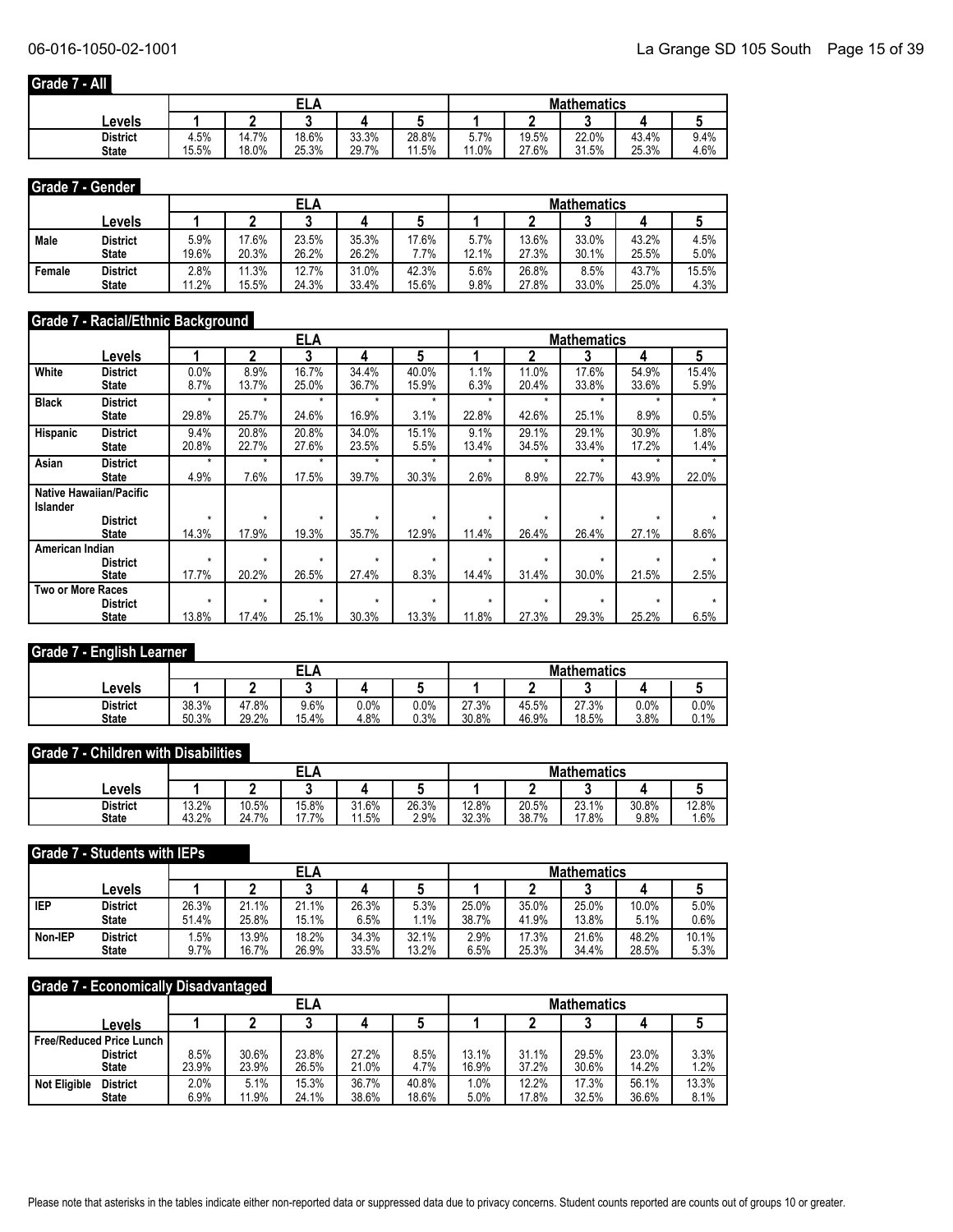#### **Grade 8 - All**

|              |       |       | ELA   |       |        | <b>Mathematics</b> |       |       |       |      |
|--------------|-------|-------|-------|-------|--------|--------------------|-------|-------|-------|------|
| Levels       |       |       |       |       |        |                    |       |       |       |      |
| District     | 6.4%  | 14.3% | 23.6% | 46.4% | 9.3%   | 12.8%              | 24.8% | 24.8% | 30.5% | 7.1% |
| <b>State</b> | 16.9% | 18.1% | 25.3% | 32.3% | $.3\%$ | 25.6%              | 21.9% | 19.9% | 28.2% | 4.4% |

#### **Grade 8 - Gender**

|        |                 |       | ELA   |       |       |       |       |       | <b>Mathematics</b> |       |       |
|--------|-----------------|-------|-------|-------|-------|-------|-------|-------|--------------------|-------|-------|
|        | ∟evels          |       |       |       |       |       |       |       |                    |       |       |
| Male   | District        | 8.6%  | 16.0% | 27.2% | 43.2% | 4.9%  | 13.6% | 23.5% | 24.7%              | 34.6% | 3.7%  |
|        | <b>State</b>    | 22.1% | 21.4% | 25.4% | 26.5% | 4.6%  | 28.3% | 21.8% | 18.7%              | 26.4% | 4.7%  |
| Female | <b>District</b> | 3.4%  | 11.9% | 18.6% | 50.8% | 15.3% | 11.7% | 26.7% | 25.0%              | 25.0% | 11.7% |
|        | <b>State</b>    | 11.5% | 14.7% | 25.3% | 38.4% | 10.2% | 22.6% | 22.0% | 21.2%              | 30.1% | 4.1%  |

### **Grade 8 - Racial/Ethnic Background**

|                          |                                | <b>ELA</b><br><b>Mathematics</b><br>5<br>5<br>2<br>3<br>3<br>4<br>4 |         |         |         |         |         |         |         |         |       |
|--------------------------|--------------------------------|---------------------------------------------------------------------|---------|---------|---------|---------|---------|---------|---------|---------|-------|
|                          | Levels                         |                                                                     |         |         |         |         |         |         |         |         |       |
| White                    | <b>District</b>                | 6.6%                                                                | 7.9%    | 21.1%   | 51.3%   | 13.2%   | 11.7%   | 20.8%   | 15.6%   | 42.9%   | 9.1%  |
|                          | <b>State</b>                   | 10.4%                                                               | 14.4%   | 25.5%   | 40.0%   | 9.6%    | 17.1%   | 19.3%   | 21.9%   | 36.4%   | 5.3%  |
| <b>Black</b>             | <b>District</b>                | $\star$                                                             | $\star$ | $\star$ | $\star$ | $\star$ | $\star$ | $\star$ | $\star$ | $\star$ |       |
|                          | <b>State</b>                   | 31.1%                                                               | 25.7%   | 25.0%   | 16.6%   | 1.6%    | 46.7%   | 26.1%   | 15.6%   | 11.2%   | 0.5%  |
| Hispanic                 | <b>District</b>                | 7.7%                                                                | 25.0%   | 28.8%   | 32.7%   | 5.8%    | 15.4%   | 34.6%   | 34.6%   | 13.5%   | 1.9%  |
|                          | <b>State</b>                   | 22.4%                                                               | 22.3%   | 26.9%   | 25.1%   | 3.3%    | 31.6%   | 26.5%   | 20.3%   | 20.3%   | 1.4%  |
| Asian                    | <b>District</b>                | $\star$                                                             | $\star$ | $\star$ | $\star$ | $\star$ | $\star$ | ÷       | ۰       | ÷       |       |
|                          | <b>State</b>                   | 4.9%                                                                | 7.7%    | 16.6%   | 47.1%   | 23.6%   | 6.3%    | 9.7%    | 14.5%   | 47.3%   | 22.3% |
|                          | <b>Native Hawaiian/Pacific</b> |                                                                     |         |         |         |         |         |         |         |         |       |
| <b>Islander</b>          |                                |                                                                     |         |         |         |         |         |         |         |         |       |
|                          | <b>District</b>                | $\star$                                                             | $\star$ | $\star$ | $\star$ | $\star$ | $\star$ | $\star$ | $\star$ | $\star$ |       |
|                          | <b>State</b>                   | 10.6%                                                               | 10.6%   | 24.2%   | 42.9%   | 11.8%   | 16.4%   | 15.1%   | 19.5%   | 37.1%   | 11.9% |
| American Indian          |                                |                                                                     |         |         |         |         |         |         |         |         |       |
|                          | <b>District</b>                | $\star$                                                             | $\star$ | $\star$ | $\star$ | $\star$ | ÷       | ÷       | $\star$ | $\star$ |       |
|                          | State                          | 21.3%                                                               | 18.8%   | 22.7%   | 32.7%   | 4.5%    | 31.1%   | 21.4%   | 16.6%   | 28.3%   | 2.6%  |
| <b>Two or More Races</b> |                                |                                                                     |         |         |         |         |         |         |         |         |       |
|                          | <b>District</b>                | $\star$                                                             | $\star$ | $\star$ | $\star$ | $\star$ | $\star$ | $\star$ | $\star$ | $\star$ |       |
|                          | <b>State</b>                   | 16.4%                                                               | 18.4%   | 24.5%   | 32.6%   | 8.0%    | 27.0%   | 22.0%   | 18.7%   | 26.2%   | 6.1%  |

#### **Grade 8 - Children with Disabilities**

|                                 |                |                |                |                |                  | <b>Mathematics</b> |                |              |                |              |  |
|---------------------------------|----------------|----------------|----------------|----------------|------------------|--------------------|----------------|--------------|----------------|--------------|--|
| Levels                          |                |                |                |                |                  |                    |                |              |                |              |  |
| <b>District</b><br><b>State</b> | 15.2%<br>43.7% | 27.3%<br>25.0% | 18.2%<br>17.7% | 30.3%<br>12.0% | 9.1%<br>.7%<br>. | 30.3%<br>55.4%     | 21.2%<br>22.3% | 15.2%<br>.0% | 30.3%<br>10.0% | 3.0%<br>1.4% |  |

#### **Grade 8 - Students with IEPs**

|            |                 |       | ELA   |       |       |      |       | <b>Mathematics</b> |       |       |      |  |  |
|------------|-----------------|-------|-------|-------|-------|------|-------|--------------------|-------|-------|------|--|--|
|            | ∟evels          |       |       |       |       |      |       |                    | ◠     |       |      |  |  |
| <b>IEP</b> | <b>District</b> | 22.2% | 38.9% | 27.8% | 5.6%  | 5.6% | 44.4% | 22.2%              | 22.2% | 11.1% | 0.0% |  |  |
|            | <b>State</b>    | 51.8% | 26.5% | 14.9% | 6.3%  | 0.7% | 64.4% | 21.9%              | 8.2%  | 5.0%  | 0.5% |  |  |
| Non-IEP    | <b>District</b> | 4.1%  | 10.7% | 23.0% | 52.5% | 9.8% | 8.1%  | 25.2%              | 25.2% | 33.3% | 8.1% |  |  |
|            | <b>State</b>    | 11.4% | 16.8% | 27.0% | 36.4% | 8.3% | 19.5% | 21.9%              | 21.8% | 31.8% | 5.0% |  |  |

#### **Grade 8 - Economically Disadvantaged**

|                                        |       | . .<br><b>ELA</b> |       |       |       |       | <b>Mathematics</b> |       |       |         |  |
|----------------------------------------|-------|-------------------|-------|-------|-------|-------|--------------------|-------|-------|---------|--|
| ∟evels                                 |       |                   |       |       |       |       |                    |       |       |         |  |
| <b>Free/Reduced Price Lunch</b>        |       |                   |       |       |       |       |                    |       |       |         |  |
| <b>District</b>                        | 8.9%  | 30.4%             | 23.2% | 33.9% | 3.6%  | 23.2% | 35.7%              | 28.6% | 12.5% | $0.0\%$ |  |
| <b>State</b>                           | 25.2% | 23.6%             | 26.4% | 22.0% | 2.8%  | 37.1% | 26.5%              | 18.6% | 16.7% | 1.2%    |  |
| <b>Not Eligible</b><br><b>District</b> | 4.8%  | 3.6%              | 23.8% | 54.8% | 13.1% | 5.9%  | 17.6%              | 22.4% | 42.4% | 11.8%   |  |
| <b>State</b>                           | 8.9%  | 12.8%             | 24.3% | 42.3% | 11.7% | 14.4% | 17.5%              | 21.2% | 39.4% | 7.5%    |  |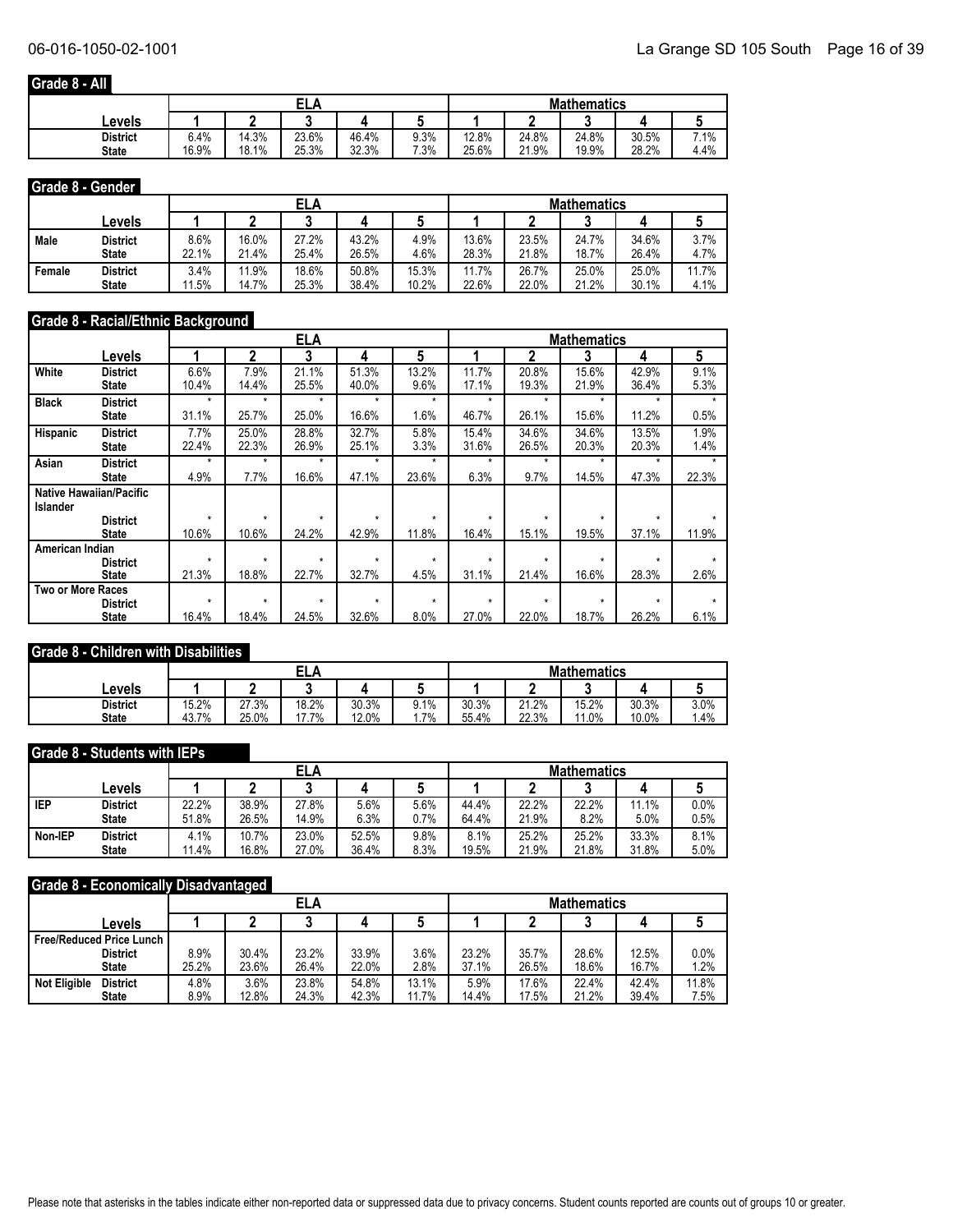#### **MEAN ELA GROWTH PERCENTILE - IAR (Demographics)**

|              | All<br><b>Students</b> | Male       | Female     | White      | <b>Black</b> | <b>Hispanic</b> | Asian    | <b>Native</b><br>Hawaiian<br>/Pacific<br>Islander | American<br>Indian | Two or<br><b>More</b><br>Races |
|--------------|------------------------|------------|------------|------------|--------------|-----------------|----------|---------------------------------------------------|--------------------|--------------------------------|
| District     | 39,563                 | 20,204     | 19,359     | 20,211     | 1,021        | 16,185          | 630      | $\ast$                                            | $\star$            | 1,455                          |
|              | 56.1%                  | 53.0%      | 59.8%      | 56.3%      | 42.5%        | 57.2%           | 57.3%    |                                                   |                    | 53.9%                          |
| <b>State</b> | 34,436,002             | 16,858,614 | 17,577,388 | 16,969,179 | 4,918,362    | 9,218,001       | ,955,684 | 36,079                                            | 87,750             | .250,947                       |
|              | 50.0%                  | 48.0%      | 52.0%      | 52.0%      | 44.2%        | 48.6%           | 56.8%    | 52.1%                                             | 51.0%              | 50.2%                          |

## **MEAN ELA GROWTH PERCENTILE - IAR (Demographics Continued)**

|                 | <b>Children</b><br>with<br><b>Disabilities</b> | <b>Students</b><br>with<br><b>IEPs</b> | English<br>Learners | Low<br><b>Income</b> | <b>Homeless</b> | <b>Migrant</b> | Youth<br>In<br>Care | <b>Military</b> |
|-----------------|------------------------------------------------|----------------------------------------|---------------------|----------------------|-----------------|----------------|---------------------|-----------------|
| <b>District</b> | 8,988                                          | 5,417                                  | 5.418               | 16,365               | $\star$         | $\star$        | $\star$             | $\star$         |
|                 | 53.8%                                          | 51.6%                                  | 56.4%               | 55.3%                | *               | $\star$        |                     | $\star$         |
| <b>State</b>    | 5,320,447                                      | 4,251,841                              | 3,610,517           | 16,700,374           | 561,126         | 4,217          | 135,773             | 227.060         |
|                 | 44.8%                                          | 44.0%                                  | 47.5%               | 47.4%                | 45.0%           | 46.3%          | 45.0%               | 51.8%           |

|                 | <b>MEAN MATH GROWTH PERCENTILE - IAR (Demographics)</b> |            |            |            |              |                 |           |                                                                 |                    |                         |
|-----------------|---------------------------------------------------------|------------|------------|------------|--------------|-----------------|-----------|-----------------------------------------------------------------|--------------------|-------------------------|
|                 | All<br><b>Students</b>                                  | Male       | Female     | White      | <b>Black</b> | <b>Hispanic</b> | Asian     | <b>Native</b><br><b>Hawaiian</b><br>/Pacific<br><b>Islander</b> | American<br>Indian | Two or<br>More<br>Races |
| <b>District</b> | 39,483                                                  | 21.110     | 18,373     | 19,632     | 1,135        | 16,251          | 824       | $\star$                                                         | ×                  | 1,584                   |
|                 | 55.5%                                                   | 54.8%      | 56.4%      | 54.4%      | 47.3%        | 56.8%           | 68.7%     | ×                                                               | $\star$            | 58.7%                   |
| State           | 34,398,237                                              | 17,447,932 | 16,950,305 | 16,648,245 | 4,973,451    | 9,429,512       | 1,993,616 | 36,792                                                          | 85,698             | 1,230,923               |
|                 | 50.0%                                                   | 49.8%      | 50.2%      | 51.2%      | 44.9%        | 49.6%           | 57.6%     | 53.0%                                                           | 49.8%              | 49.6%                   |

|                 | <b>MEAN MATH GROWTH PERCENTILE - IAR (Demographics Continued)</b> |                                        |                     |                      |                 |                |                     |                 |  |  |
|-----------------|-------------------------------------------------------------------|----------------------------------------|---------------------|----------------------|-----------------|----------------|---------------------|-----------------|--|--|
|                 | <b>Children</b><br>with<br><b>Disabilities</b>                    | <b>Students</b><br>with<br><b>IEPs</b> | English<br>Learners | Low<br><b>Income</b> | <b>Homeless</b> | <b>Migrant</b> | Youth<br>In<br>Care | <b>Military</b> |  |  |
| <b>District</b> | 8,662                                                             | 4,928                                  | 5,842               | 16,989               | $\star$         | $\star$        | $\star$             | $\star$         |  |  |
|                 | 51.9%                                                             | 47.4%                                  | 58.4%               | 56.4%                | $\star$         | $\star$        | $\star$             |                 |  |  |
| <b>State</b>    | 5,444,848                                                         | 4,321,159                              | 3,784,450           | 16,893,984           | 561,235         | 4,985          | 136,522             | 221,886         |  |  |
|                 | 46.1%                                                             | 44.9%                                  | 48.9%               | 47.9%                | 45.1%           | 47.0%          | 45.7%               | 50.6%           |  |  |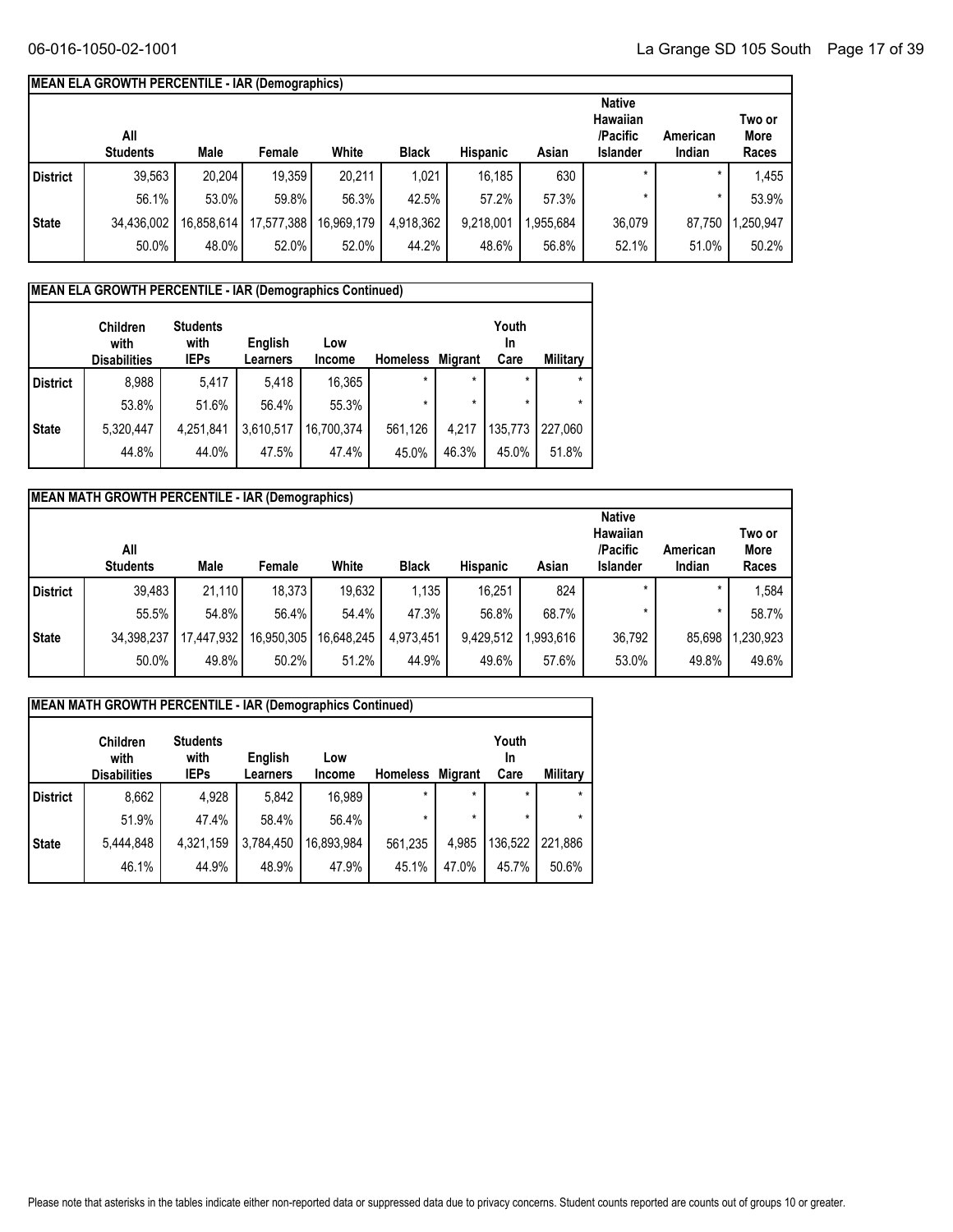#### **Illinois Science Assessment (ISA)**

The ISA performance levels indicate students' understanding of the Illinois Learning Standards in science for their grade level. There are two performance levels for the ISA, Proficient and Not Proficient, with different threshold scores for each grade-level test.

Level 1 - Not Proficient Level 2 - Proficient

Scale Score Needed to be Proficient (out of 200-400 Scale Score Range) Grade 5 - 296 Grade 8 - 293 High School - 307

| <b>ISA PROFICIENCY (Demographics)</b> |                        |         |         |         |              |                 |         |                 |                             |               |
|---------------------------------------|------------------------|---------|---------|---------|--------------|-----------------|---------|-----------------|-----------------------------|---------------|
|                                       |                        |         |         |         |              |                 |         | <b>Native</b>   |                             |               |
|                                       |                        |         |         |         |              |                 |         | Hawaiian        |                             | Two or        |
|                                       | All<br><b>Students</b> | Male    | Female  | White   | <b>Black</b> | <b>Hispanic</b> | Asian   | <b>Islander</b> | /Pacific American<br>Indian | More<br>Races |
|                                       |                        |         |         |         | $\star$      |                 |         |                 | $\star$                     |               |
| <b>District</b>                       | 172                    | 88      | 84      | 110     |              | 50              | $\star$ | $\star$         |                             |               |
|                                       | 60.6%                  | 59.1%   | 62.2%   | 75.9%   | $\star$      | 43.1%           | $\star$ | $\star$         | $\star$                     | *             |
| <b>State</b>                          | 207,539                | 105.167 | 102,372 | 124.742 | 15,550       | 42.091          | 16.042  | 252             | 465                         | 8,397         |
|                                       | 48.7%                  | 48.5%   | 48.9%   | 61.4%   | 22.7%        | 36.2%           | 72.6%   | 55.8%           | 41.5%                       | 53.3%         |

|                 | <b>ISA PROFICIENCY (Demographics Continued)</b> |                                        |                            |               |                 |                |                     |          |  |  |  |
|-----------------|-------------------------------------------------|----------------------------------------|----------------------------|---------------|-----------------|----------------|---------------------|----------|--|--|--|
|                 | <b>Children</b><br>with<br><b>Disabilities</b>  | <b>Students</b><br>with<br><b>IEPs</b> | English<br><b>Learners</b> | Low<br>Income | <b>Homeless</b> | <b>Migrant</b> | Youth<br>In<br>Care | Military |  |  |  |
| <b>District</b> | 38                                              | 16                                     | 8                          | 52            | $\star$         | $\star$        | $\star$             | $\star$  |  |  |  |
|                 | 51.9%                                           | 35.1%                                  | 19.5%                      | 42.6%         | $\star$         | $\star$        | $\star$             | $\star$  |  |  |  |
| <b>State</b>    | 17,956                                          | 9,888                                  | 6,160                      | 68.351        | 1,784           | 10             | 405                 | 1,364    |  |  |  |
|                 | 25.2%                                           | 17.5%                                  | 15.7%                      | 33.2%         | 21.9%           | 14.7%          | 22.6%               | 50.5%    |  |  |  |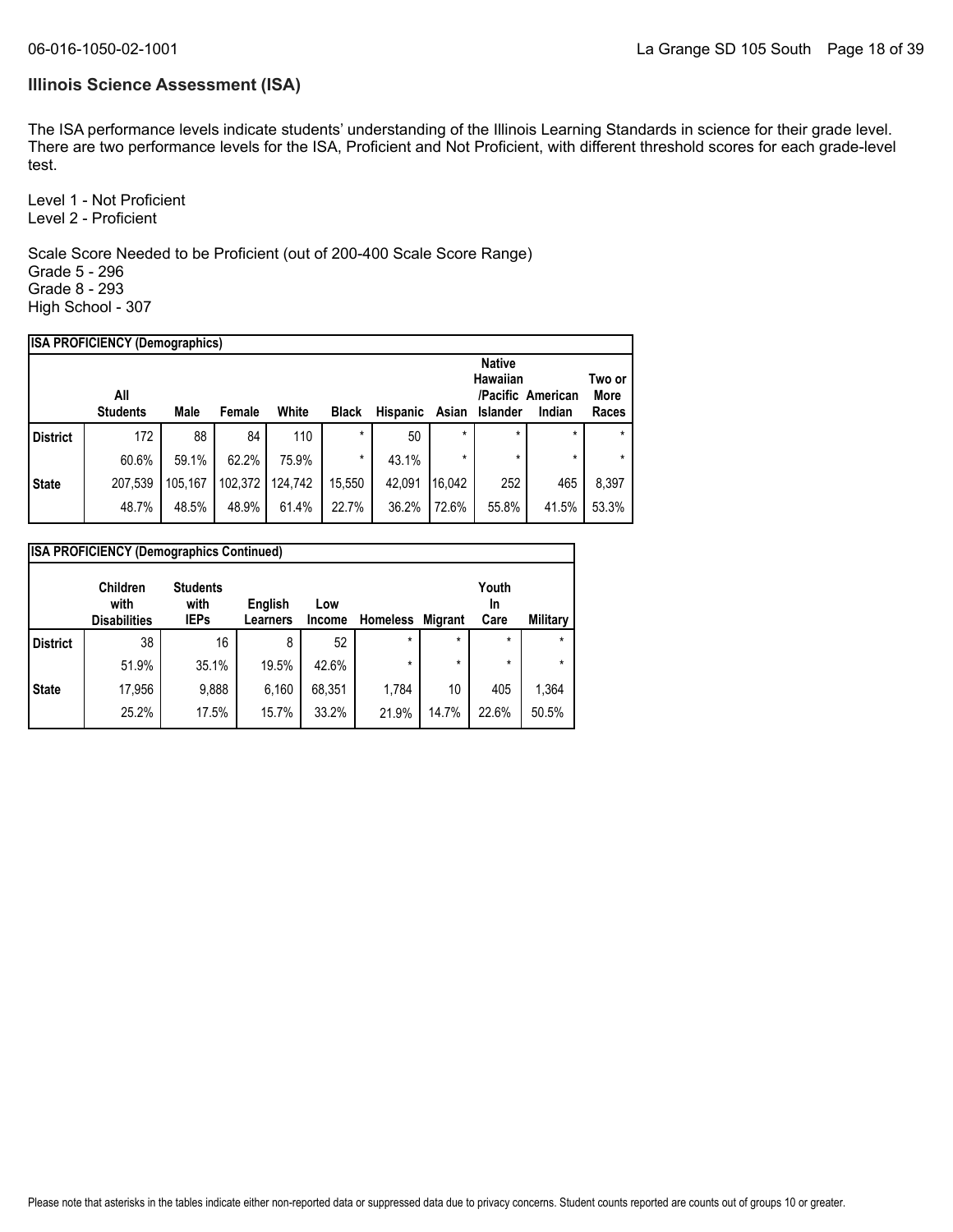# **2017 Mathematics State Snapshot Report** Illinois • Grade 4 • Public Schools

## **Results for Student Groups in 2017**

|                                         | Percentage  | Avg. |    | Percentage at<br>or above | Percentage<br>at |
|-----------------------------------------|-------------|------|----|---------------------------|------------------|
| <b>Reporting Groups</b>                 | of students |      |    | score Basic Proficient    | <b>Advanced</b>  |
| <b>Race/Ethnicity</b>                   |             |      |    |                           |                  |
| White                                   | 47          | 249  | 87 | 52                        | 13               |
| <b>Black</b>                            | 17          | 217  | 54 | 15                        |                  |
| <b>Hispanic</b>                         | 27          | 227  | 67 | 23                        | 3                |
| Asian                                   | 5           | 263  | 92 | 70                        | 28               |
| American Indian/Alaska Native           | #           | ŧ    | ŧ  |                           | ŧ                |
| <b>Native Hawaiian/Pacific Islander</b> | #           | ŧ    | ŧ  |                           | ŧ                |
| Two or more races                       | 3           | 243  | 84 | 40                        | 11               |
| Gender                                  |             |      |    |                           |                  |
| Male                                    | 50          | 240  | 76 | 41                        | 11               |
| <b>Female</b>                           | 50          | 237  | 76 | 36                        |                  |
| <b>National School Lunch Program</b>    |             |      |    |                           |                  |
| <b>Eligible</b>                         | 50          | 224  | 63 | 20                        | $\mathcal{P}$    |
| Not eligible                            | 49          | 253  | 90 | 57                        | 17               |

# Rounds to zero.

‡ Reporting standards not met.

NOTE: Detail may not sum to totals because of rounding, and because the "Information" not available" category for the National School Lunch Program, which provides free/reduced-price lunches, is not displayed. Black includes African American and Hispanic includes Latino. Race categories exclude Hispanic origin.

## **Achievement-Level Percentages and Average Score Results**



\* Significantly different (p < .05) from state's results in 2017. Significance tests were performed using unrounded numbers.

NOTE: Detail may not sum to totals because of rounding.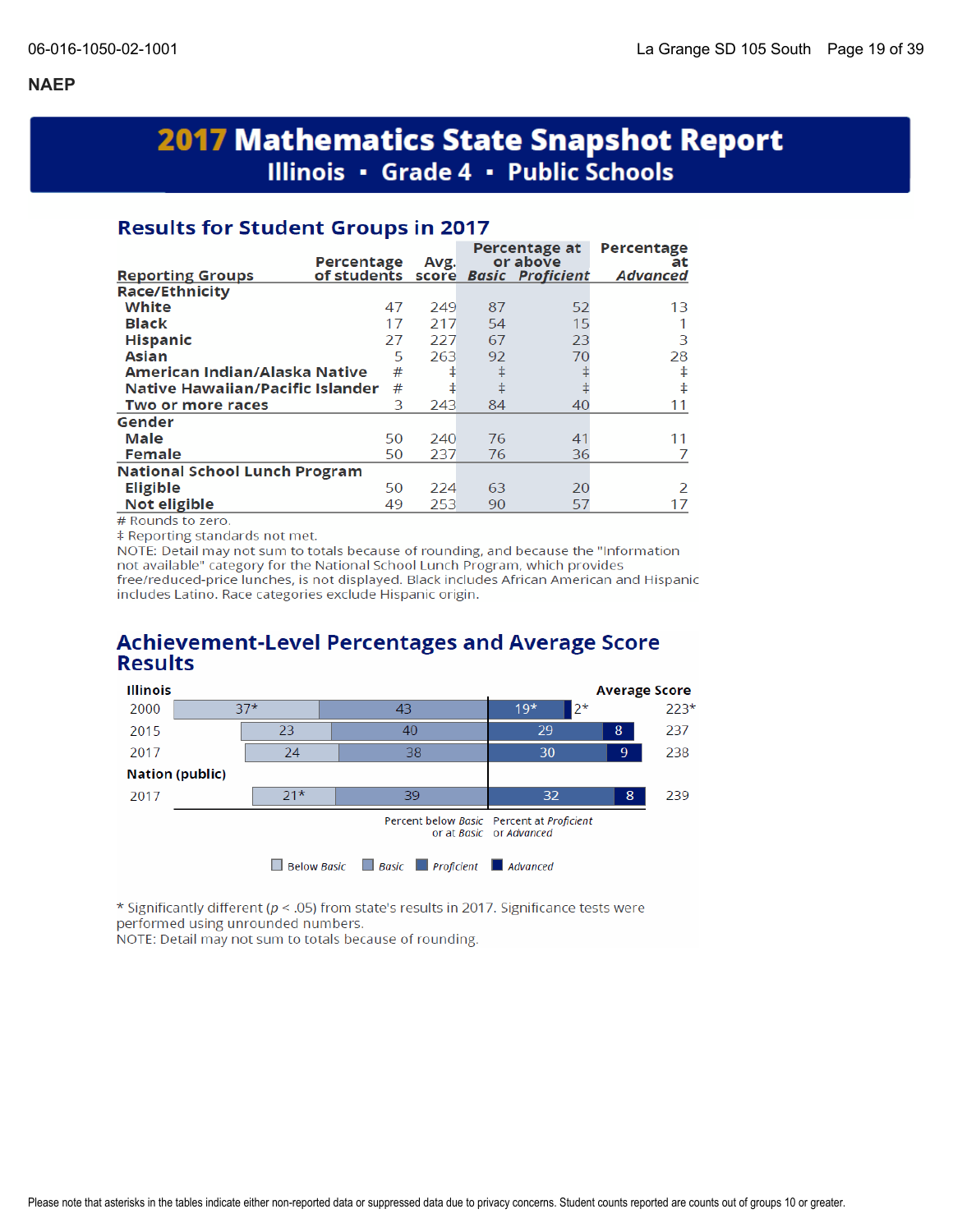# **2017 Mathematics State Snapshot Report** Illinois · Grade 8 · Public Schools

## **Results for Student Groups in 2017**

| of students score Basic Proficient<br><b>Advanced</b><br><b>Reporting Groups</b><br><b>Race/Ethnicity</b><br>White<br>42<br>51<br>291<br>79<br>13<br><b>Black</b><br>15<br>257<br>42<br>11<br><b>Hispanic</b><br>21<br>27<br>272<br>60<br>4<br>66<br><b>Asian</b><br>314<br>87<br>4<br>34<br>ŧ<br>American Indian/Alaska Native<br>#<br>ŧ<br>ŧ<br>ŧ<br>ŧ<br>Native Hawaiian/Pacific Islander<br>#<br>ŧ<br>3<br>287<br>68<br>39<br>19<br>Two or more races<br>Gender<br>Male<br>51<br>284<br>36<br>70<br>12<br><b>Female</b><br>29<br>49<br>279<br>67<br>8<br><b>National School Lunch Program</b><br><b>Eligible</b><br>18<br>49<br>267<br>55<br>З<br>Not eligible<br>296<br>81<br>51<br>16<br>46 | Percentage | Avg. | Percentage at<br>or above | Percentage<br>at |
|---------------------------------------------------------------------------------------------------------------------------------------------------------------------------------------------------------------------------------------------------------------------------------------------------------------------------------------------------------------------------------------------------------------------------------------------------------------------------------------------------------------------------------------------------------------------------------------------------------------------------------------------------------------------------------------------------|------------|------|---------------------------|------------------|
|                                                                                                                                                                                                                                                                                                                                                                                                                                                                                                                                                                                                                                                                                                   |            |      |                           |                  |
|                                                                                                                                                                                                                                                                                                                                                                                                                                                                                                                                                                                                                                                                                                   |            |      |                           |                  |
|                                                                                                                                                                                                                                                                                                                                                                                                                                                                                                                                                                                                                                                                                                   |            |      |                           |                  |
|                                                                                                                                                                                                                                                                                                                                                                                                                                                                                                                                                                                                                                                                                                   |            |      |                           |                  |
|                                                                                                                                                                                                                                                                                                                                                                                                                                                                                                                                                                                                                                                                                                   |            |      |                           |                  |
|                                                                                                                                                                                                                                                                                                                                                                                                                                                                                                                                                                                                                                                                                                   |            |      |                           |                  |
|                                                                                                                                                                                                                                                                                                                                                                                                                                                                                                                                                                                                                                                                                                   |            |      |                           |                  |
|                                                                                                                                                                                                                                                                                                                                                                                                                                                                                                                                                                                                                                                                                                   |            |      |                           |                  |
|                                                                                                                                                                                                                                                                                                                                                                                                                                                                                                                                                                                                                                                                                                   |            |      |                           |                  |
|                                                                                                                                                                                                                                                                                                                                                                                                                                                                                                                                                                                                                                                                                                   |            |      |                           |                  |
|                                                                                                                                                                                                                                                                                                                                                                                                                                                                                                                                                                                                                                                                                                   |            |      |                           |                  |
|                                                                                                                                                                                                                                                                                                                                                                                                                                                                                                                                                                                                                                                                                                   |            |      |                           |                  |
|                                                                                                                                                                                                                                                                                                                                                                                                                                                                                                                                                                                                                                                                                                   |            |      |                           |                  |
|                                                                                                                                                                                                                                                                                                                                                                                                                                                                                                                                                                                                                                                                                                   |            |      |                           |                  |
|                                                                                                                                                                                                                                                                                                                                                                                                                                                                                                                                                                                                                                                                                                   |            |      |                           |                  |

# Rounds to zero.

# Reporting standards not met.

NOTE: Detail may not sum to totals because of rounding, and because the "Information not available" category for the National School Lunch Program, which provides free/reduced-price lunches, is not displayed. Black includes African American and Hispanic includes Latino. Race categories exclude Hispanic origin.

## **Achievement-Level Percentages and Average Score Results**



\* Significantly different ( $p < .05$ ) from state's results in 2017. Significance tests were performed using unrounded numbers.

NOTE: Detail may not sum to totals because of rounding.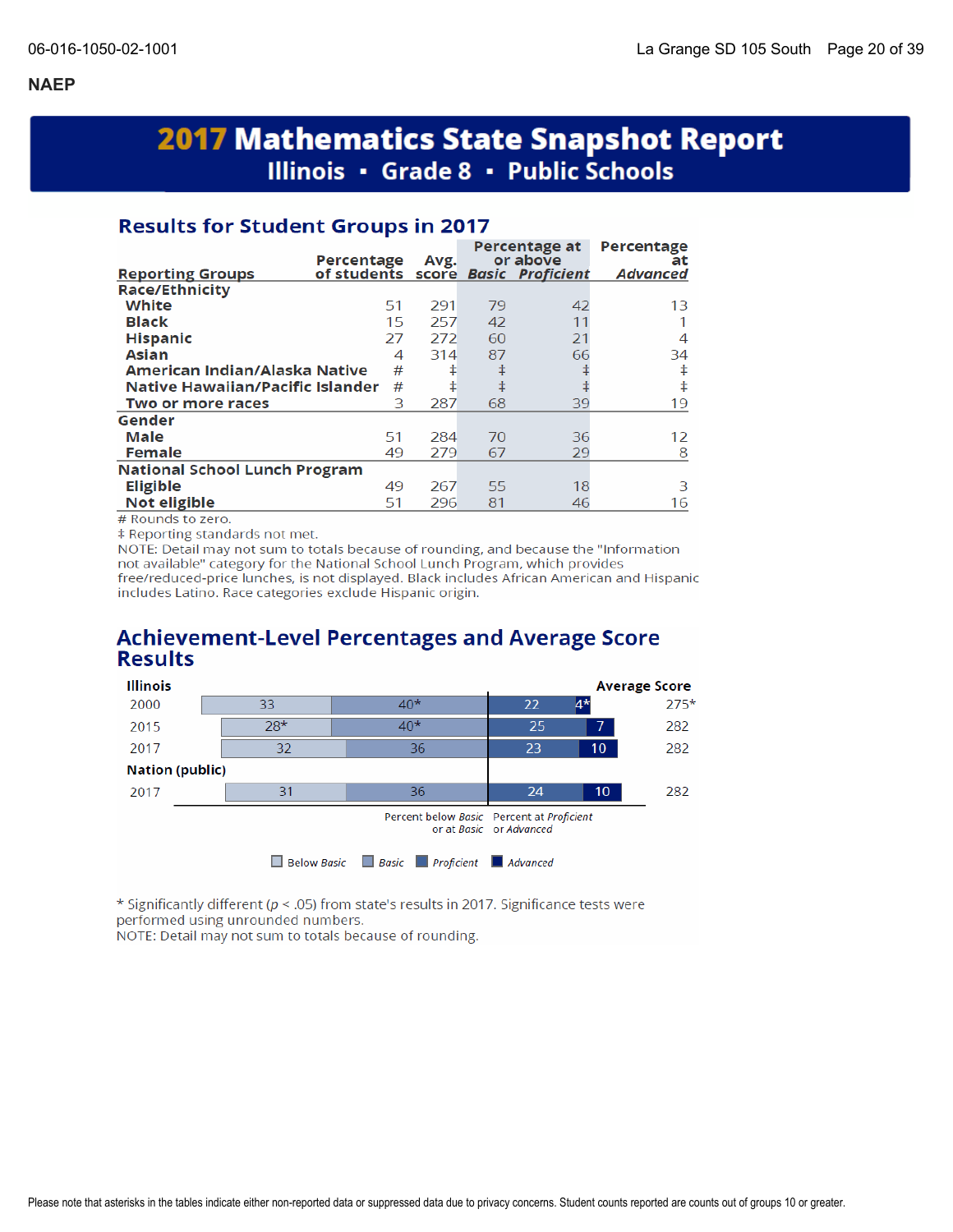## **National Center for Education Statistics**

2017 Mathematics Grades 4 and 8 Assessment Report Cards: Summary Data Tables for National and State Sample Sizes, Participation Rates, Proportions of SD and ELL Students Identified, and Types of Accommodations

Inclusion rate and standard error (S.E.) in NAEP mathematics for fourth- and eighth-grade public and nonpublic school students with disabilities (SD) and English language learners (ELL), as a percentage of identified SD or ELL students, by state/jurisdiction: 2017

|                    |                | Percentage of identified SD or ELL students |                |      |                |   |                |      |  |  |  |
|--------------------|----------------|---------------------------------------------|----------------|------|----------------|---|----------------|------|--|--|--|
|                    |                |                                             | Grade 4        |      |                |   | Grade 8        |      |  |  |  |
|                    | <b>SD</b>      |                                             |                |      |                |   |                |      |  |  |  |
| State/jurisdiction | Inclusion rate | 9 P                                         | Inclusion rate | S.E. | Inclusion rate | e | Inclusion rate | S.E. |  |  |  |
| <b>Illinois</b>    | ۵٩             |                                             | 92             |      | Q9             |   | 86             | 3.0  |  |  |  |

+ Not applicable. Standard error estimate cannot be accurately determined.

‡ Reporting standards not met. Sample size insufficient to permit a reliable estimate.

<sup>1</sup> The state/jurisdiction's inclusion rate is higher than or not significantly different from the National Assessment Governing Board goal of 85 percent.

<sup>2</sup> Department of Defense Education Activity (overseas and domestic schools).

NOTE: Beginning with the 2017 assessment, NAEP mathematics results are from a digitally based assessment; prior to 2017, results were from a paperand-pencil based assessment. The overall national results include both public and nonpublic school students. The national (public) and state/jurisdiction results include public school students only. Data for DoDEA schools are included in the overall national results, but not in the national (public) results. SD includes students identified as having an Individualized Education Program but excludes other students protected under Section 504 of the Rehabilitation Act of 1973. In Puerto Rico, the English language learner (ELL) category is for the Spanish language learner (SLL).

SOURCE: U.S. Department of Education, Institute of Education Sciences, National Center for Education Statistics, National Assessment of Educational Progress (NAEP), 2017 Mathematics Assessment.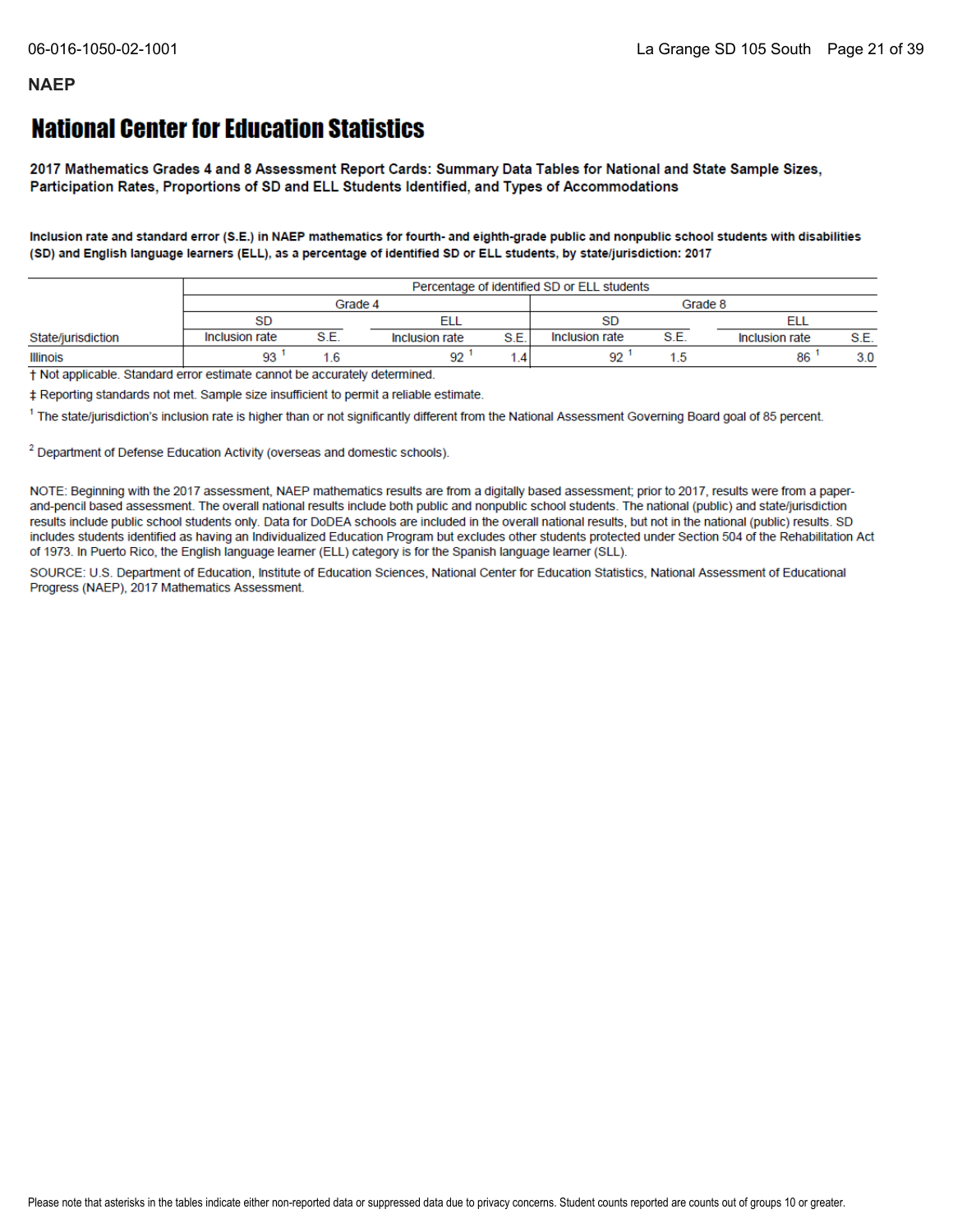# **2017 Reading State Snapshot Report** Illinois · Grade 4 · Public Schools

## **Results for Student Groups in 2017**

|                                      | Percentage  | Avg. |    | Percentage at<br>or above | <b>Percentage</b><br>at |
|--------------------------------------|-------------|------|----|---------------------------|-------------------------|
| <b>Reporting Groups</b>              | of students |      |    | score Basic Proficient    | <b>Advanced</b>         |
| <b>Race/Ethnicity</b>                |             |      |    |                           |                         |
| White                                | 47          | 232  | 78 | 47                        | 14                      |
| <b>Black</b>                         | 17          | 199  | 43 | 15                        | 2                       |
| <b>Hispanic</b>                      | 27          | 209  | 54 | 22                        | 4                       |
| <b>Asian</b>                         | 5           | 244  | 87 | 62                        | 23                      |
| American Indian/Alaska Native        | #           | ŧ    | ŧ  |                           | ŧ                       |
| Native Hawaiian/Pacific Islander     | #           | ŧ    | ŧ  |                           | ŧ                       |
| Two or more races                    | 4           | 219  | 64 | 33                        | 10                      |
| Gender                               |             |      |    |                           |                         |
| Male                                 | 50          | 217  | 62 | 33                        | 9                       |
| <b>Female</b>                        | 50          | 224  | 69 | 38                        | 10                      |
| <b>National School Lunch Program</b> |             |      |    |                           |                         |
| <b>Eligible</b>                      | 51          | 206  | 51 | 20                        | 3                       |
| Not eligible                         | 48          | 235  | 81 | 51                        | 16                      |

# Rounds to zero.

‡ Reporting standards not met.

NOTE: Detail may not sum to totals because of rounding, and because the "Information not available" category for the National School Lunch Program, which provides free/reduced-price lunches, is not displayed. Black includes African American and Hispanic includes Latino. Race categories exclude Hispanic origin.

## **Achievement-Level Percentages and Average Score Results**



\* Significantly different ( $p < .05$ ) from state's results in 2017. Significance tests were performed using unrounded numbers.

NOTE: Detail may not sum to totals because of rounding.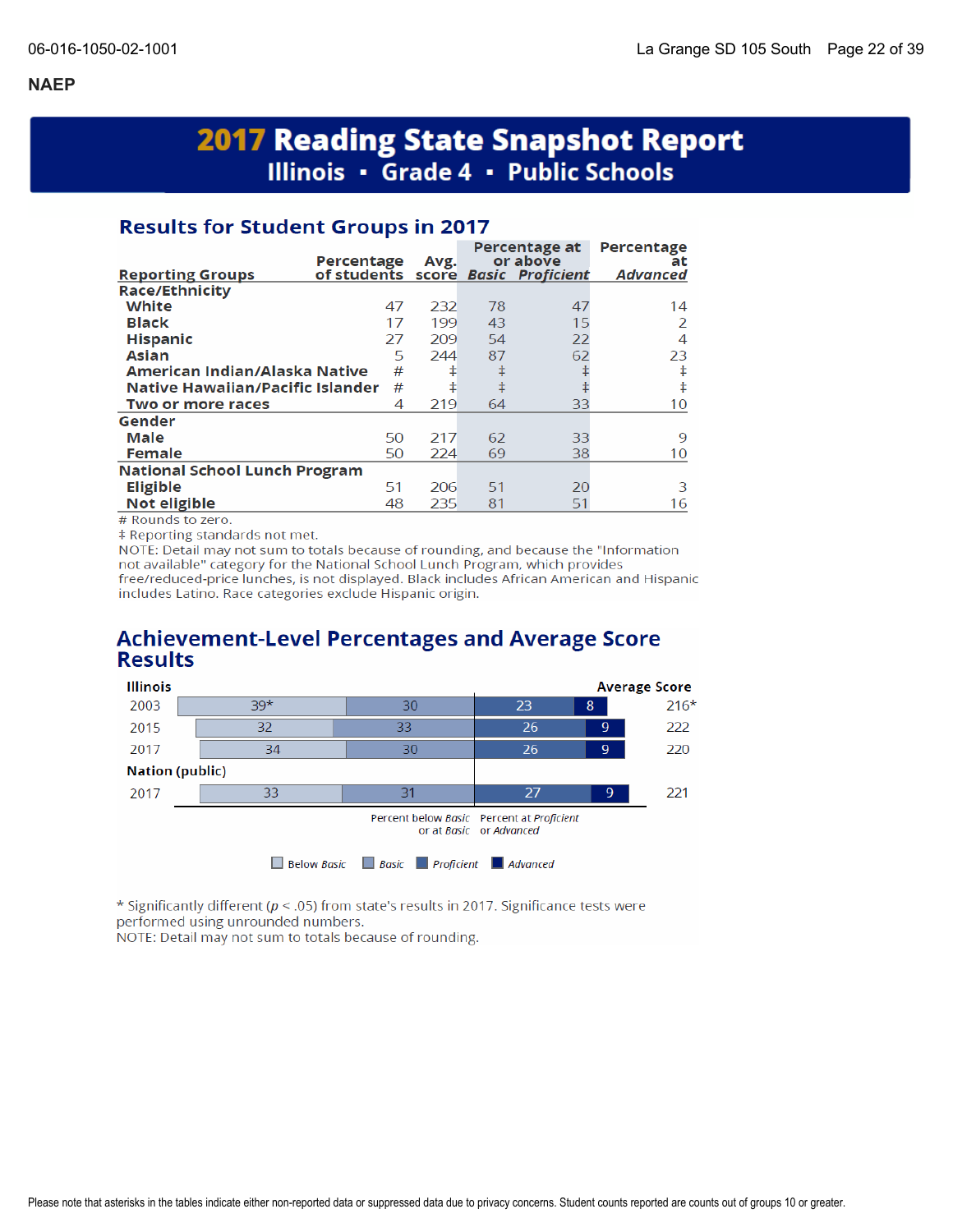# **2017 Reading State Snapshot Report** Illinois • Grade 8 • Public Schools

## **Results for Student Groups in 2017**

|                                      | Percentage                         | Avg. |    | Percentage at<br>or above | Percentage<br>at |
|--------------------------------------|------------------------------------|------|----|---------------------------|------------------|
| <b>Reporting Groups</b>              | of students score Basic Proficient |      |    |                           | <b>Advanced</b>  |
| <b>Race/Ethnicity</b>                |                                    |      |    |                           |                  |
| White                                | 51                                 | 275  | 84 | 45                        | 5                |
| <b>Black</b>                         | 15                                 | 246  | 56 | 15                        |                  |
| <b>Hispanic</b>                      | 27                                 | 258  | 71 | 25                        |                  |
| <b>Asian</b>                         | 4                                  | 292  | 94 | 68                        | 14               |
| American Indian/Alaska Native        | #                                  | ŧ    | ŧ  |                           | ŧ                |
| Native Hawaiian/Pacific Islander     | #                                  | ŧ    | ŧ  |                           | ŧ                |
| Two or more races                    | 3                                  | 279  | 87 | 50                        | 8                |
| Gender                               |                                    |      |    |                           |                  |
| Male                                 | 51                                 | 262  | 73 | 30                        | $\mathcal{P}$    |
| <b>Female</b>                        | 49                                 | 272  | 81 | 42                        | 6                |
| <b>National School Lunch Program</b> |                                    |      |    |                           |                  |
| <b>Eligible</b>                      | 46                                 | 255  | 67 | 22                        |                  |
| <b>Not eligible</b>                  | 54                                 | 277  | 86 | 48                        |                  |

# Rounds to zero.

‡ Reporting standards not met.

NOTE: Detail may not sum to totals because of rounding, and because the "Information not available" category for the National School Lunch Program, which provides free/reduced-price lunches, is not displayed. Black includes African American and Hispanic includes Latino. Race categories exclude Hispanic origin.

## **Achievement-Level Percentages and Average Score Results**



NOTE: Detail may not sum to totals because of rounding.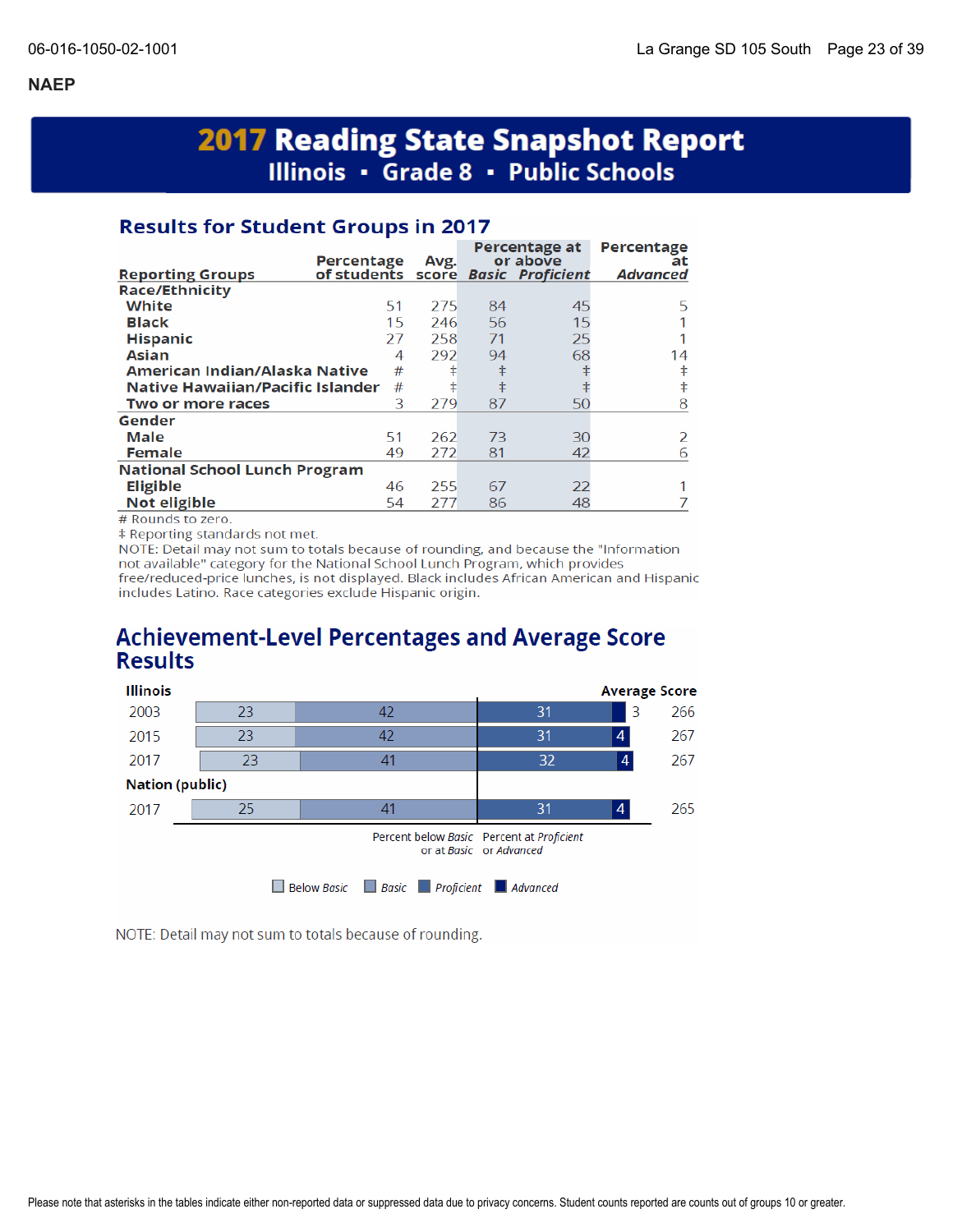## **National Center for Education Statistics**

2017 Reading Grades 4 and 8 Assessment Report Cards: Summary Data Tables for National and State Sample Sizes, Participation Rates, Proportions of SD and ELL Students Identified, and Types of Accommodations

Inclusion rate and standard error (S.E.) in NAEP reading for fourth- and eighth-grade public and nonpublic school students with disabilities (SD) and English language learners (ELL), as a percentage of identified SD or ELL students, by state/jurisdiction: 2017

|                    | Percentage of identified SD or ELL students |  |                |                 |                |      |                |           |
|--------------------|---------------------------------------------|--|----------------|-----------------|----------------|------|----------------|-----------|
|                    | Grade 4                                     |  |                |                 | Grade 8        |      |                |           |
|                    | SD                                          |  |                |                 |                |      |                |           |
| State/jurisdiction | Inclusion rate                              |  | Inclusion rate | S.E.            | Inclusion rate | S.E. | Inclusion rate | S.E.      |
| <b>Illinois</b>    |                                             |  | 96             | .0 <sub>1</sub> | $\sim$         |      | 86             | າາ<br>J.Z |

† Not applicable. Standard error estimate cannot be accurately determined.

± Reporting standards not met. Sample size insufficient to permit a reliable estimate.

<sup>1</sup> The state/jurisdiction's inclusion rate is higher than or not significantly different from the National Assessment Governing Board goal of 85 percent.

<sup>2</sup> Department of Defense Education Activity (overseas and domestic schools).

NOTE: Beginning with the 2017 assessment, NAEP reading results are from a digitally based assessment; prior to 2017, results were from a paper-and-pencil based assessment. SD includes students identified as having an Individualized Education Program but excludes other students protected under Section 504 of the Rehabilitation Act of 1973.

SOURCE: U.S. Department of Education, Institute of Education Sciences, National Center for Education Statistics, National Assessment of Educational Progress (NAEP), 2017 Reading Assessment.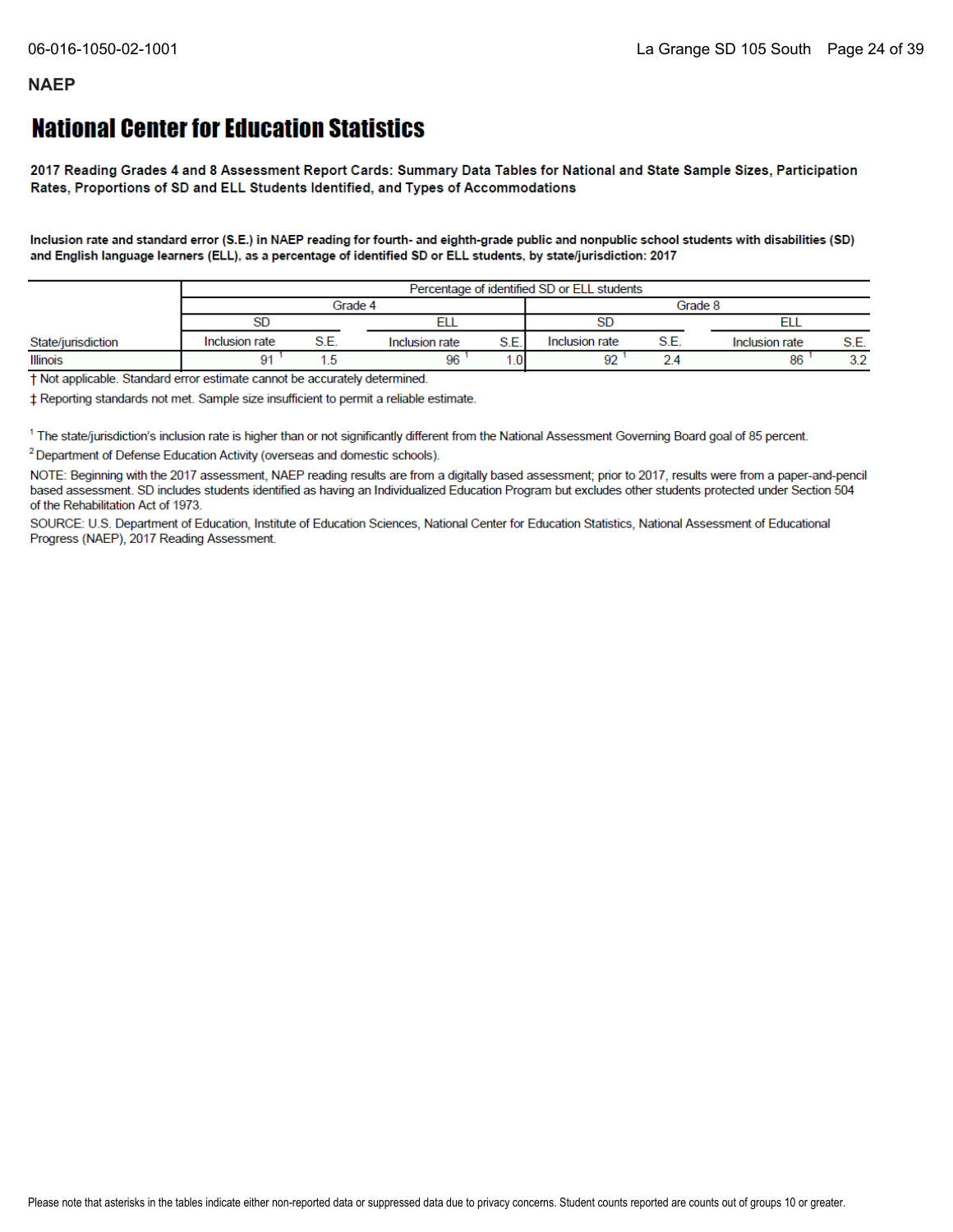### 2017 IL Gr 4 Math - Students with Disabilities

Percentage below Basic, percentage at Basic, percentage at Proficient and percentage at Advanced for grade 4 mathematics, by Disability status of student, including those with 504 plan [IEP] for jurisdiction: 2017 2017. Illinois



IEP NOTE: The category "students with disabilities" includes students identified as having either an Individualized Education Program (IEP) or protection under Section 504 of the Rehabilitation Act of 1973. NOTE: Some apparent differences between estimates may not be statistically significant.

SOURCE: U.S. Department of Education, Institute of Education Sciences, National Center for Education Statistics, National Assessment of Educational Progress (NAEP), 2017 Mathematics Assessment.

#### 2017 IL Gr 8 Math - Students with Disabilities

Percentage below Basic, percentage at Basic, percentage at Proficient and percentage at Advanced for grade 8 mathematics, by Disability status of student, including those with 504 plan [IEP] for jurisdiction: 2017 2017, Illinois



IEP NOTE: The category "students with disabilities" includes students identified as having either an Individualized Education Program (IEP) or protection under Section 504 of the Rehabilitation Act of 1973.

NOTE: Some apparent differences between estimates may not be statistically significant.

SOURCE: U.S. Department of Education, Institute of Education Sciences, National Center for Education Statistics, National Assessment of Educational Progress (NAEP), 2017 Mathematics Assessment.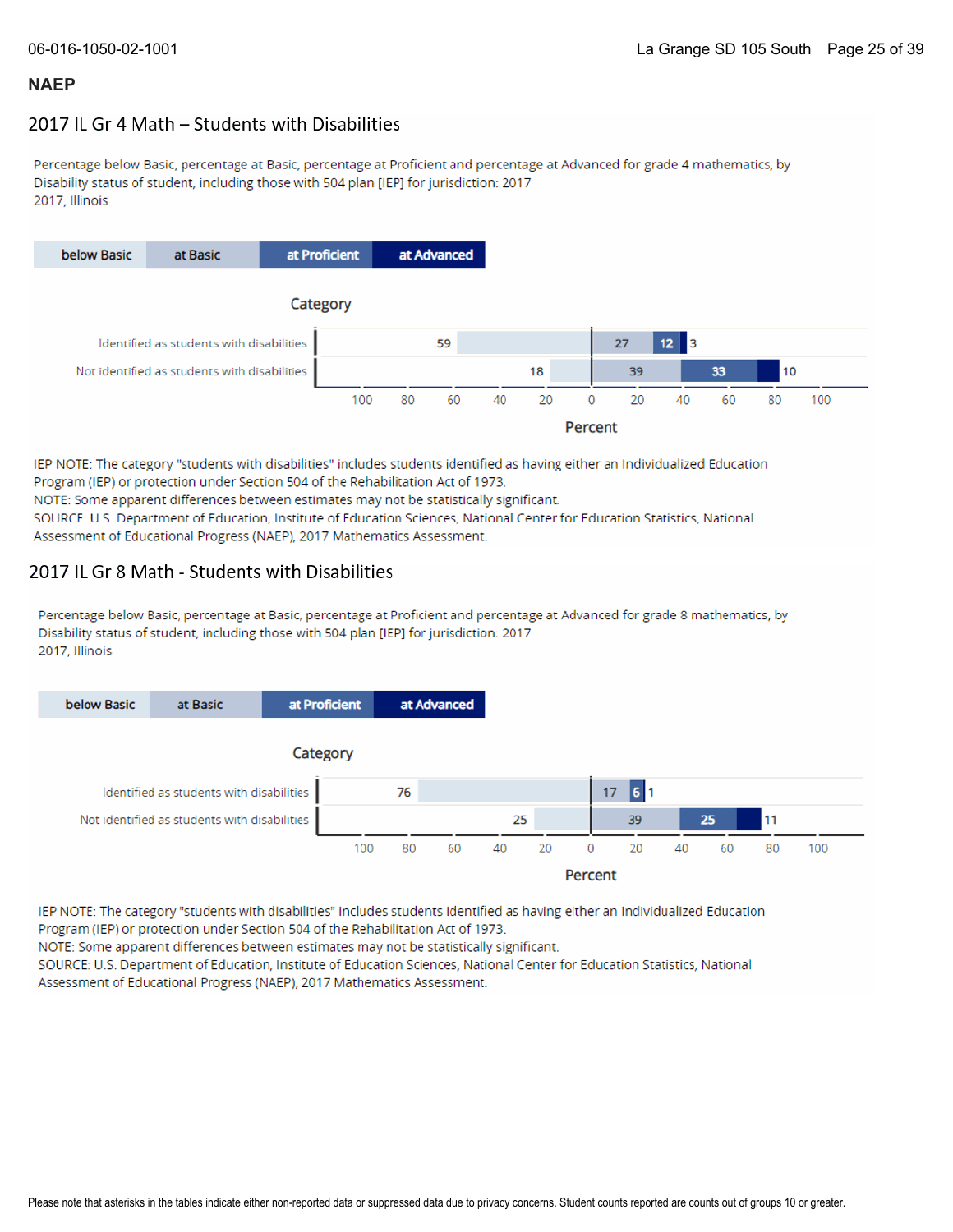#### 2017 IL Gr 4 Reading - Students with Disabilities

Percentage below Basic, percentage at Basic, percentage at Proficient and percentage at Advanced for grade 4 reading, by Disability status of student, including those with 504 plan [IEP] for jurisdiction: 2017 2017, Illinois



IEP NOTE: The category "students with disabilities" includes students identified as having either an Individualized Education Program (IEP) or protection under Section 504 of the Rehabilitation Act of 1973. NOTE: Some apparent differences between estimates may not be statistically significant. SOURCE: U.S. Department of Education, Institute of Education Sciences, National Center for Education Statistics, National Assessment of Educational Progress (NAEP), 2017 Reading Assessment.

### 2017 IL Gr 8 Reading - Students with Disabilities

Percentage below Basic, percentage at Basic, percentage at Proficient and percentage at Advanced for grade 8 reading, by Disability status of student, including those with 504 plan [IEP] for jurisdiction: 2017 2017, Illinois



IEP NOTE: The category "students with disabilities" includes students identified as having either an Individualized Education Program (IEP) or protection under Section 504 of the Rehabilitation Act of 1973.

NOTE: Some apparent differences between estimates may not be statistically significant.

SOURCE: U.S. Department of Education, Institute of Education Sciences, National Center for Education Statistics, National Assessment of Educational Progress (NAEP), 2017 Reading Assessment.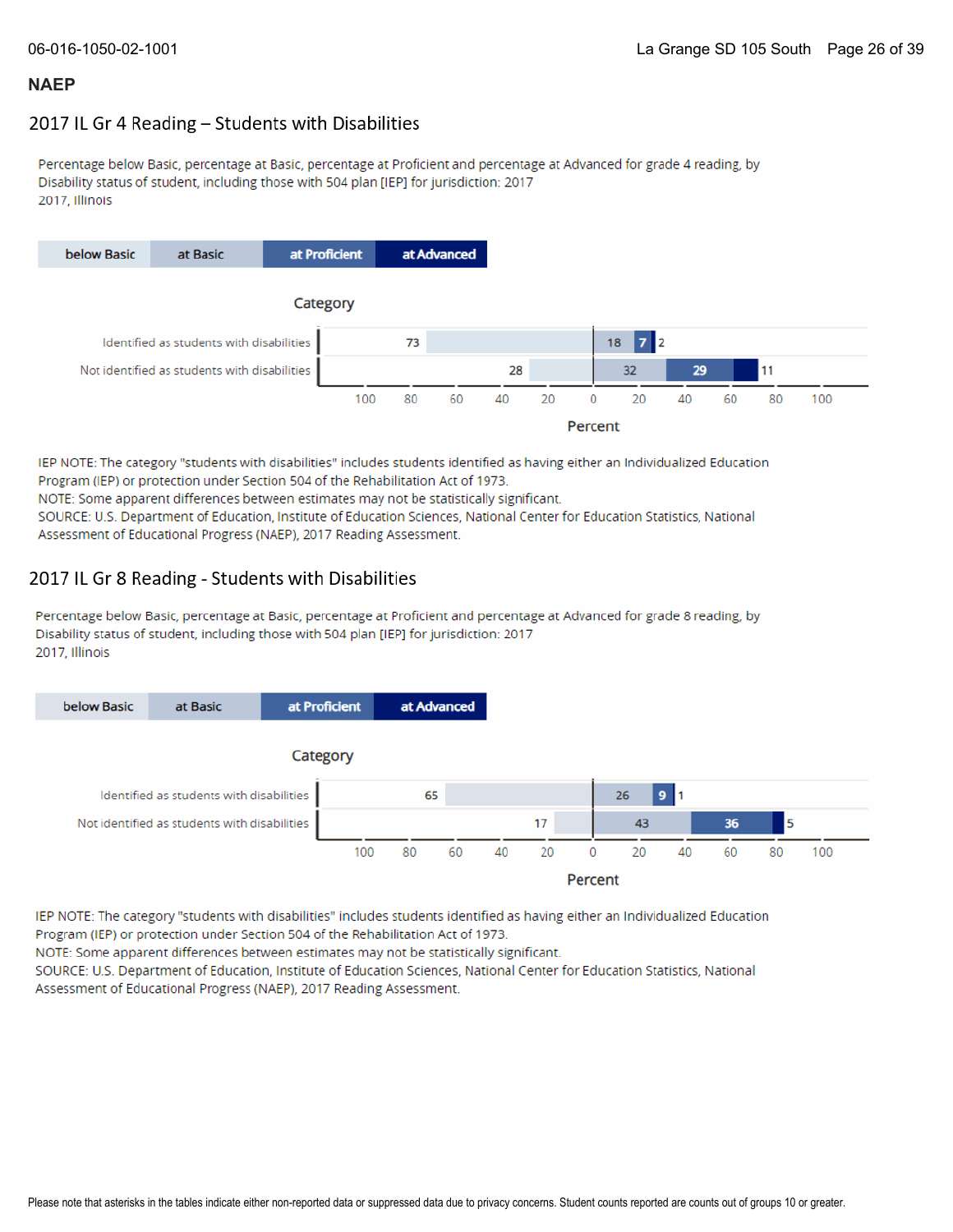### 2017 IL Gr 4 Math - English Learners

Percentage below Basic, percentage at Basic, percentage at Proficient and percentage at Advanced for grade 4 mathematics, by Status as English Language Learner, 2 categories [LEP] for jurisdiction: 2017 2017, Illinois



NOTE: Some apparent differences between estimates may not be statistically significant. SOURCE: U.S. Department of Education, Institute of Education Sciences, National Center for Education Statistics, National Assessment of Educational Progress (NAEP), 2017 Mathematics Assessment.

### 2017 IL Gr 8 Math - English Learners

Percentage below Basic, percentage at Basic, percentage at Proficient and percentage at Advanced for grade 8 mathematics, by Status as English Language Learner, 2 categories [LEP] for jurisdiction: 2017 2017, Illinois



NOTE: Some apparent differences between estimates may not be statistically significant.

SOURCE: U.S. Department of Education, Institute of Education Sciences, National Center for Education Statistics, National Assessment of Educational Progress (NAEP), 2017 Mathematics Assessment.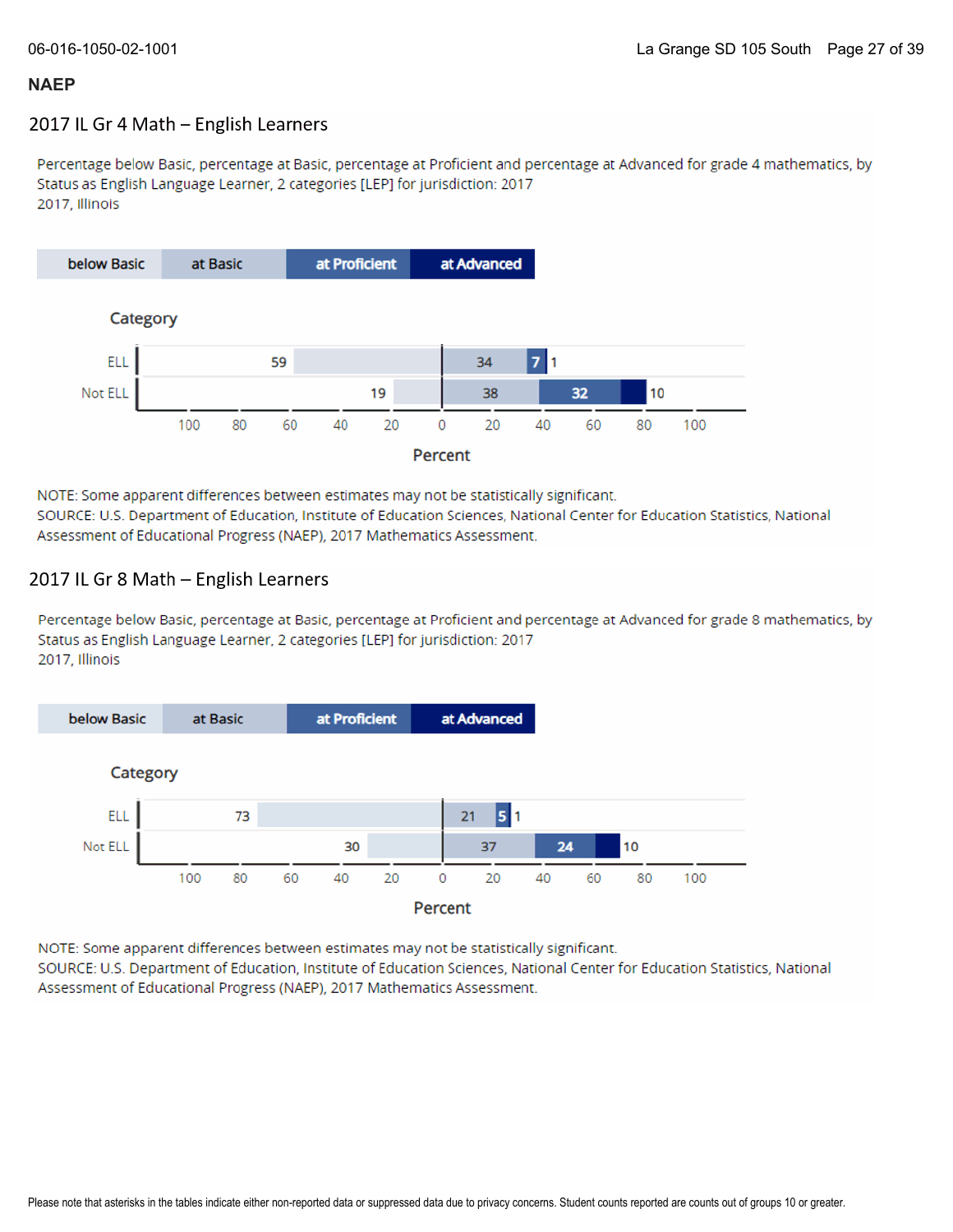#### 2017 IL Gr 4 Reading - English Learners

Percentage below Basic, percentage at Basic, percentage at Proficient and percentage at Advanced for grade 4 reading, by Status as English Language Learner, 2 categories [LEP] for jurisdiction: 2017 2017, Illinois



NOTE: Some apparent differences between estimates may not be statistically significant. SOURCE: U.S. Department of Education, Institute of Education Sciences, National Center for Education Statistics, National Assessment of Educational Progress (NAEP), 2017 Reading Assessment.

#### 2017 IL Gr 8 Reading - English Learners

Percentage below Basic, percentage at Basic, percentage at Proficient and percentage at Advanced for grade 8 reading, by Status as English Language Learner, 2 categories [LEP] for jurisdiction: 2017 2017, Illinois



# Rounds to zero.

NOTE: Some apparent differences between estimates may not be statistically significant.

SOURCE: U.S. Department of Education, Institute of Education Sciences, National Center for Education Statistics, National Assessment of Educational Progress (NAEP), 2017 Reading Assessment.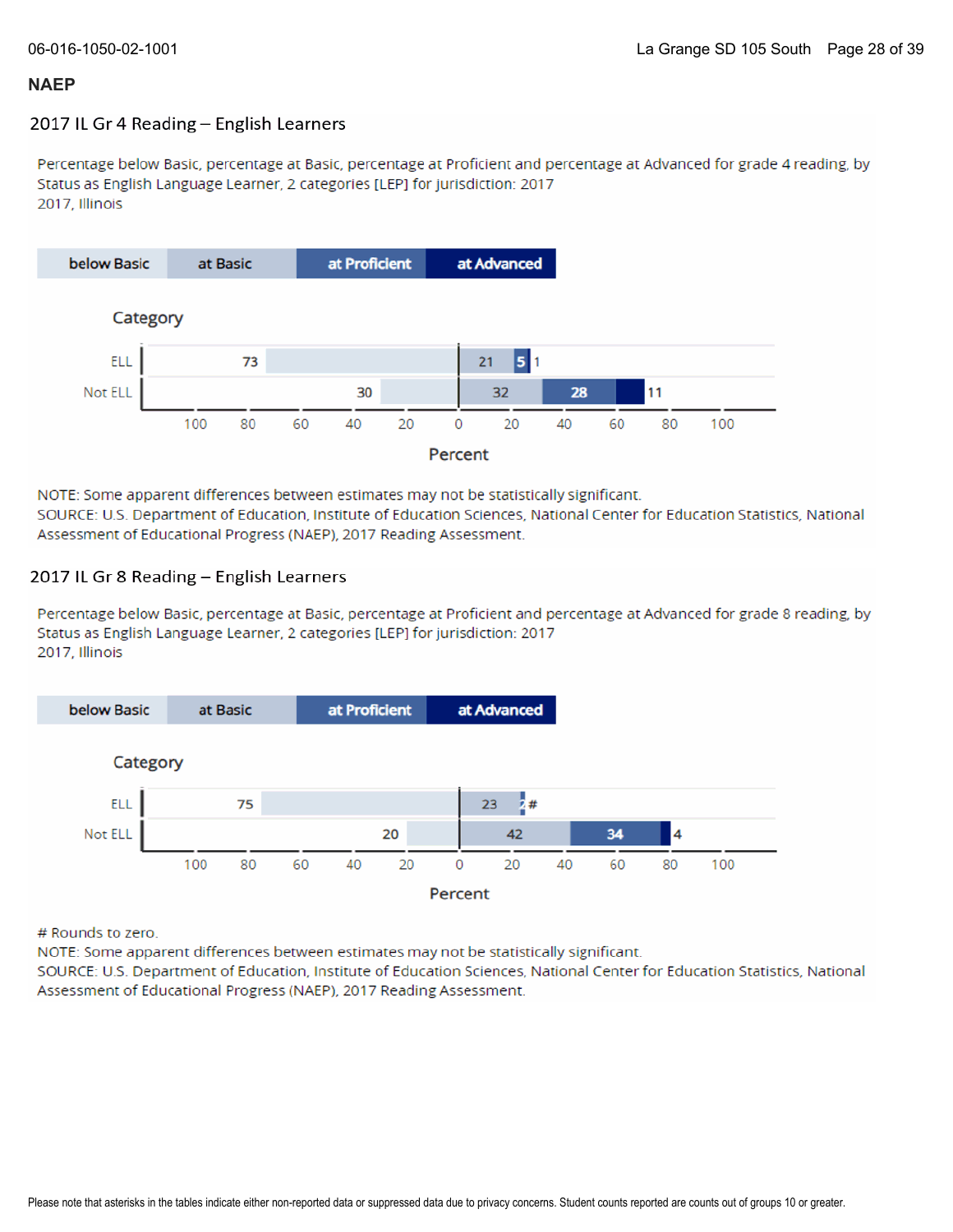The National Assessment of Educational Progress is a nationally representative and continuing assessment have been conducted periodically in reading, mathematics, science writing, U.S. history, civics, geography, and the arts.

NAEP does not provide scores for individual students or schools; instead, it offers results regarding subject-matter achievement, instructional experiences, and school environment for populations of students and sub-groups of those populations. NAEP results are based on a sample of student populations of interest.

Additional information regarding NAEP results can be found here:

- **Mathematics** 
	- o 2017 Grade 4 <u><https://www.isbe.net/Documents/naep-2017-math-snap-4.pdf></u>
	- o 2017 Grade 8 <u><https://www.isbe.net/Documents/naep-2017-math-snap-8.pdf></u>
	- o 2017 State Report Grades 4 and 8 <https://www.isbe.net/Documents/naep-2017-math-state-4-8.pdf>
	- o 2017 NAEP Inclusion Rates [https://www.nationsreportcard.gov/math\\_2017/files/2017\\_Technical\\_Appendix\\_Math\\_State.pdf](https://www.nationsreportcard.gov/math_2017/files/2017_Technical_Appendix_Math_State.pdf)
- **Reading** 
	- o 2017 Grade 4 <u><https://www.isbe.net/Documents/naep-2017-read-snap-4.pdf></u>
	- o 2017 Grade 8 <u><https://www.isbe.net/Documents/naep-2017-read-snap-8.pdf></u>
	- o 2017 State Report Grades 4 and 8 <https://www.isbe.net/Documents/naep-2017-read-state-4-8.pdf>
	- o 2017 NAEP Inclusion Rates [https://www.nationsreportcard.gov/reading\\_2017/files/2017\\_Technical\\_Appendix\\_Reading\\_State.pdf](https://www.nationsreportcard.gov/reading_2017/files/2017_Technical_Appendix_Reading_State.pdf)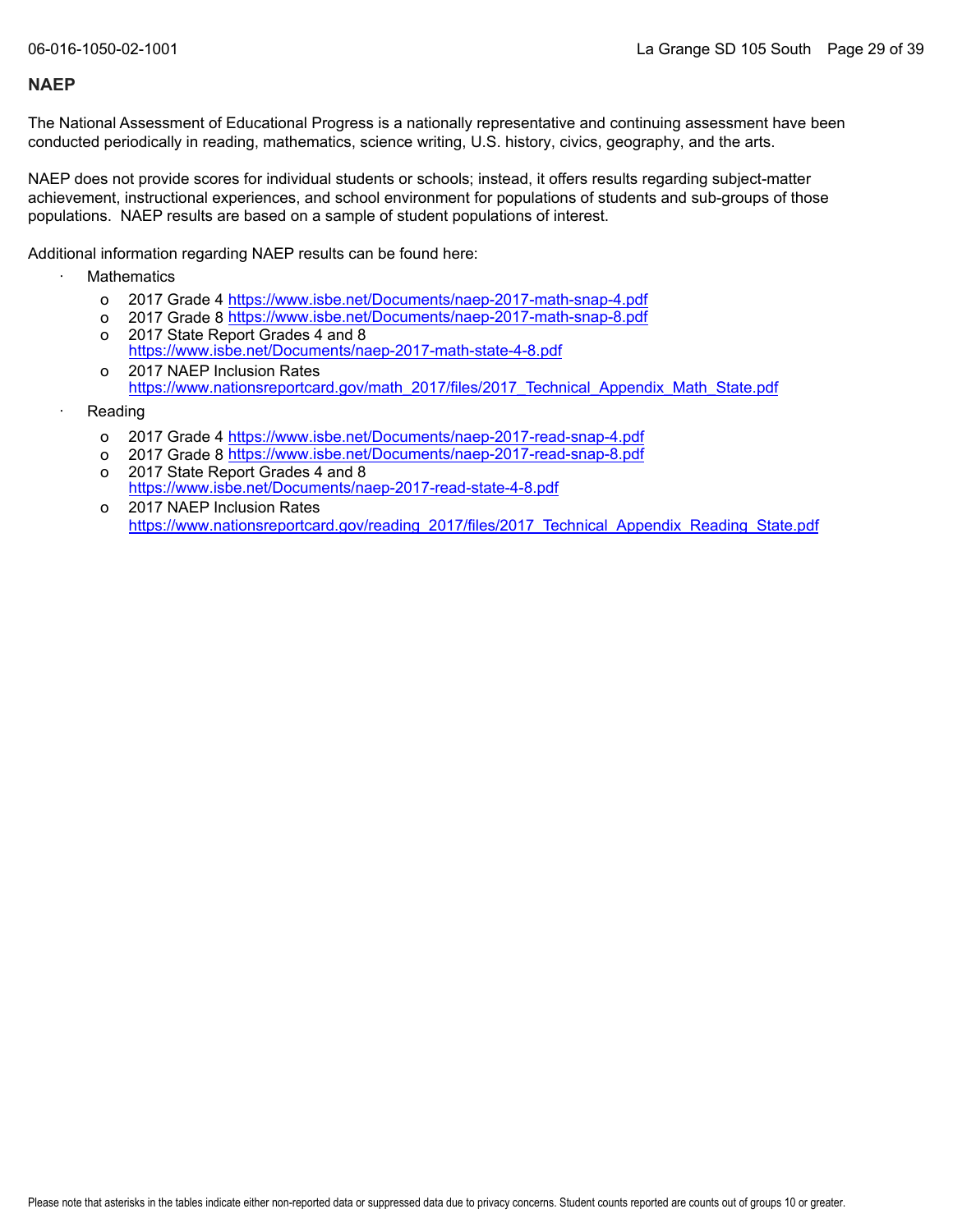#### **CIVIL RIGHTS DATA COLLECTION - 2016-17 SCHOOL YEAR**

Data from the Civil Rights Data Collection comes directly from the U.S. Department of Education (ED). ED collects the data directly from ISBE and school districts and releases the information on a two-year delay.

ISBE also collects some of these data elements from districts and reports the results in the year it was collected. Current year data forin-school suspensions, out-of-school suspensions, and expulsions is reported by ISBE in a separate report on <u>www.isbe.net</u> . Current year data for chronic absenteeism can be found in the Students section of the Report Card. Current year data for accelerated coursework can be found in the Academic Performance section of the Report Card. Please note data may not match due to differences in data collection methods.

| <b>CRDC - IN-SCHOOL</b><br><b>SUSPENSIONS</b> |      |          | <b>CRDC - OUT-OF-SCHOOL</b><br><b>SUSPENSIONS</b> | <b>CRDC - EXPULSIONS</b> |      |  |
|-----------------------------------------------|------|----------|---------------------------------------------------|--------------------------|------|--|
| <b>District</b>                               | 2.4% | District | 0.5%                                              | <b>District</b>          | 0.1% |  |
| <b>State</b>                                  | 5.3% | State    | 4.5%                                              | <b>State</b>             | 0.2% |  |

| <b>CRDC - SCHOOL-RELATED</b><br><b>ARRESTS</b> |         |  |  |  |
|------------------------------------------------|---------|--|--|--|
| <b>District</b>                                | $0.0\%$ |  |  |  |
| <b>State</b>                                   | 0.2%    |  |  |  |

| TED     |                 | <b>CRDC - REFERRAL TO</b><br><b>LAW ENFORCEMENT</b> | <b>CRDC - CHRONIC</b><br><b>ABSENTEEISM</b> |         |  |
|---------|-----------------|-----------------------------------------------------|---------------------------------------------|---------|--|
| 0.0%    | <b>District</b> | 0.1%                                                | <b>District</b>                             | $9.6\%$ |  |
| $0.2\%$ | <b>State</b>    | 0.4%                                                | <b>State</b>                                | 16.5%   |  |

| <b>CRDC - INCIDENTS</b><br><b>OF VIOLENCE</b> |      |  |  |  |
|-----------------------------------------------|------|--|--|--|
| Rate of<br>Incidents of<br><b>Violence</b>    |      |  |  |  |
| <b>District</b>                               | 0.1% |  |  |  |
| <b>State</b>                                  | 2.2% |  |  |  |

| <b>CRDC - INCIDENTS OF VIOLENCE - FIREARM AND HOMICIDE</b> |                |          |  |  |  |  |
|------------------------------------------------------------|----------------|----------|--|--|--|--|
|                                                            | <b>Firearm</b> | Homicide |  |  |  |  |
| Schools in the                                             |                |          |  |  |  |  |
| <b>District with</b>                                       |                |          |  |  |  |  |
| Incidents of Violence                                      |                |          |  |  |  |  |
| Schools in the                                             | 17             | 5        |  |  |  |  |
| <b>State with</b>                                          |                |          |  |  |  |  |
| Incidents of Violence                                      |                |          |  |  |  |  |

Please note that at the school level, these metrics are displayed as a yes or no indicator. However, at the district and state level, these metrics are displayed as a count.

| <b>CRDC - NUMBER AND PERCENT</b><br><b>ENROLLED IN PRESCHOOL</b> |         |  |  |  |  |
|------------------------------------------------------------------|---------|--|--|--|--|
| 100<br><b>District</b>                                           |         |  |  |  |  |
|                                                                  | $6.7\%$ |  |  |  |  |
| <b>State</b>                                                     | 82.056  |  |  |  |  |
|                                                                  | 4.1%    |  |  |  |  |

| CRDC - ADVANCED PLACEMENT COURSE WORK |                    |                                                                    |         |               |                    |               |                                |  |  |
|---------------------------------------|--------------------|--------------------------------------------------------------------|---------|---------------|--------------------|---------------|--------------------------------|--|--|
|                                       |                    | INTERNATIONAL BACCALAUREATE (IB)<br><b>ADVANCED PLACEMENT (AP)</b> |         |               |                    |               |                                |  |  |
|                                       | <b>COURSE WORK</b> |                                                                    |         |               | <b>COURSE WORK</b> |               | <b>DUAL CREDIT COURSE WORK</b> |  |  |
|                                       |                    | Number                                                             | Percent | <b>Number</b> | Percent            | <b>Number</b> | Percent                        |  |  |
| All                                   |                    |                                                                    |         |               |                    |               |                                |  |  |
|                                       | <b>District</b>    |                                                                    | $0.0\%$ |               | 0.0%               |               | 0.0%                           |  |  |
|                                       | <b>State</b>       | 125.291                                                            | 6.2%    | 3.588         | 0.2%               | 50.567        | 2.5%                           |  |  |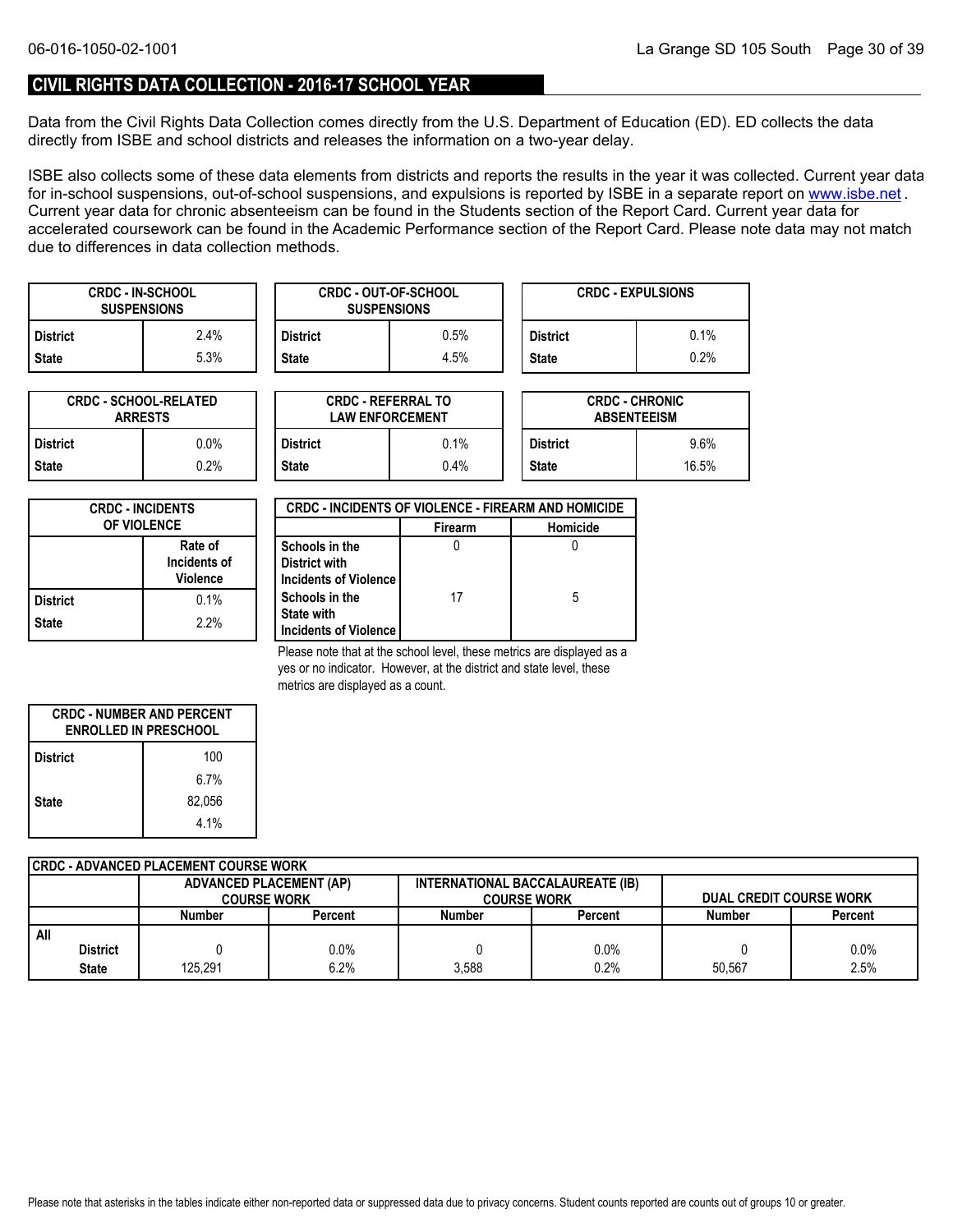## RACE/ETHNICITY AND DISABILITY CATEGORY FOR STUDENTS WITH IEPS

#### **Percent of Students with IEPs by Race / Ethnicity**

|             |                     | White    | <b>Black</b> | Hispanic | Asian | <b>Native</b><br><b>Hawaiian</b> | <b>Native</b><br>American | Two or More<br><b>Races</b> |
|-------------|---------------------|----------|--------------|----------|-------|----------------------------------|---------------------------|-----------------------------|
| District    | All Students        | 51.9%    | 3.2%         | 38.6%    | 1.4%  |                                  | 0.1%                      | 4.7%                        |
|             | Students with IEPs  | $42.2\%$ | 2.3%         | 48.2%    | 0.5%  |                                  |                           | 6.9%                        |
| All Peer    | <b>All Students</b> | 49.8%    | 13.1%        | 25.8%    | 6.7%  | 0.1%                             | 0.2%                      | 4.2%                        |
| Districts * | Students with IEPs  | 48.8%    | 15.3%        | 27.2%    | 4.0%  | $0.1\%$                          | 0.3%                      | 4.4%                        |
| State       | <b>All Students</b> | 47.5%    | 16.7%        | 26.5%    | 5.2%  | 0.1%                             | 0.3%                      | 3.8%                        |
|             | Students with IEPs  | 46.9%    | 19.7%        | 26.5%    | 2.6%  | 0.1%                             | 0.3%                      | 3.9%                        |

### **Percent of Students with IEPs in Each Disability Category**

|                                     | <b>Percent of All Students</b> |                 |              | <b>Percent of Students with IEPs</b> |                 |              |  |
|-------------------------------------|--------------------------------|-----------------|--------------|--------------------------------------|-----------------|--------------|--|
|                                     |                                | <b>All Peer</b> |              |                                      | <b>All Peer</b> |              |  |
| <b>Disability Category</b>          | <b>District</b>                | Districts*      | <b>State</b> | <b>District</b>                      | Districts*      | <b>State</b> |  |
| Autism                              | 1.2%                           | 1.3%            | 1.4%         | 7.3%                                 | 8.9%            | 9.2%         |  |
| Deafness                            |                                | $0.0\%$         | 0.0%         |                                      | 0.2%            | 0.2%         |  |
| Deaf-Blindness                      |                                | $0.0\%$         | $0.0\%$      |                                      | 0.0%            | 0.0%         |  |
| Developmental Delay                 | 4.2%                           | 3.0%            | 2.0%         | 25.7%                                | 20.3%           | 13.1%        |  |
| <b>Emotional Disability</b>         | 0.6%                           | 0.7%            | 0.9%         | 3.7%                                 | 4.8%            | 6.2%         |  |
| <b>Hearing Impairment</b>           | 0.1%                           | 0.2%            | 0.1%         | 0.5%                                 | 1.1%            | 0.9%         |  |
| <b>Intellectual Disability</b>      | 0.2%                           | 0.4%            | 0.8%         | 1.4%                                 | 2.9%            | 5.2%         |  |
| <b>Multiple Disabilities</b>        | 0.1%                           | 0.1%            | 0.1%         | 0.5%                                 | 1.0%            | 1.0%         |  |
| Orthopedic Impairment               | 0.1%                           | 0.1%            | 0.1%         | 0.5%                                 | 0.4%            | 0.3%         |  |
| Other Health Impairment             | 1.8%                           | 1.7%            | 1.9%         | 11.0%                                | 11.1%           | 12.9%        |  |
| <b>Specific Learning Disability</b> | 4.3%                           | 3.8%            | 5.1%         | 26.6%                                | 25.6%           | 34.0%        |  |
| Speech or Language Impairment       | 3.6%                           | 3.5%            | 2.4%         | 22.0%                                | 23.4%           | 16.3%        |  |
| Traumatic Brain Injury              |                                | $0.0\%$         | $0.0\%$      |                                      | 0.1%            | 0.2%         |  |
| <b>Visual Impairment</b>            | 0.1%                           | 0.1%            | 0.1%         | 0.9%                                 | 0.4%            | 0.4%         |  |

\*Peer districts are districts of the same type as this district: Elementary School, High School, or Unit District

\*\* Peer districts for Unit Districts do not include Chicago Public Schools

\*\*\* Students who are receiving special education and/or related services via an Individualized Service Plan (ISP) have been removed from all calculations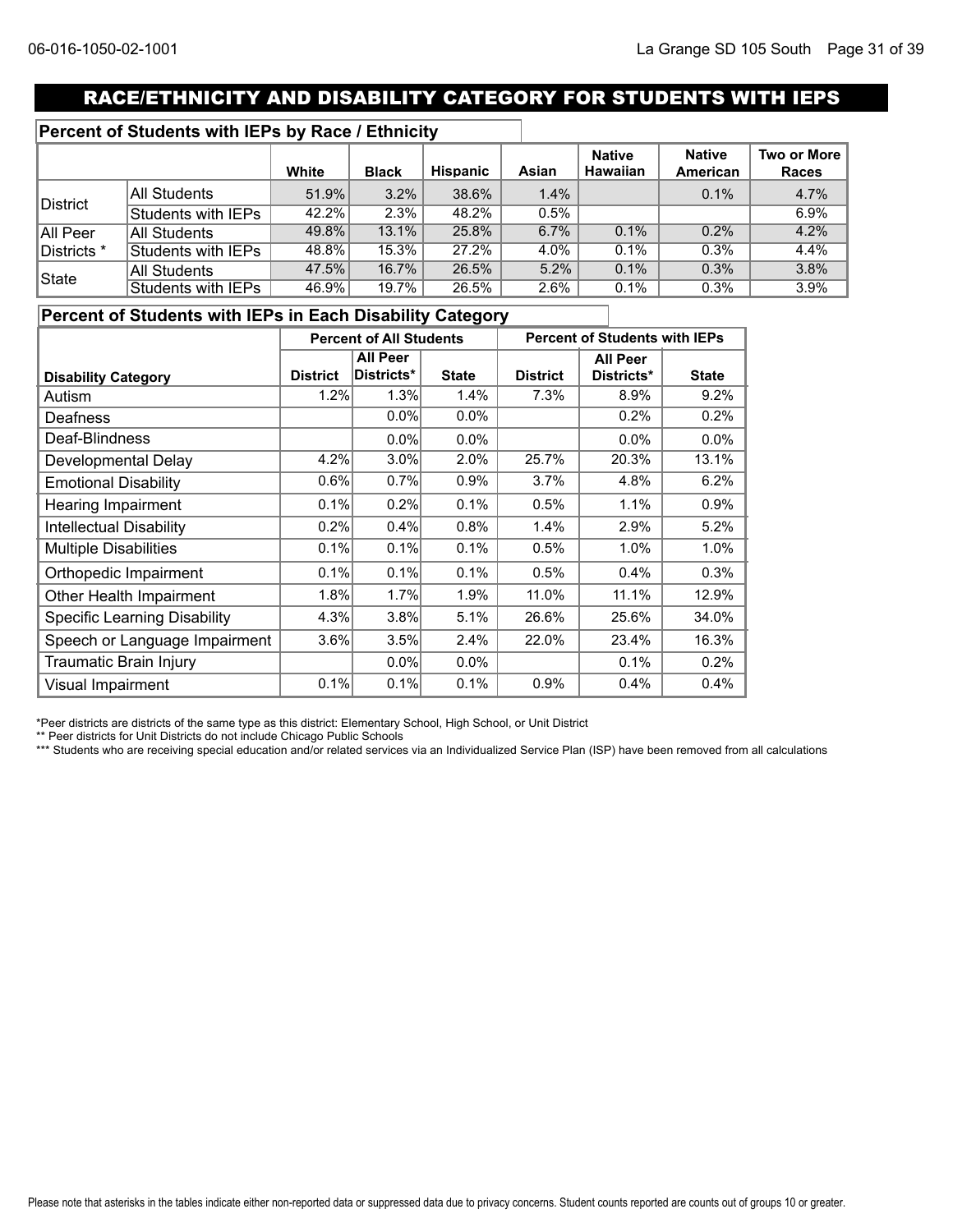## EDUCATIONAL ENVIRONMENTS FOR STUDENTS WITH IEPS

Educational environment refers to the extent to which students with IEPs receive special education and related services in classes or schools with their non-disabled peers. Research has shown that students with IEPs who received their special education and/or related services in the general education environment displayed increased motivation, higher self-esteem, improved communication and socialization skills, and greater academic achievement as compared to students who received their special education and/or related services in a more restrictive, or segregated, environment.

The educational environments in which students with IEPs ages 6-21 receive their special education and/or related services are generally classified into four settings:

- 1. Served inside the general education classroom 80% or more of the day
- 2. Served inside the general education classroom 40% to 79% of the day
- 3. Served inside the general education classroom less than 40% of the day
- 4. Served in separate educational facilities

The following information is provided for students ages 6 through 21.

| <b>Percent of Students with IEPs in Various Educational Environments</b> |                                                                                                        |       |       |         |         |  |  |  |  |
|--------------------------------------------------------------------------|--------------------------------------------------------------------------------------------------------|-------|-------|---------|---------|--|--|--|--|
|                                                                          | <b>Separate</b><br>Inside $<$ 40 $\%$<br>Inside $\geq 80\%$<br><b>Inside 40-79%</b><br><b>Facility</b> |       |       |         |         |  |  |  |  |
| <b>All Students</b><br>with an IEP                                       | <b>District</b>                                                                                        | 79.7% | 8.1%  | $8.7\%$ | 3.5%    |  |  |  |  |
|                                                                          | All Peer Districts*                                                                                    | 60.1% | 20.0% | 13.9%   | $6.0\%$ |  |  |  |  |
|                                                                          | <b>State</b>                                                                                           | 53.6% | 26.6% | 13.2%   | 6.6%    |  |  |  |  |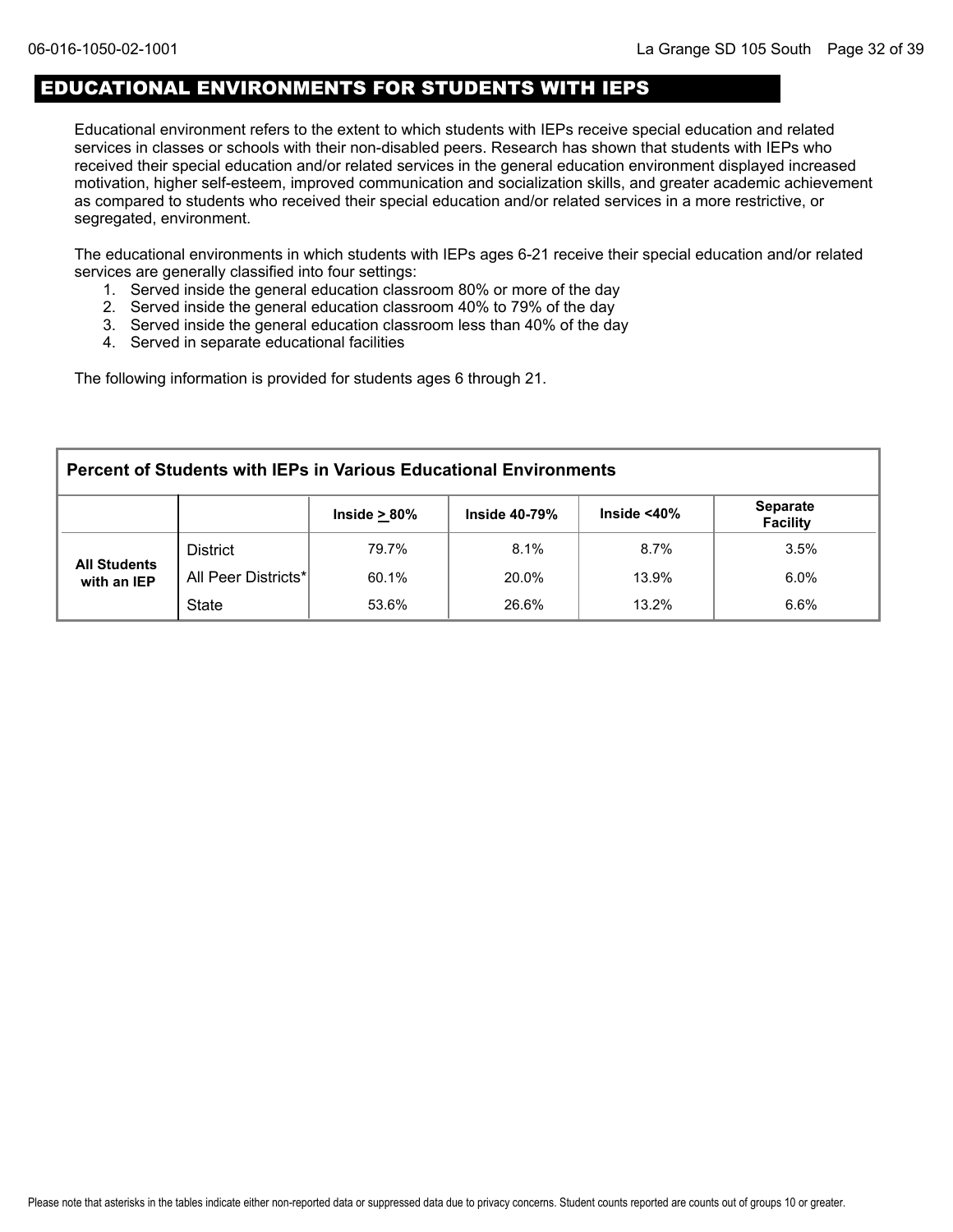| <b>Educational Environments by Race / Ethnicity</b> |                                                        |                    |                      |                |                                    |  |  |
|-----------------------------------------------------|--------------------------------------------------------|--------------------|----------------------|----------------|------------------------------------|--|--|
|                                                     |                                                        | Inside $\geq 80\%$ | <b>Inside 40-79%</b> | Inside $<$ 40% | <b>Separate</b><br><b>Facility</b> |  |  |
| White                                               | <b>District</b>                                        | 80.6%              | 5.6%                 | 8.3%           | 5.6%                               |  |  |
|                                                     | All Peer Districts*                                    | 63.9%              | 20.0%                | 11.1%          | 5.0%                               |  |  |
|                                                     | <b>State</b>                                           | 57.0%              | 24.9%                | 11.3%          | 6.7%                               |  |  |
| <b>Black</b>                                        | <b>District</b>                                        | 80.0%              | 20.0%                | 0.0%           | 0.0%                               |  |  |
|                                                     | All Peer Districts*                                    | 47.6%              | 22.8%                | 18.5%          | 11.1%                              |  |  |
|                                                     | <b>State</b>                                           | 45.0%              | 30.3%                | 16.4%          | 8.3%                               |  |  |
| <b>Hispanic</b>                                     | <b>District</b>                                        | 76.8%              | 11.0%                | 11.0%          | 1.2%                               |  |  |
|                                                     | All Peer Districts*                                    | 61.6%              | 18.6%                | 15.4%          | 4.5%                               |  |  |
|                                                     | <b>State</b>                                           | 54.1%              | 27.7%                | 13.4%          | 4.7%                               |  |  |
| Asian                                               | <b>District</b>                                        | 100.0%             | 0.0%                 | 0.0%           | 0.0%                               |  |  |
|                                                     | All Peer Districts*                                    | 60.1%              | 17.4%                | 17.4%          | 5.0%                               |  |  |
|                                                     | <b>State</b>                                           | 54.2%              | 19.7%                | 19.1%          | 7.0%                               |  |  |
| Native Hawaiian                                     | <b>District</b><br>All Peer Districts*<br><b>State</b> | 58.8%<br>49.1%     | 17.6%<br>20.3%       | 21.6%<br>23.4% | 2.0%<br>7.2%                       |  |  |
| <b>Native American</b>                              | <b>District</b><br>All Peer Districts*<br><b>State</b> | 55.7%<br>51.5%     | 24.3%<br>25.7%       | 11.4%<br>14.5% | 8.6%<br>8.4%                       |  |  |
| Two or More Races                                   | <b>District</b>                                        | 91.7%              | 0.0%                 | 0.0%           | 8.3%                               |  |  |
|                                                     | All Peer Districts*                                    | 57.2%              | 20.4%                | 14.6%          | 7.7%                               |  |  |
|                                                     | <b>State</b>                                           | 54.1%              | 23.9%                | 14.5%          | 7.5%                               |  |  |

\*Peer districts are districts of the same type as this district: Elementary School, High School, or Unit District

\*\* Peer districts for Unit Districts do not inlcude Chicago Public Schools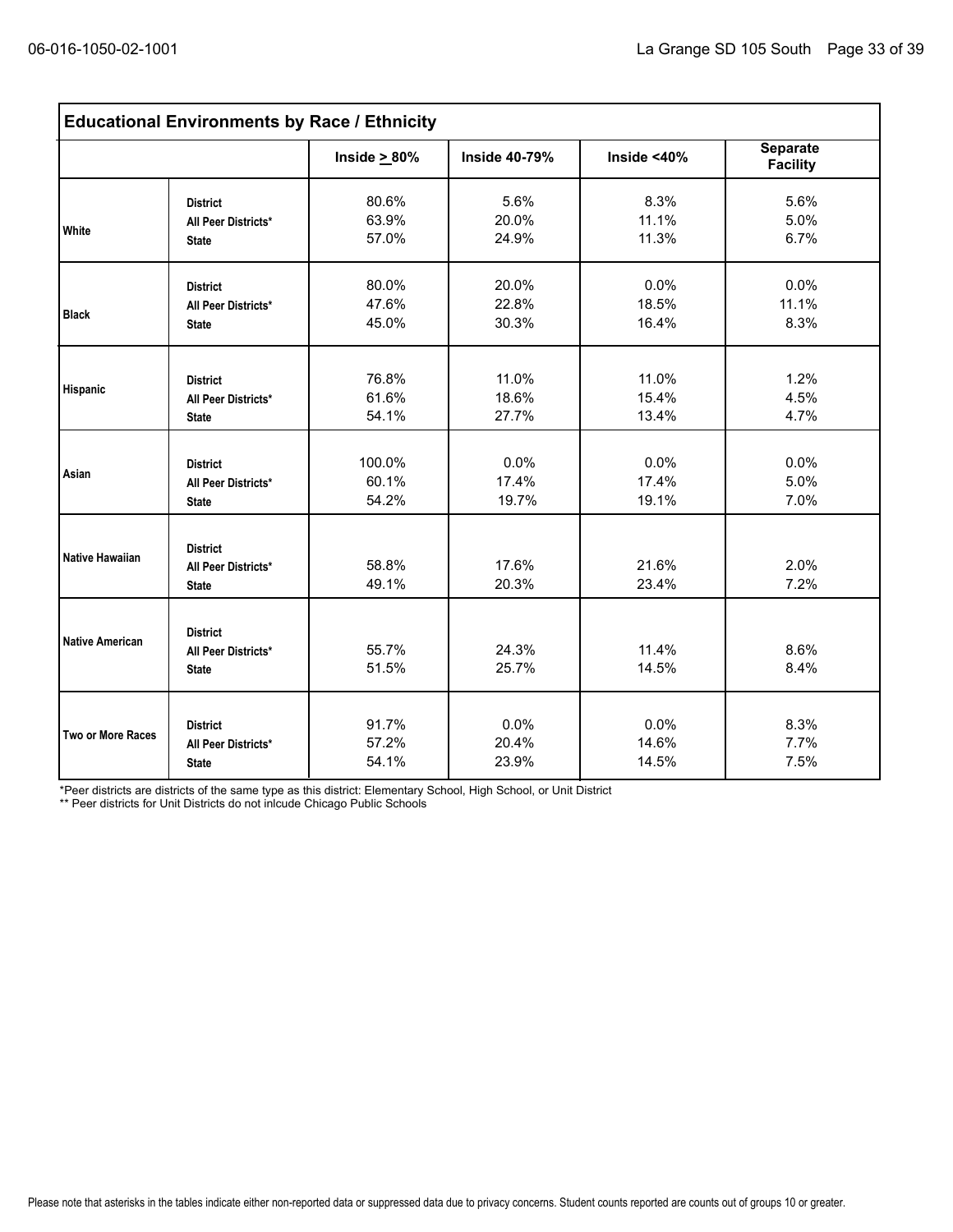| <b>Educational Environments for Students with IEPs for Selected Disabilities</b> |                                                        |                          |                      |                      |                             |  |
|----------------------------------------------------------------------------------|--------------------------------------------------------|--------------------------|----------------------|----------------------|-----------------------------|--|
|                                                                                  |                                                        | Inside $\geq 80\%$       | <b>Inside 40-79%</b> | Inside <40%          | Separate<br><b>Facility</b> |  |
| Autism                                                                           | <b>District</b>                                        | 46.7%                    | 6.7%                 | 33.3%                | 13.3%                       |  |
|                                                                                  | All Peer Districts*                                    | 33.9%                    | 17.7%                | 32.9%                | 15.5%                       |  |
|                                                                                  | <b>State</b>                                           | 30.0%                    | 22.5%                | 31.4%                | 16.1%                       |  |
| <b>Emotional Disability</b>                                                      | <b>District</b>                                        | 62.5%                    | 0.0%                 | 12.5%                | 25.0%                       |  |
|                                                                                  | All Peer Districts*                                    | 38.8%                    | 13.9%                | 14.9%                | 32.5%                       |  |
|                                                                                  | <b>State</b>                                           | 34.8%                    | 20.1%                | 14.6%                | 30.5%                       |  |
| <b>Intellectual Disability</b>                                                   | <b>District</b>                                        | 0.0%                     | 0.0%                 | 66.7%                | 33.3%                       |  |
|                                                                                  | All Peer Districts*                                    | 4.6%                     | 22.5%                | 56.9%                | 15.9%                       |  |
|                                                                                  | <b>State</b>                                           | 3.7%                     | 29.3%                | 51.1%                | 15.9%                       |  |
| <b>Other Health Impairment</b>                                                   | <b>District</b>                                        | 91.3%                    | 0.0%                 | 4.3%                 | 4.3%                        |  |
|                                                                                  | All Peer Districts*                                    | 62.7%                    | 21.9%                | 10.6%                | 4.7%                        |  |
|                                                                                  | <b>State</b>                                           | 58.0%                    | 27.4%                | 9.5%                 | 5.0%                        |  |
| <b>Specific Learning Disability</b>                                              | <b>District</b>                                        | 75.4%                    | 22.8%                | 1.8%                 | 0.0%                        |  |
|                                                                                  | All Peer Districts*                                    | 58.3%                    | 32.1%                | 8.6%                 | 1.0%                        |  |
|                                                                                  | <b>State</b>                                           | 55.4%                    | 37.2%                | 6.3%                 | 1.1%                        |  |
| Speech or Language<br>Impairment                                                 | <b>District</b><br>All Peer Districts*<br><b>State</b> | 100.0%<br>96.7%<br>97.2% | 0.0%<br>2.2%<br>1.9% | 0.0%<br>1.0%<br>0.8% | 0.0%<br>0.1%<br>0.1%        |  |

### **Early Childhood (EC) Educational Environments (ages 3-5)**

Educational environments for children ages 3 through 5 can be generally classified into one of the following settings:

- A. Children attending a regular early childhood program and receives the majority of special education and related services in the regular early childhood program.
- B. Children attending a regular early childhood program and receives the majority of special education and related services in some other location.
- C. Children receiving special education or related services full-time in a separate class/facility.
- D. Children receiving special education or related services full-time in the child's home.
- E. Children receiving special education or related services from a service provider, and who do not attend an early childhood or special education program.

| <b>Percent of Students with IEPs in Various Educational Environments</b> |                                                         |                                                          |                    |                |          |  |  |  |
|--------------------------------------------------------------------------|---------------------------------------------------------|----------------------------------------------------------|--------------------|----------------|----------|--|--|--|
|                                                                          | <b>Regular Early Childhood Program</b>                  | <b>Separate</b>                                          |                    | <b>Service</b> |          |  |  |  |
|                                                                          | <b>Majority of Services</b><br><b>Inside EC Program</b> | <b>Majority of Services</b><br><b>Outside EC Program</b> | Class/<br>Facility | Home           | Provider |  |  |  |
| <b>District</b>                                                          | 28.3                                                    | 21.7                                                     | 39.1               | 2.2            | 8.7      |  |  |  |
| All Peer Districts*                                                      | 42.7                                                    | 23.2                                                     | 27.0               | 0.2            | 6.9      |  |  |  |
| <b>State</b>                                                             | 45.4                                                    | 24.8                                                     | 23.9               | 0.2            | 5.7      |  |  |  |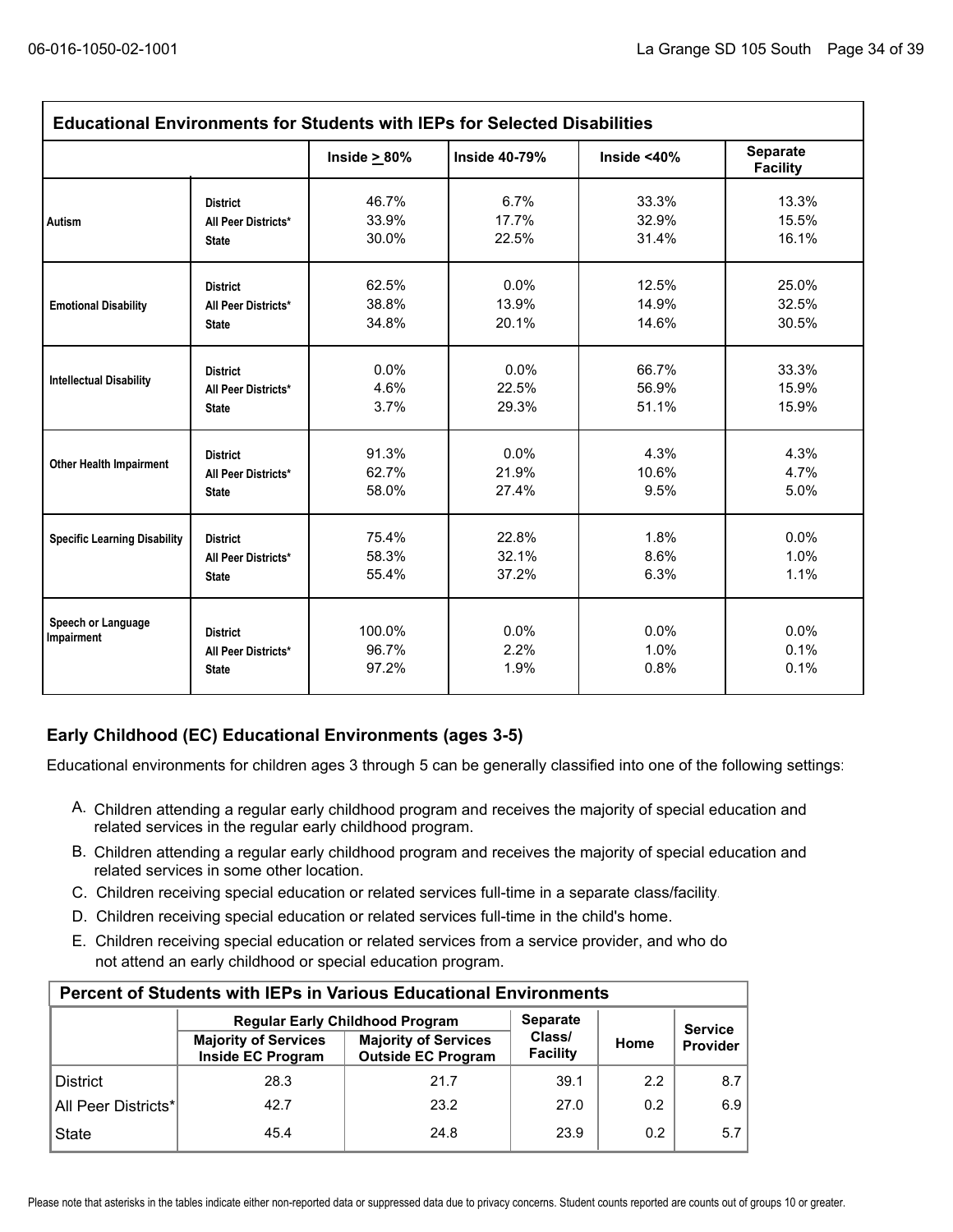r

| <b>Educational Environments by Race/Ethnicity</b> |                                                         |                                                          |                           |      |                            |  |
|---------------------------------------------------|---------------------------------------------------------|----------------------------------------------------------|---------------------------|------|----------------------------|--|
|                                                   | <b>Regular Early Childhood Program</b>                  | <b>Separate</b>                                          |                           |      |                            |  |
|                                                   | <b>Majority of Services</b><br><b>Inside EC Program</b> | <b>Majority of Services</b><br><b>Outside EC Program</b> | Class/<br><b>Facility</b> | Home | <b>Service</b><br>Provider |  |
| White                                             |                                                         |                                                          |                           |      |                            |  |
| <b>District</b>                                   | 20.0%                                                   | 25.0%                                                    | 40.0%                     | 5.0% | 10.0%                      |  |
| All Peer Districts*                               | 39.2%                                                   | 27.3%                                                    | 23.8%                     | 0.1% | 9.6%                       |  |
| <b>State</b>                                      | 40.5%                                                   | 30.6%                                                    | 20.9%                     | 0.2% | 7.7%                       |  |
| <b>Black</b>                                      |                                                         |                                                          |                           |      |                            |  |
| <b>District</b>                                   | 0.0%                                                    | 0.0%                                                     | 0.0%                      | 0.0% | 0.0%                       |  |
| All Peer Districts*                               | 37.7%                                                   | 25.6%                                                    | 34.1%                     | 0.3% | 2.4%                       |  |
| <b>State</b>                                      | 47.5%                                                   | 21.6%                                                    | 28.8%                     | 0.1% | 2.0%                       |  |
| Hispanic                                          |                                                         |                                                          |                           |      |                            |  |
| <b>District</b>                                   | 34.8%                                                   | 17.4%                                                    | 39.1%                     | 0.0% | 8.7%                       |  |
| All Peer Districts*                               | 51.2%                                                   | 15.9%                                                    | 28.5%                     | 0.1% | 4.2%                       |  |
| <b>State</b>                                      | 54.9%                                                   | 15.8%                                                    | 25.5%                     | 0.1% | 3.6%                       |  |
| Asian                                             |                                                         |                                                          |                           |      |                            |  |
| <b>District</b>                                   | 0.0%                                                    | 0.0%                                                     | 0.0%                      | 0.0% | 0.0%                       |  |
| All Peer Districts*                               | 45.4%                                                   | 15.0%                                                    | 34.6%                     | 0.3% | 4.6%                       |  |
| <b>State</b>                                      | 45.7%                                                   | 14.9%                                                    | 33.8%                     | 0.4% | 5.2%                       |  |
| <b>Native Hawaiian</b>                            |                                                         |                                                          |                           |      |                            |  |
| <b>District</b>                                   |                                                         |                                                          |                           |      |                            |  |
| All Peer Districts*                               | 44.4%                                                   | 22.2%                                                    | 33.3%                     | 0.0% | 0.0%                       |  |
| <b>State</b>                                      | 55.6%                                                   | 11.1%                                                    | 33.3%                     | 0.0% | 0.0%                       |  |
| <b>Native American</b>                            |                                                         |                                                          |                           |      |                            |  |
| <b>District</b>                                   |                                                         |                                                          |                           |      |                            |  |
| All Peer Districts*                               | 23.6%                                                   | 27.8%                                                    | 41.7%                     | 1.4% | 5.6%                       |  |
| <b>State</b>                                      | 36.3%                                                   | 23.0%                                                    | 34.1%                     | 1.5% | 5.2%                       |  |
| <b>Two or More Races</b>                          |                                                         |                                                          |                           |      |                            |  |
| <b>District</b>                                   | 33.3%                                                   | 33.3%                                                    | 33.3%                     | 0.0% | 0.0%                       |  |
| All Peer Districts*                               | 40.8%                                                   | 25.7%                                                    | 27.4%                     | 0.1% | 5.9%                       |  |
| <b>State</b>                                      | 42.0%                                                   | 28.4%                                                    | 24.4%                     | 0.2% | 5.1%                       |  |

\*Peer districts are districts of the same type as this district: Elementary, High School , or Unit

\*\* Peer districts for Unit Districts do not include Chicago Public Schools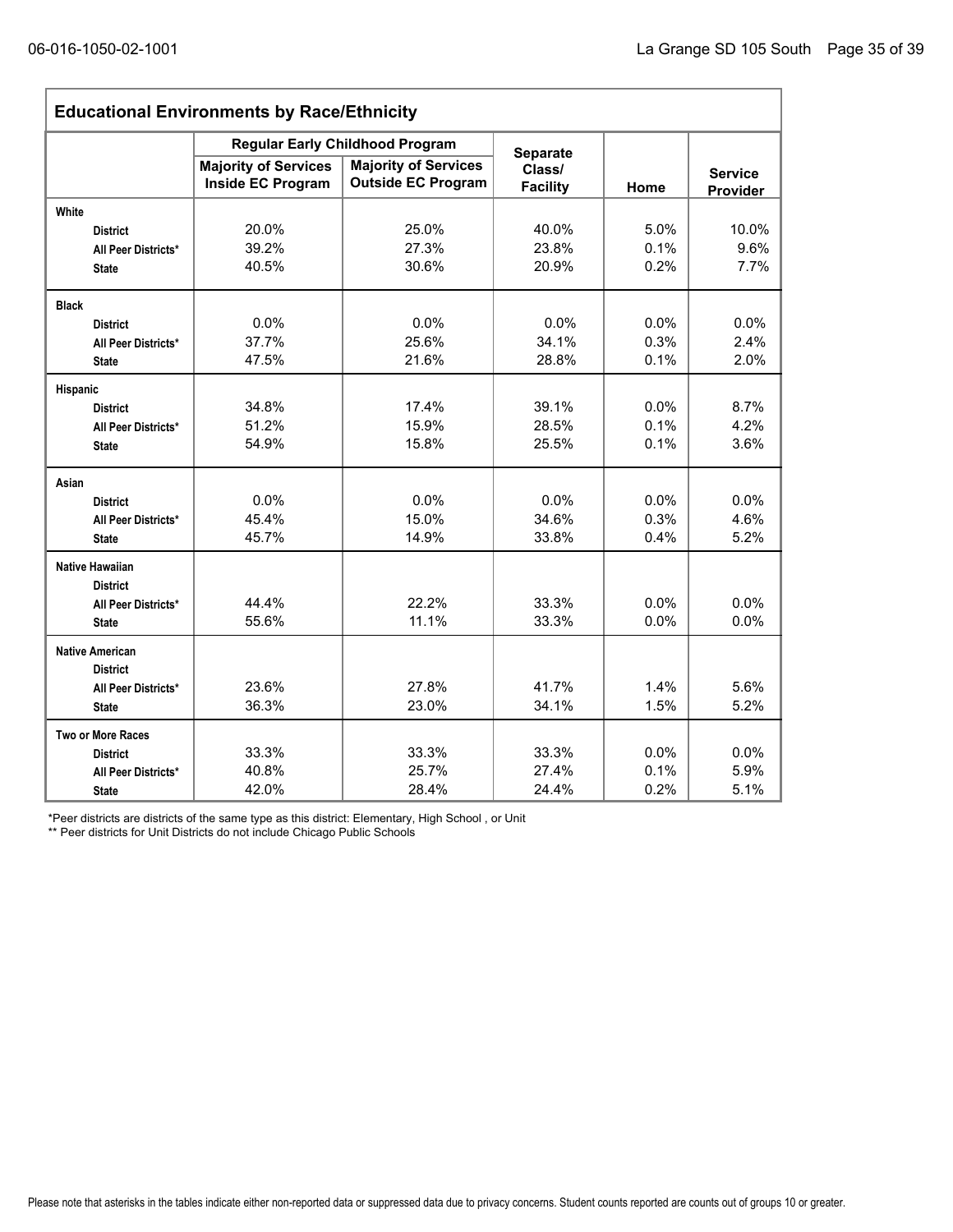$\Gamma$ 

| <b>Educational Environments for Students with IEPs for Selected Disabilities</b> |                                                         |                                                          |                           |         |                            |  |
|----------------------------------------------------------------------------------|---------------------------------------------------------|----------------------------------------------------------|---------------------------|---------|----------------------------|--|
|                                                                                  | <b>Regular Early Childhood Program</b>                  | <b>Separate</b>                                          |                           |         |                            |  |
|                                                                                  | <b>Majority of Services</b><br><b>Inside EC Program</b> | <b>Majority of Services</b><br><b>Outside EC Program</b> | Class/<br><b>Facility</b> | Home    | <b>Service</b><br>Provider |  |
| Autism                                                                           |                                                         |                                                          |                           |         |                            |  |
| <b>District</b>                                                                  | 0.0%                                                    | 0.0%                                                     | 100.0%                    | 0.0%    | $0.0\%$                    |  |
| All Peer Districts*                                                              | 22.7%                                                   | 15.3%                                                    | 60.9%                     | 0.0%    | 1.1%                       |  |
| <b>State</b>                                                                     | 30.1%                                                   | 11.2%                                                    | 58.2%                     | 0.0%    | 0.6%                       |  |
| <b>Developmental Delay</b>                                                       |                                                         |                                                          |                           |         |                            |  |
| <b>District</b>                                                                  | 36.7%                                                   | 10.0%                                                    | 50.0%                     | 3.3%    | $0.0\%$                    |  |
| All Peer Districts*                                                              | 46.1%                                                   | 15.4%                                                    | 37.0%                     | 0.1%    | 1.5%                       |  |
| <b>State</b>                                                                     | 49.7%                                                   | 15.5%                                                    | 33.8%                     | 0.1%    | 0.9%                       |  |
| <b>Emotional Disability</b>                                                      |                                                         |                                                          |                           |         |                            |  |
| <b>District</b>                                                                  | 0.0%                                                    | 0.0%                                                     | 0.0%                      | 0.0%    | 0.0%                       |  |
| All Peer Districts*                                                              | 29.2%                                                   | 29.2%                                                    | 37.5%                     | 0.0%    | 4.2%                       |  |
| <b>State</b>                                                                     | 26.3%                                                   | 31.6%                                                    | 38.6%                     | 0.0%    | 3.5%                       |  |
| <b>Intellectual Disability</b>                                                   |                                                         |                                                          |                           |         |                            |  |
| <b>District</b>                                                                  | 0.0%                                                    | 0.0%                                                     | 0.0%                      | 0.0%    | $0.0\%$                    |  |
| All Peer Districts*                                                              | 24.4%                                                   | 17.1%                                                    | 56.1%                     | 0.0%    | 2.4%                       |  |
| <b>State</b>                                                                     | 23.4%                                                   | 12.6%                                                    | 63.1%                     | 0.0%    | 0.9%                       |  |
| <b>Other Health Impairment</b>                                                   |                                                         |                                                          |                           |         |                            |  |
| <b>District</b>                                                                  | 0.0%                                                    | 0.0%                                                     | 100.0%                    | $0.0\%$ | 0.0%                       |  |
| All Peer Districts*                                                              | 33.7%                                                   | 19.0%                                                    | 42.7%                     | 2.0%    | 2.6%                       |  |
| <b>State</b>                                                                     | 41.6%                                                   | 17.2%                                                    | 37.7%                     | 1.7%    | 1.8%                       |  |
| <b>Specific Learning</b><br><b>Disability</b>                                    |                                                         |                                                          |                           |         |                            |  |
| <b>District</b>                                                                  | 0.0%                                                    | 0.0%                                                     | 100.0%                    | 0.0%    | 0.0%                       |  |
| All Peer Districts*                                                              | 44.8%                                                   | 13.8%                                                    | 37.9%                     | 0.0%    | 0.0%                       |  |
| <b>State</b>                                                                     | 48.3%                                                   | 20.0%                                                    | 26.7%                     | 0.0%    | 5.0%                       |  |
| Speech or Language<br><b>Impairment</b>                                          |                                                         |                                                          |                           |         |                            |  |
| <b>District</b>                                                                  | 15.4%                                                   | 53.8%                                                    | 0.0%                      | 0.0%    | 30.8%                      |  |
| All Peer Districts*                                                              | 43.4%                                                   | 35.7%                                                    | 5.1%                      | 0.2%    | 15.6%                      |  |
| <b>State</b>                                                                     | 44.4%                                                   | 39.2%                                                    | 3.6%                      | 0.2%    | 12.7%                      |  |

\*Peer districts are districts of the same type as this district: Elementary, High School , or Unit

\*\* Peer districts for Unit Districts do not include Chicago Public Schools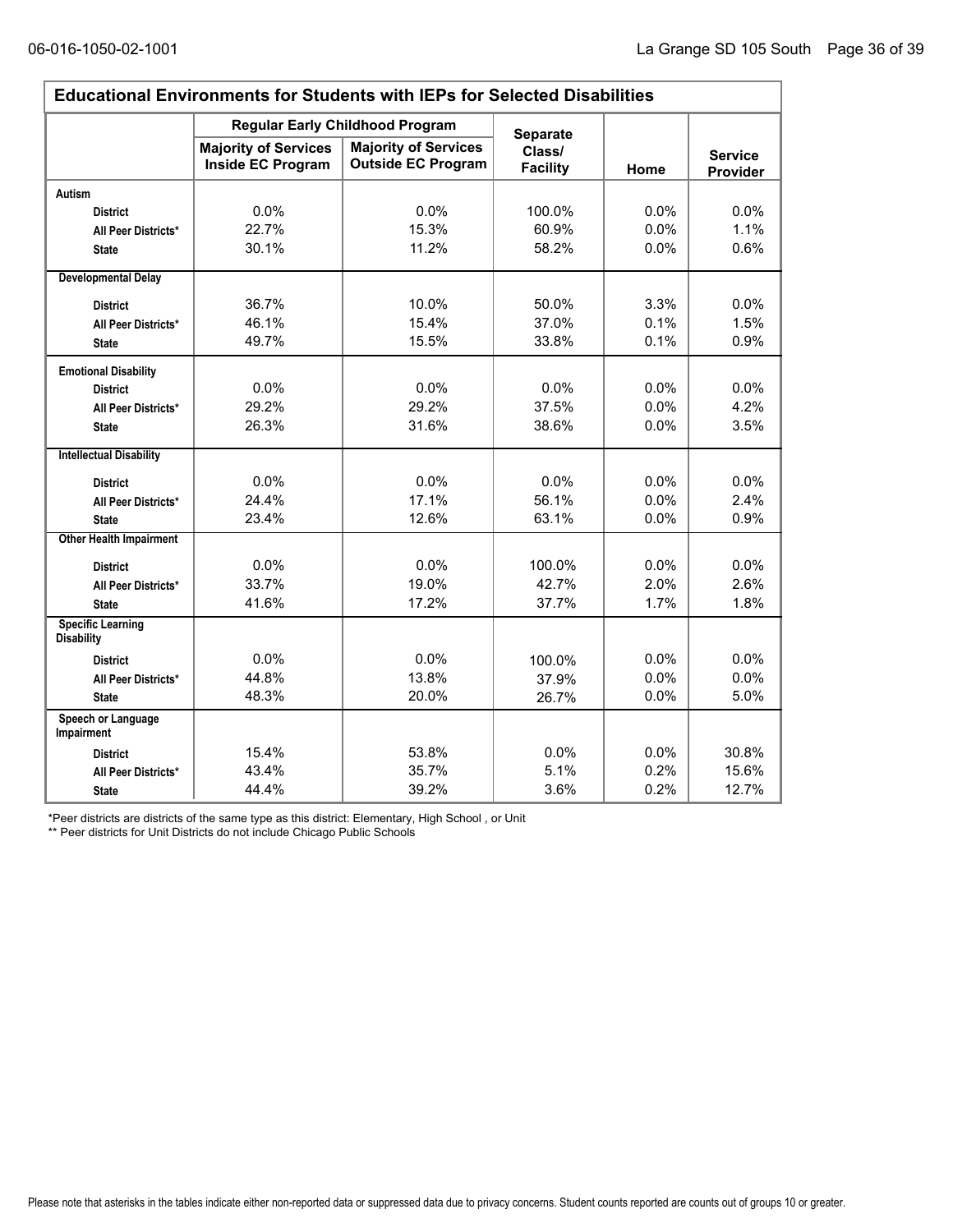## STATE PERFORMANCE PLAN INDICATORS FOR STUDENTS WITH IEPS

The Individuals with Disabilities Education Act (IDEA 2004) requires states to develop and submit a State Performance Plan (SPP) to the Office of Special Education Programs (OSEP) at the U.S. Department of Education. The SPP is designed to evaluate the State's efforts to implement the requirements and purposes of IDEA and describe how the State will improve its implementation. The plan consists of several priority areas with specific indicators defined for each area. Measurable and rigorous targets are defined for each indicator to show progress throughout the life of the SPP. States are required to publicly report on SPP Indicators 1-14. A link to the Illinois State Performance Plan, Part B can be found at: <https://www.isbe.net/Pages/State-Performance-Plan-Data-and-Accountability.aspx>

The table below shows how this school district performed on specific indicators and whether or not it met the annual state targets for those indicators as defined in the Illinois State Performance Plan. Some indicators require a minimum number of students before comparing district data to the state targets. "N/A" indicates that either the district did not have enough students to report on the district's performance for that particular indicator or the district does not serve students of the ages measured by the indicator.

The State Test Participation Rate is calculated by dividing the number of participants by the Tested Enrollment. At least 95% of students should be tested in ELA and mathematics with at least 10 students. If the state test participation rate is less than 95%, a 95% confidence interval is applied and the student group can meet the 95% target through the confidence interval.

| <b>SPP</b><br><b>Indicator</b> | <b>Indicator Description</b>                                                                                                                                                                                                                                   | 2017 - 2018<br><b>District Data</b> | 2017 - 2018<br><b>State Target</b> | <b>District Met</b><br><b>State Target</b> |
|--------------------------------|----------------------------------------------------------------------------------------------------------------------------------------------------------------------------------------------------------------------------------------------------------------|-------------------------------------|------------------------------------|--------------------------------------------|
| 1                              | Graduation Rate for students with IEPs (Data lag one<br>year)                                                                                                                                                                                                  |                                     | 73.0                               | N/A                                        |
| $\overline{2}$                 | Dropout Rate for students with IEPs (Data lag one year)                                                                                                                                                                                                        |                                     | 4.5                                | N/A                                        |
| 3a                             | Made adequate yearly progress (AYP) for students with<br><b>IEPs</b>                                                                                                                                                                                           | N/A                                 | N/A                                | N/A                                        |
| 3 <sub>b</sub>                 | Reading assessment participation rate for students with<br><b>IEPs</b>                                                                                                                                                                                         | 98.6                                | 95.0                               | Yes                                        |
| 3 <sub>b</sub>                 | Math assessment participation rate for students with<br><b>IEPs</b>                                                                                                                                                                                            | 98.6                                | 95.0                               | Yes                                        |
| 3 <sub>c</sub>                 | Students with IEPs meeting or exceeding standards on<br>state reading assessments                                                                                                                                                                              | 20.9                                | 23.1                               | No                                         |
| 3 <sub>c</sub>                 | Students with IEPs meeting or exceeding standards on<br>state math assessments                                                                                                                                                                                 | 13.7                                | 23.2                               | No.                                        |
| 4a                             | Significant discrepancy in the rate of suspensions and<br>expulsions of greater than 10 days for children with IEPs<br>(Data lag one year)                                                                                                                     | No                                  | No                                 | Yes                                        |
| 4 <sub>b</sub>                 | Significant discrepancy by race or ethnicity, in the rate of<br>suspensions and expulsions greater than 10 days of<br>children with IEPs and have policies, procedures and<br>practices that contributed to the significant discrepancy<br>(Data lag one year) | No                                  | No                                 | Yes                                        |
| 5a                             | Students with IEPs ages 6-21 served inside the general<br>classroom $\geq$ 80% of the time                                                                                                                                                                     | 79.7                                | 58.0                               | Yes                                        |
| 5 <sub>b</sub>                 | Students with IEPs ages 6-21 served inside of the<br>general classroom < 40% of the time                                                                                                                                                                       | 8.7                                 | 15.5                               | <b>Yes</b>                                 |
| 5 <sub>c</sub>                 | Students with IEPs ages 6-21 served in separate<br>educational facilities                                                                                                                                                                                      | 3.5                                 | 3.9                                | Yes                                        |

Please note that asterisks in the tables indicate either non-reported data or suppressed data due to privacy concerns. Student counts reported are counts out of groups 10 or greater.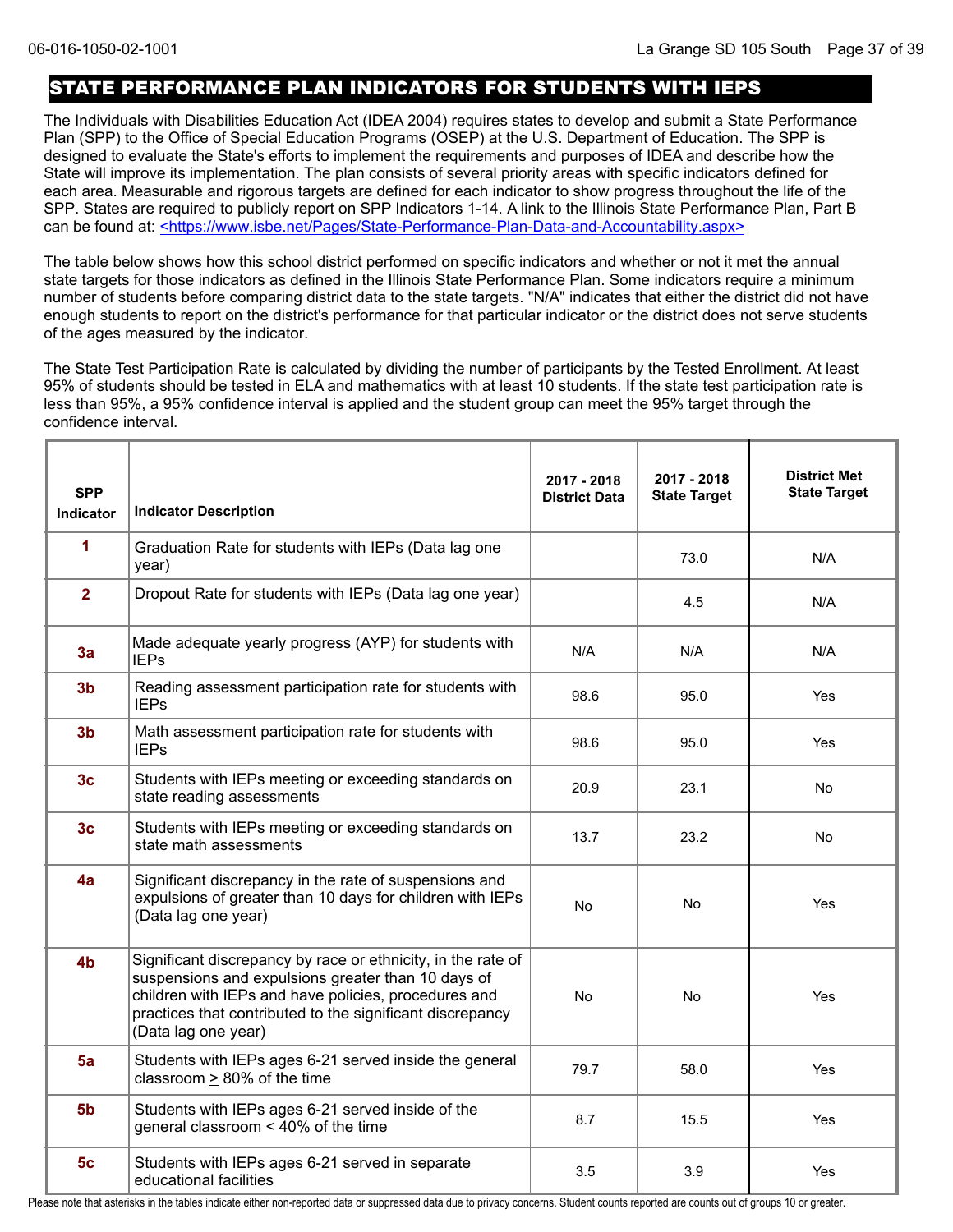|                         |                                                                                                                                                                                                                                                               | 2017 - 2018          | 2017 - 2018         | <b>District Met</b><br><b>State Target</b> |
|-------------------------|---------------------------------------------------------------------------------------------------------------------------------------------------------------------------------------------------------------------------------------------------------------|----------------------|---------------------|--------------------------------------------|
| <b>SPP</b><br>Indicator | <b>Indicator Description</b>                                                                                                                                                                                                                                  | <b>District Data</b> | <b>State Target</b> |                                            |
| 6a                      | Children ages 3-5 in regular early childhood program<br>and receiving the majority of special education and<br>related services in the regular early childhood program                                                                                        | 28.3                 | 32.9                | No                                         |
| 6 <sub>b</sub>          | Children ages 3-5 in separate special education class,<br>separate school or residential facility                                                                                                                                                             | 39.1                 | 30.5                | <b>No</b>                                  |
| 7a                      | Children who entered or exited an Early Childhood<br>Special Education program below age expectations<br>who substantially increased their rate of growth with<br>improved functioning in positive social-emotional skills                                    | 85.7                 | 86.3                | No                                         |
| 7a                      | Children in an Early Childhood Special Education<br>program who were functioning within age expectations<br>with positive social-emotional skills by the time they<br>exited the program                                                                      | 71.4                 | 55.6                | Yes                                        |
| 7b                      | Children who entered or exited an Early Childhood<br>Special Education program below age expectations<br>who substantially increased their rate of growth with<br>improved acquisition and use of knowledge and skills<br>by the time they exited the program | 92.9                 | 87.0                | Yes                                        |
| 7b                      | Children in an Early Childhood Special Education<br>program who were functioning within age expectations<br>with acquisition and use of knowledge and skills by the<br>time they exited the program                                                           | 50.0                 | 53.9                | No                                         |
| 7c                      | Children who entered or exited an Early Childhood<br>Special Education program that substantially increased<br>their rate of growth in the use of appropriate behavior to<br>meet their needs by the time they exited the program                             | 92.3                 | 88.1                | Yes                                        |
| 7c                      | Children in an Early Childhood Special Education<br>program that were functioning within age expectations<br>regarding the use of appropriate behavior to meet their<br>needs by the time they exited the program                                             | 71.4                 | 64.3                | Yes                                        |
| 8                       | Parents with a child receiving special education<br>services who report that schools facilitated parent<br>involvement as a means of improving services and<br>results for children with disabilities                                                         |                      | 61.0                | N/A                                        |
| $\overline{9}$          | Disproportionate representation of racial and ethnic<br>groups in special education and related services that<br>was the result of inappropriate identification                                                                                               | No                   | No                  | Yes                                        |
| 10                      | Disproportionate representation of racial and ethnic<br>groups in specific disability categories that was a result<br>of inappropriate identification                                                                                                         | No                   | No                  | Yes                                        |